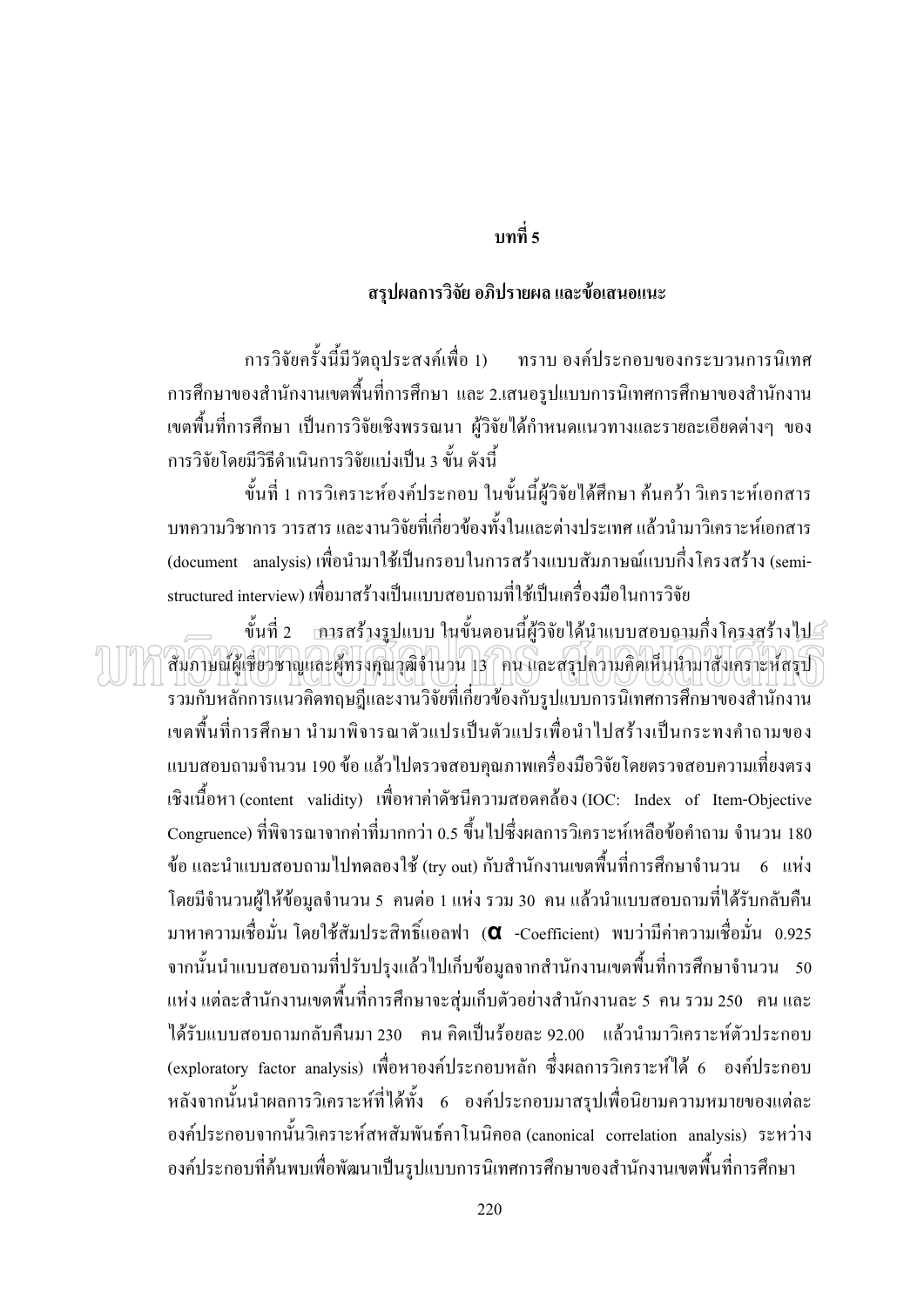ขั้นที่ 3 การตรวจสอบรูปแบบที่เหมาะสม ในขั้นตอนนี้ผู้วิจัยได้นำร่างรูปแบบที่ค้นพบจาก การวิเคราะห์สหสัมพันธ์คาโนนิคอล (canonical correlation analysis) มาตรวจสอบรูปแบบนิเทศ การศึกษาของสำนักงานเขตพื้นที่การศึกษาและเพิ่มความเชื่อถือในการสร้างรูปแบบที่เหมาะสมโดย วิธีการชาติพันธุ์วรรณา (ethnographic futures research: EFR) ซึ่งผู้วิจัยได้นำร่างรูปแบบที่ได้ไปให้ ผู้เชี่ยวชาญและผู้ทรงคุณวุฒิตรวจสอบ โดยสร้างแบบสอบถามความคิดเห็นแบบมีโครงสร้าง (structure interview) เกี่ยวกับความเหมาะสม ความเป็นไปได้ ความถูกต้อง และ การนำไปใช้ ประโยชน์และข้อวิจารณ์อื่นๆ เพื่อนำมาสรุปและปรับปรุงเป็นรูปแบบการบริหารทรัพยากรบุคคล ในสถาบันอุดมศึกษาที่เหมาะสมมากยิ่งขึ้น

#### สรุปผลการวิจัย

จากการศึกษาวิจัยพบว่าองค์ประกอบที่มีความสำคัญต่อการกำหนดรูปแบบการนิเทศ ึการศึกษาของสำนักงานเขตพื้นที่การศึกษามีจำนวน องค์ประกอบ ได้แก่ 1) การวางแผน 2) สื่อ เทคโนโลยี 3) ดำเนินการนิเทศ 4) การประเมินผล 5) การมีส่วนร่วม 6) การปรับปรุงและพัฒนา ดังรายละเอียดต่อไปบึ

องค์ประกอบที่ 1. <del>การ</del>วางแผน<mark>ฯ มีองค์ประกอบที่จำเป็นต่อรูปแบบการนิเทศการศึกษา -</mark> 114 ตัวแปร มีค่าน้ำหนักตัวแปรในองค์ประกอบอยู่ระหว่าง 0.598 ถึง0.848 มีค่าความแปรปรวน ของตัวแปร (eigenvalues) เท่ากับ 41.77 และค่าร้อยละของความแปรปรวนเท่ากับ 73.50 ซึ่งเป็น ้องค์ประกอบที่มีระดับความจำเป็นเป็นอันดับที่ 1 รายละเอียดแต่ละตัวแปรเรียงลำดับค่าน้ำหนัก องค์ประกอบจากมากไปหาน้อยประกอบด้วย

1. มีการตรวจสอบแหล่งข้อมูลที่มาใช้ในการวางแผนเพื่อพัฒนางานนิเทศการศึกษา เพื่อกำหนดวิธีการที่จะได้มาซึ่งข้อมูลมาปรับใช้กับงานการนิเทศการศึกษา

่ 2. มีการนำการนิเทศการศึกษาแบบพัฒนาตนเองไปใช้กับผู้รับการนิเทศเป็นประจำ

่ 3. ผู้นิเทศและผู้รับการนิเทศมีการเตรียมข้อมูลสภาพปัญหา เพื่อร่วมวางแผน มอบหมายงาน

4. มีการนำการนิเทศการศึกษาแบบนิเทศร่วมพัฒนาวิชาชีพไปใช้กับผู้รับการนิเทศเป็น ประจำ

5. มีการส่งเสริมสนับสนุนวัสดุ อุปกรณ์และการบริการเพื่อความสะดวกในการ ปฏิบัติงานการนิเทศของบุคลากรที่มีส่วนเกี่ยวข้อง

6. มีการวิเคราะห์จุดเด่น จุดบกพร่อง เพื่อส่งเสริม หรือการพัฒนา (SWOT ANALYSIS)

่ 7. มีการนำสื่อ เครื่องมือ นวัตกรรมและวิธีการที่ได้เตรียมไว้มาใช้ในการดำเนินการ นิเทศกย่างจริงจัง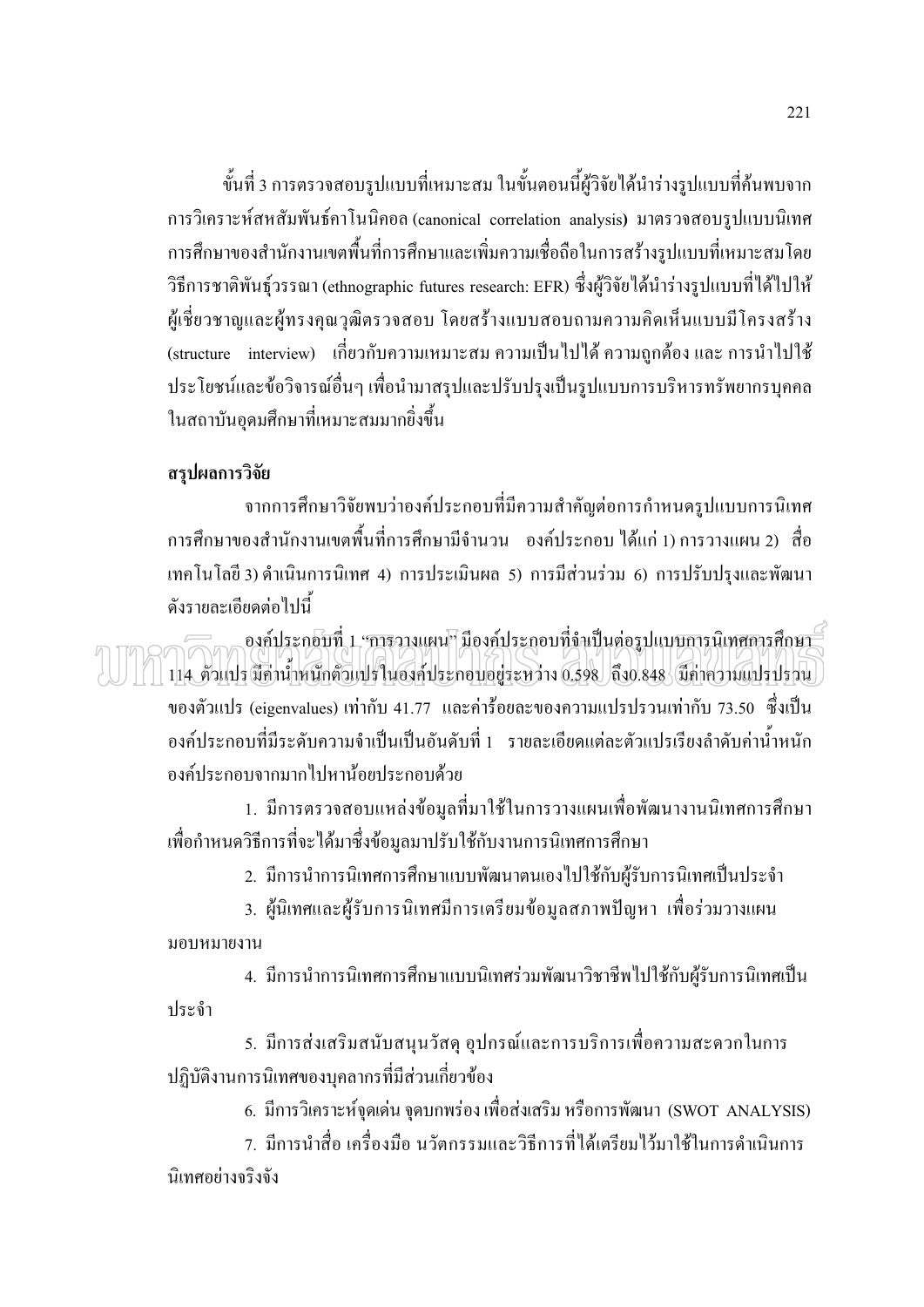8. มีการจัดประชุม อบรม สัมมนาการนิเทศภายในสถานศึกษา

9. มีการนำการนิเทศการศึกษาแบบคลินิคไปใช้กับผู้รับการนิเทศเป็นประจำ

10. มีการประเมินผลสรุป เพื่อปรับปรุงผลการคำเนินการ

11. มีการจัดกิจกรรมส่งเสริมการแลกเปลี่ยนเรียนรู้ ข้อมูล ผลงานเพื่อเสริมสร้าง พัฒนา ศักยภาพของผู้รับการนิเทศ

12. ผู้รับการนิเทศมีส่วนร่วมในการสร้าง พัฒนา และตัดสินใจในการใช้สื่อ เครื่องมือ เทคนิคการนิเทศการศึกษา

13. มีการประเมินผลการนิเทศการศึกษาเพื่อการพัฒนาประเมินจากด้านศักยภาพของ ผู้บริหารสถานศึกษา และครูผู้สอน

14. มีการประเมินผลการนิเทศโดยศึกษาการเปลี่ยนแปลง/การพัฒนาของผู้รับการนิเทศ

15. มีการนำสื่อเทคโนโลยีสารสนเทศ มาใช้ดำเนินการนิเทศภายในอย่างเป็นระบบและ มีประสิทธิภาพ

16. มีการวางแผนพัฒนางานด้านการนิเทศ แบบบูรณาการโดยทุกภาคส่วนมีส่วนร่วม ในการคำเนินงานตามภารกิจและนโยบายของสำนักงานเขตพื้นที่การศึกษา

17. มีการประเมินผลสำเร็จของการดำเนินงานตามวิสัยทัศน์ พันธกิจ และยุทธศาลตร์ VONTAIN AND CHARGE CONTROL CONTROL CONTROLLED AND CONTROLLED AND CONTROLLED AND CONTROLLED AND CONTROLLED AND CONTROLLED AND CONTROLLED AND CONTROLLED AND CONTROLLED AND CONTROLLED AND CONTROLLED AND CONTROLLED AND CONTROL

18. ผู้นิเทศมีแนวทางการปรับปรุงงานของตนเองในอนาคตเป็นประโยชน์ต่อการพัฒนา ผู้รับการนิเทศ

19. มีการส่งเสริมผู้รับการนิเทศ ให้มีการวิเคราะห์ สังเคราะห์งานในความรับผิดชอบ กำหนดจุดพัฒนาได้ด้วยตนเอง

20. มีการประเมินผลการนิเทศการศึกษาจะพิจารณาถึงผลรวมทั้งหมดที่เกี่ยวข้องกับ เขตพื้นที่ และการจัดการเรียนรู้

่ 21. มีการส่งเสริมและเปิดโอกาสให้ผู้มีส่วนเกี่ยวข้องในการนิเทศได้มีการคิดค้นวิธีการ หรือพัฒนางานการนิเทศที่รับผิดชอบด้วยตนเอง

22. มีการสร้างความตระหนักโดยคำนึงถึงประโยชน์ของการวิจัยและการนำผลการวิจัย ชั้นเรียนไปใช้

23. มีการกำหนดแผนปฏิบัติการนิเทศการศึกษาได้ตรงตามความสามารถของผู้รับการ นิเทศเป็นรายตนได้ทุกคนตามเป้าหมาย

่ 24. มีผลงานที่ได้รับการเผยแพร่อย่างกว้างขวางและเป็นที่ยอมรับ

่ 25. มีการเผยแพร่และชื่นชมผลงานที่เกิดจากการนิเทศการศึกษา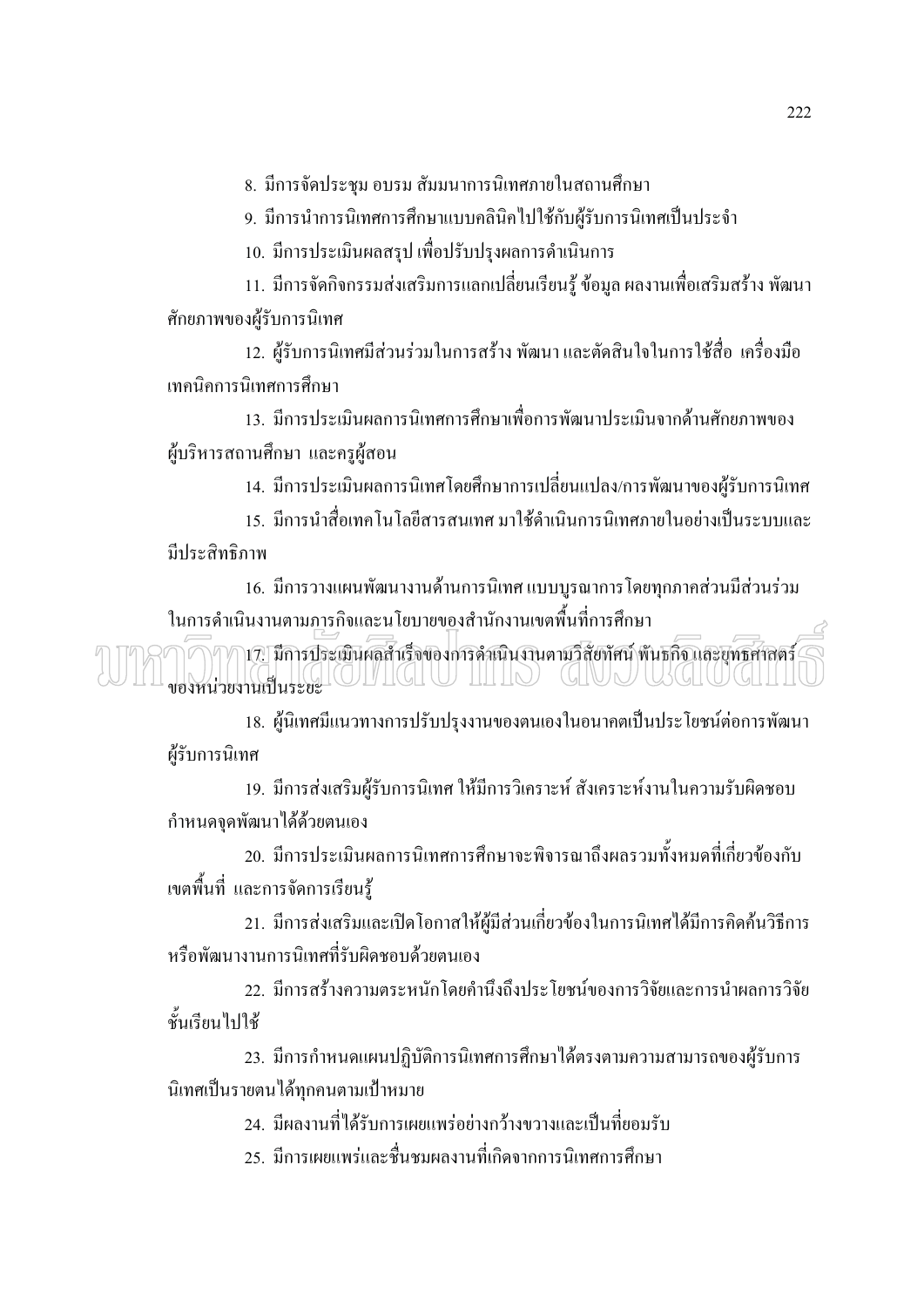่ 26. มีการติดตามผลการให้การนิเทศอย่างเป็นรูปธรรมและนำข้อมูลมาเป็นพื้นฐานการ พัฒนางานนิเทศการศึกษา

27. มีการกำหนดวิธีการพัฒนานิเทศการศึกษา โดยใช้เลือกวิธีการเทคนิค ของ ้กระบวนการนิเทศที่เหมาะสมเพื่อนำไปพัฒนางานนิเทศได้จริง

่ 28. มีการประเมิน ปรับปรุง พัฒนาการใช้สื่อ เครื่องมือ เทคนิคการนิเทศและแผนการ นิเทศอย่างเป็นระบบและต่อเนื่อง

29. มีการศึกษาแผนงาน/โครงการที่ได้ดำเนินการไปแล้ว เพื่อให้ทราบว่าสามารถ ตอบสนองความต้องการหรือแก้ปัญหาที่มีอยู่

่ 30. มีการจัดทำแผนการนิเทศมีรายละเอียดของโครงการที่ชี้แจงรายละเอียดต่างๆอย่าง ชัดเจนเพื่อนำไปสู่การปฏิบัติได้จริง

31. มีการเลือกใช้เครื่องมือการนิเทศที่หลากหลายประกอบกันตามความเหมาะสมของ ลักษณะงานและสภาพสิ่งที่ต้องการเก็บรวบรวมข้อมล

่ 32. มีการปฏิบัติกิจกรรมการนิเทศตามแผนงานและโครงการที่วางไว้เป็นกระบวนการ อย่างมระบบ และเคร่งครัด

33. มีการควบคุม กำกับและติดตามการกิจหลักของงานด้านการนิเทศการศึกษาตาม เป้าหมายงานที่กำหนดไว้เพื่อให้เป็นไปตามแผนปฏิบัติการของเขตพื้นที่การศึกษา

34. การปฏิบัติกิจกรรมการนิเทศการศึกษาทุกครั้งมีความสอดคล้องกับการพัฒนาผู้รับ การนิเทศ

35. มีการนำผลการนิเทศมาพัฒนางานด้านการนิเทศการศึกษาและนำไปใช้ได้จริงตรง ตามเป้าหมายที่วางในการนิเทศในครั้งต่อไป

35. มีการส่งเสริมการสร้างองค์ความรู้ใหม่และนวัตกรรมด้านการนิเทศการศึกษา

36. มีการกำหนดแผนปฏิบัติการนิเทศการศึกษาได้ตรงตามความต้องการผู้รับการนิเทศ

37. มีการกำหนดกลยทธ์ในการนิเทศโดยดำเนินการ นิเทศรายโรงเรียน นิเทศระบบ เครือข่าย นิเทศผ่านเว็บไซต์ระบบออนไลน์

38. มีการสร้างความตระหนักถึงความสำคัญของการเลือกวิธีการ เทคนิค ที่เหมาะสม ในการนิเทศการศึกษาเพื่อทำให้เกิดความเข้าใจในการสื่อสารระหว่างผู้นิเทศกับสำนักงานเขตพื้นที่

39. มีการใช้วิธีการนิเทศทางอ้อม โดยการใช้สื่อและเครื่องมือต่างๆนอกเหนือจาก การบิเทศทางตรง

40. มีการเสริมแรงบวกแก่ผู้รับการนิเทศอย่างสม่ำเสมอ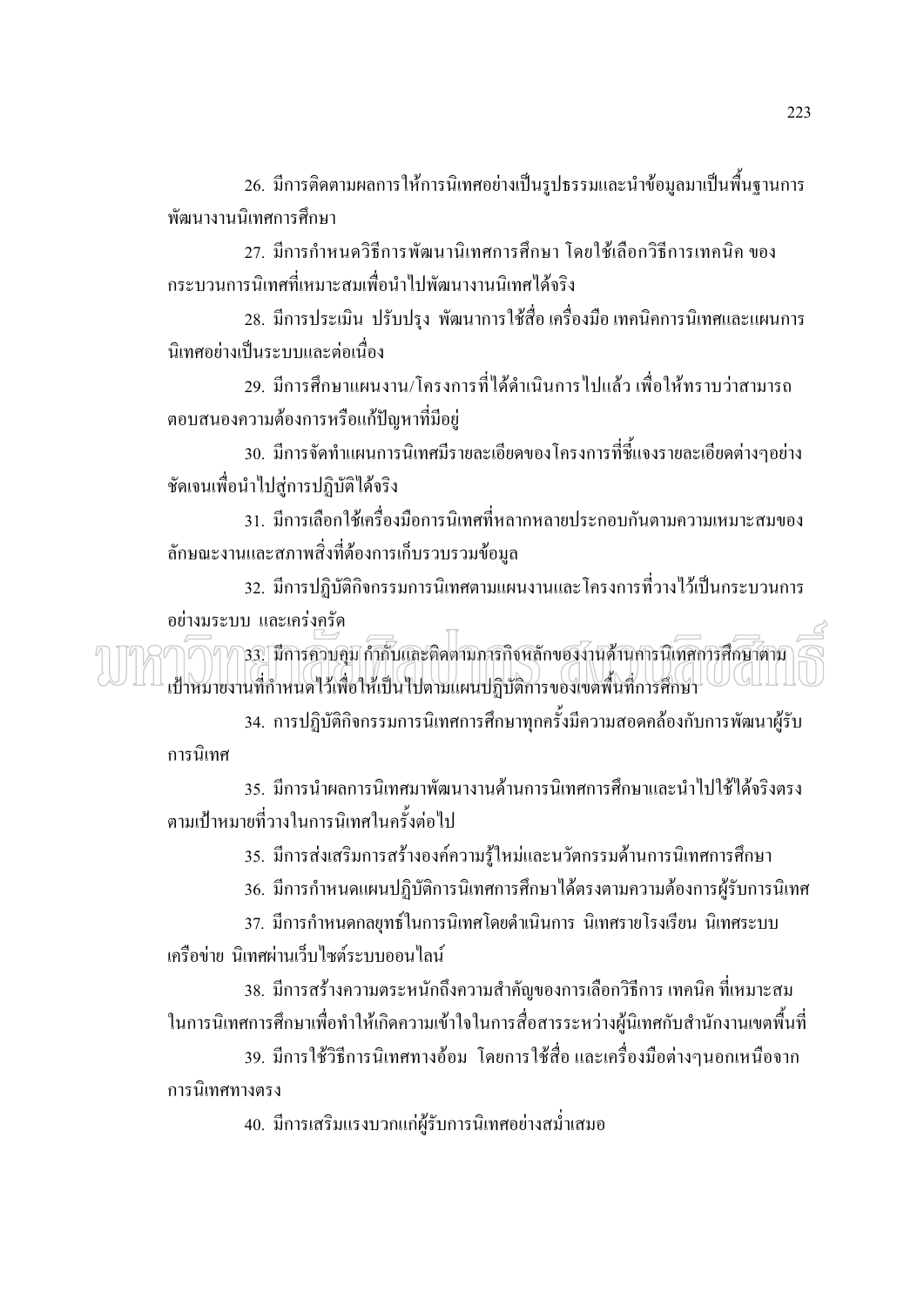41. มีการประเมินผลการนิเทศการศึกษาโดยรับฟังความคิดเห็นจากบุคคลภายนอก ้ เพื่อให้การประเมินผลถูกต้องและเกิดแนวคิดใหม่ๆ

42. มีแผนงานการพัฒนางานนิเทศการศึกษาที่มุ่งเน้นเพื่อผลที่เกิดขึ้นกับสถานศึกษา และสำนักงานเขตพื้นที่การศึกษาโดยตรง

43. มีการจัดให้มีการสรุปผลการนิเทศจากผู้รับการนิเทศโดยตรง

44. มีการคำเนินการเยี่ยมชั้นเรียน และสังเกตการจัดกิจกรรมการเรียนรู้

45. มีการกำหนดเป้าหมายสำคัญที่มุ่งเน้นได้แก่ นิเทศโรงเรียนให้เป็นโรงเรียนคุณภาพ มาตรฐาน(SMART SCHOOL) ส่งเสริมการบริหารจัดการระบบเครือข่ายโรงเรียนให้เข้มแข็ง

46. ผู้นิเทศมีแนวทางการปรับปรุงงานของตนเองในอนาคตเป็นประโยชน์ต่อการพัฒนา ผู้รับการนิเทศ

47. มีสื่อ เครื่องมือ เทคนิควิธีการนิเทศการศึกษาสามารถตอบสนองความต้องการของ ผู้รับการนิเทศอย่างแท้จริง

่ 48. มีการจัดทำแผนการนิเทศที่มียุทธศาสตร์ การพัฒนางาน การแก้ปัญหา ประเมินและ พัฒนาตนเองได้

.<br>49. มีการนำหลักการบริหาร จัดการที่สอดคล้องกับนโยบายและภารกิจหลักของเขต **IMM** พื้นที่การศึกษาด้านการวางแผนเพื่อพัฒนางานนิเทศการศึกษา เพื่อนำไปสู่การบริหารการเปลี่ยนแปลง ให้ตรงตามวิสัยทัศน์ที่วางไว้

50. มีการจัดกิจกรรมส่งเสริมความสามารถของผู้รับการนิเทศทุกครั้งโดยใช้วิธีการ ที่หลากหลายเหมาะสมกับศักยภาพของแต่ละบุคคล

51. มีการใช้วิธีประเมินผลย่อยทุกระยะ

52. มีการส่งเสริมให้โรงเรียนนำเทคนิคใหม่ๆมาใช้ในการนิเทศภายใน

่ 53. มีการร่วมประเมินกับบุคคลากรที่มีส่วนได้ส่วนเสียเช่น ผู้บริหาร ครุ ผู้เรียน ผู้ปกครอง

54. มีการกำหนดวิสัยทัศน์ด้านการพัฒนางานนิเทศร่วมกันกับหน่วยงานภายในเขต พื้นที่การศึกษา

55. ผู้มีส่วนเกี่ยวข้องทุกฝ่ายมีส่วนร่วมในการวางแผนและกำหนดนโยบายเพื่อการพัฒนา งานการนิเทศการศึกษา

56. มีการประเมินความต้องการเพื่อพัฒนาวัตถุประสงค์การนิเทศ ทั้งด้านปริมาณและ คุณภาพ

57. มีการประเมินผลการนิเทศการศึกษา ซึ่งอยู่ในโครงการของแผนการนิเทศการศึกษา ประจำปี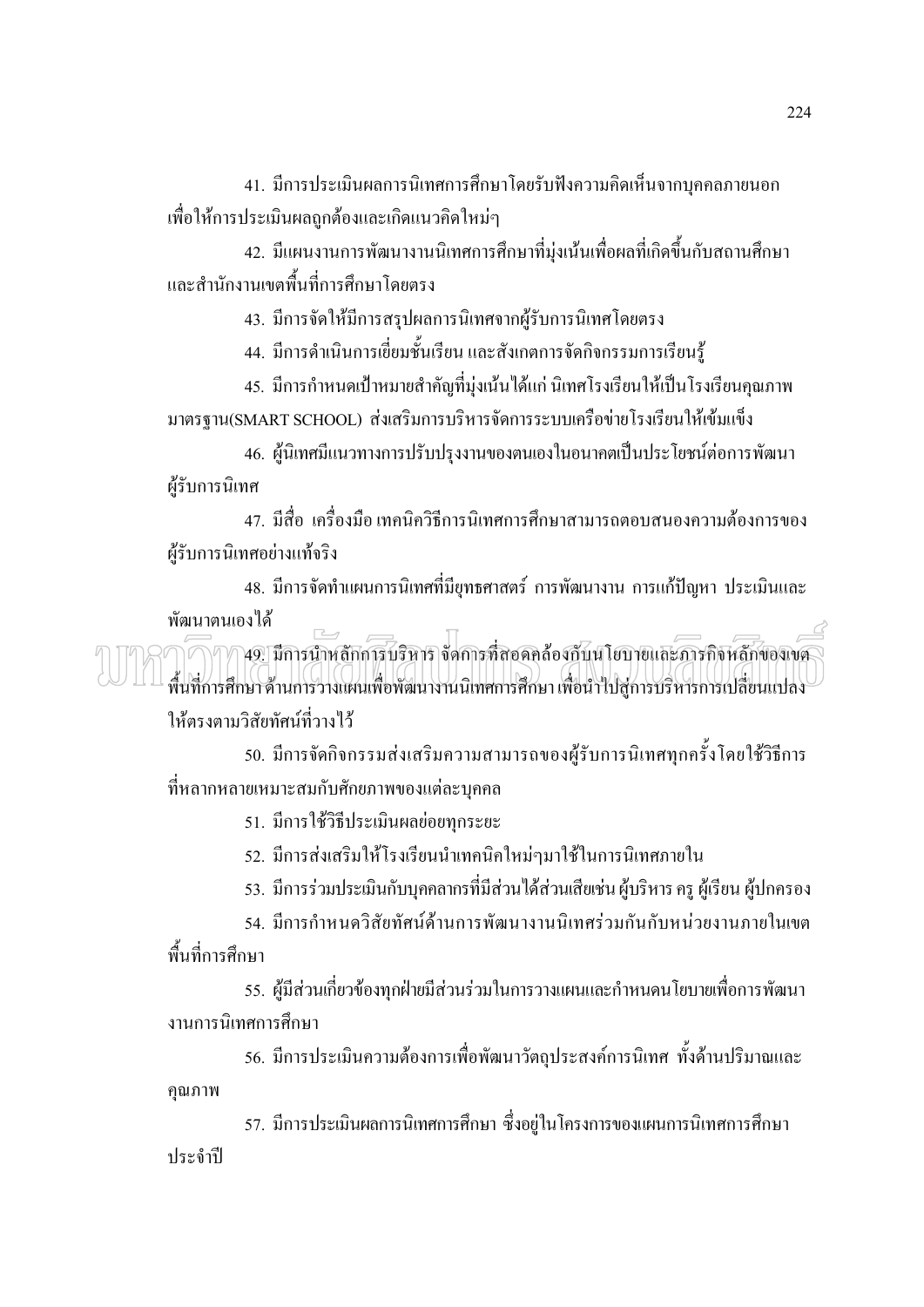58. มีการประเมินผลเพื่อเปรียบเทียบผลการปฏิบัติงานกับแผน/โครงการกำหนดไว้

59. มีการปฏิบัติการนิเทศโดยเลือกสรรและปรับเทคนิควิธีการอย่างเหมาะสมตาม ิสถานการณ์

60. มีการส่งเสริมจัดทำ/จัดหาสื่อ นวัตกรรม อุปกรณ์ ให้ตรงตามจุดประสงค์ของ แผนการเรียนร้

61. มีการนำการนิเทศการศึกษาแบบพัฒนาการไปใช้กับผู้รับการนิเทศเป็นประจำ

62. มีการกำหนดแผนปฏิบัติการนิเทศการศึกษาได้ตรงตามความต้องการผู้รับการนิเทศ

64. มีการส่งเสริมการเรียนการสอนโดยมีการวางแผนการนิเทศ สำรวจ ศึกษา เก็บ ข้อมูล สถานศึกษาในความรับผิดชอบ

65. มีการส่งเสริมการจัดกิจกรรมการเรียนรู้โดยมีการศึกษา สำรวจ ศึกษา ปัญหา ้ความต้องการ และเก็บข้อมูลพื้นฐานสถานศึกษาในความรับผิดชอบ

่ 66. กล่มงานด้านการนิเทศมีการประสานงานกับกล่มงานหรือหน่วยงานอื่นๆ ที่ ้เกี่ยวข้อง

67. มีการศึกษาปัญหาที่พบจากการปฏิบัติงานเพื่อแก้ไขแผน/โครงการให้เหมาะสม ยิ่งขึ้า 68. มีการจัดระบบโครงสร้างบทบาทหน้าที่ของบุคคลากรในเครือข่ายที่ชัดเจน

69. มีการชี้แจงนโยบายในการคำเนินงาน

70. มีการศึกษาเปรียบเทียบความแตกต่างระหว่างสภาพปัจจุบันปัญหา กับเกณฑ์ที่

กำหนดไว้

่ 71. มีการสนับสนุนข้อมูล นวัตกรรมการสอนเพื่อส่งเสริมให้ผู้รับการนิเทศได้พัฒนางาน อย่างเกิดประโยชน์สูงสุด

72. มีการพัฒนารูปแบบการนิเทศภายในได้อย่างเหมาะสมกับการจัดการเรียนรู้

่ 73. มีการจัดทำรายงานผลการดำเนินงานและเผยแพร่ให้เป็นที่ยอมรับ

74. มีการส่งเสริมการจัดทำแผนพัฒนาเครือข่ายสถานศึกษา

75. มีการจัดทำแผนงานนิเทศอย่างสมบูรณ์โดยมีองค์ประกอบของแผนการนิเทศชัดเจน ครบถ้วน ทั้งรูปแบบและเนื้อหา

76. มีการจัดลำดับความสำคัญของงานในการนิเทศการศึกษา

77. มีการประเมินผลเพื่อควบคุมและเร่งรัดการปฏิบัติงานให้เป็นไปตามแผน/โครงการ

78. ผู้ที่ทราบความสำคัญของปัญหาและความต้องการนั้นต้องเป็นบุคคลากรใน ้<br>สำนักงานเขตพื้นที่การศึก*ง*า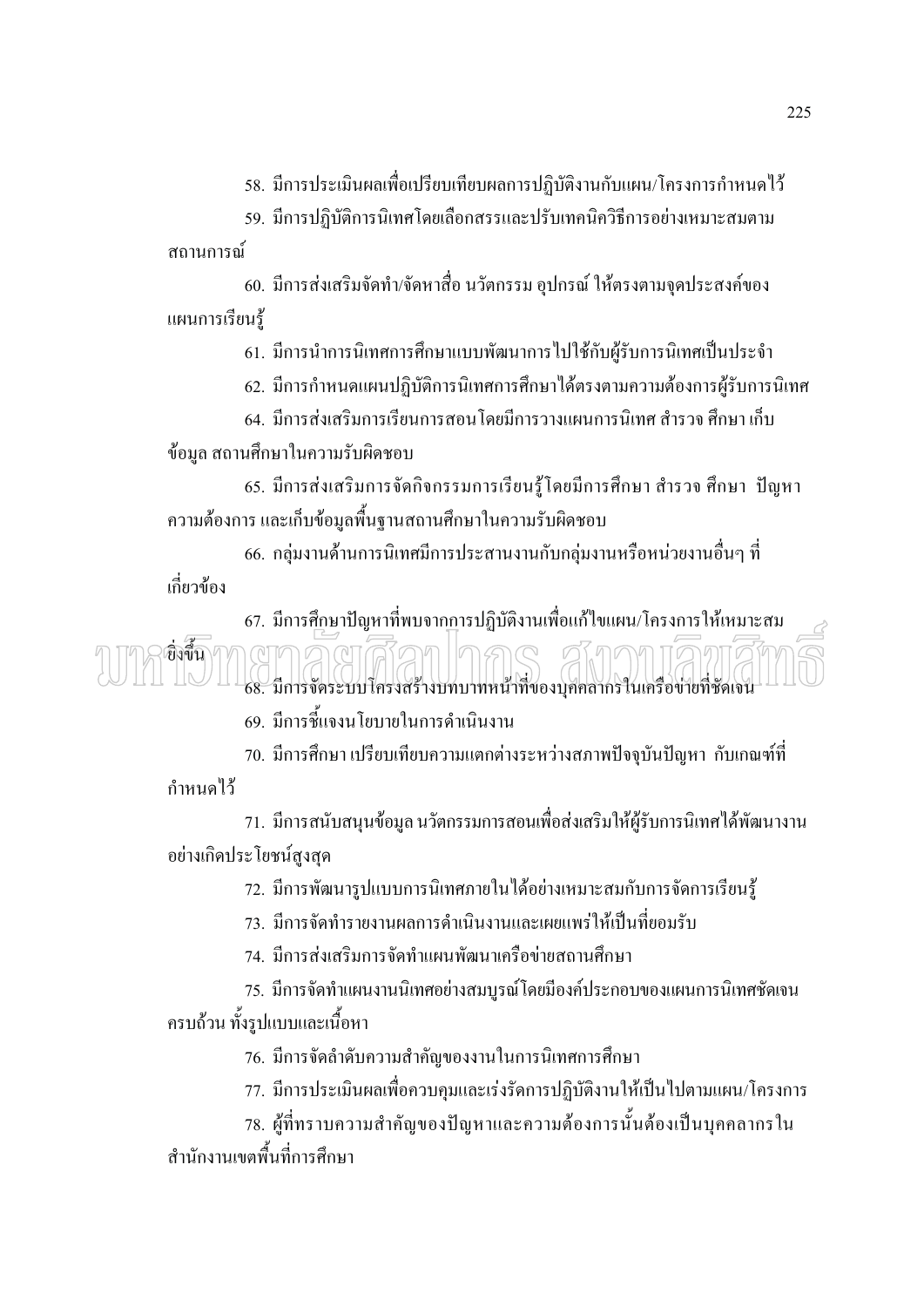79. มีการจัดทำแผนปฏิบัติการนิเทศโดยจำแนกกลุ่มเป้าหมายในการพัฒนา ความสามารถของผู้รับการนิเทศ

่ 80. มีการใช้หลักการนิเทศในการปฏิบัติงานนิเทศ รวมทั้งมี มนุษยสัมพันธ์ มีการยกย่อง ึชมเชย เพื่อสร้างขวัญ และกำลังใจ อยู่เสมอ

่ 81. มีการช่วยเหลือให้บคคลากรในสถานศึกษานิเทศภายในกันเองได้

82. มีการประเมินผลการดำเนินงานนิเทศการศึกษาตามแผนงาน โครงการที่กำหนดไว้

่ 83. มีการใช้กระบวน การนิทศที่หลากหลายและบูรณาการมาใช้ในบริบทของสำนักงาน เขตพื้นที่และสถานศึกษาที่มีความแตกต่างกัน

่ 84. มีการศึกษาข้อมูลโดยการใช้เครื่องมือสำรวจความต้องการในการดำเนินงานนิเทศ ้การศึกษาเช่น แบบสำรวจ แบบสอบถาม การสัมภาษณ์ แบบสอบถาม แบบประเมินตนเองเป็นต้น

85. มีการสร้างเครือข่ายการนิเทศการศึกษาโดยใช้สารสนเทศเพื่อการพัฒนาคุณภาพ ์ การศึกษาอย่างต่อเนื่อง

86. มีการพัฒนาศักยภาพโรงเรียน และเครือข่ายสู่การพัฒนาชุมชน

่ 87. มีการวางแผนการนิเทศเพื่อมุ่งเน้นให้ผู้รับการนิเทศปฏิบัติและค้นหาคำตอบด้วย ตนเอง 89. มีการส่งเสริมการนิเทศจัดการเรียนรู้ โดยมีการสำรวจข้อมูลหลักสูตรสถานศึกษา

ิการจัดทำแผนการเรียนรู้ การปฏิบัติการสอนตามแผนการเรียนรู้ การประเมินผลและบันทึกหลังสอน

่ 90. มีการเปลี่ยนแปลงยืดหยุ่น ของแผนการนิเทศของสำนักงานเขตพื้นที่การศึกษา เนื่องจากมีลำดับขั้นตอนการนิเทศก่อนข้างยากลำบาก

91. มีการสร้างเครือข่ายเพื่อทำการรวบรวมข้อมูล สารสนเทศด้านคุณภาพการศึกษา ขคงสถานศึกษา

92. มีการปรับปรุงข้อมูลสารสนเทศให้เป็นปัจจุบัน

่ 93. มีการส่งเสริมการจัดทำรายงานผลการคำเนินงาน และการเผยแพร่ประชาสัมพันธ์

่ 94. มีการศึกษา รวบรวมข้อมูลพื้นฐาน สภาพปัจจุบัน ปัญหา ในการดำเนินงานการ นิเทศการศึกษา

่ 95. มีการชี้แจงการติดตามและการประเมินผล

96. มีการประชุม วางแผน ร่วมกับผู้มีส่วนในการรับการนิเทศ

97. มีการส่งเสริมสถานศึกษาให้จัดบรรยากาศแห่งการเรียนรู้ ศึกษา ค้นคว้า การประดิษฐ์ ้คิดค้น การทดลอง กล้าคิด กล้าทำ

98. มีการชี้แจงขั้นตอน วิธีดำเนินงานในการเตรียมการวางแผนการนิเทศ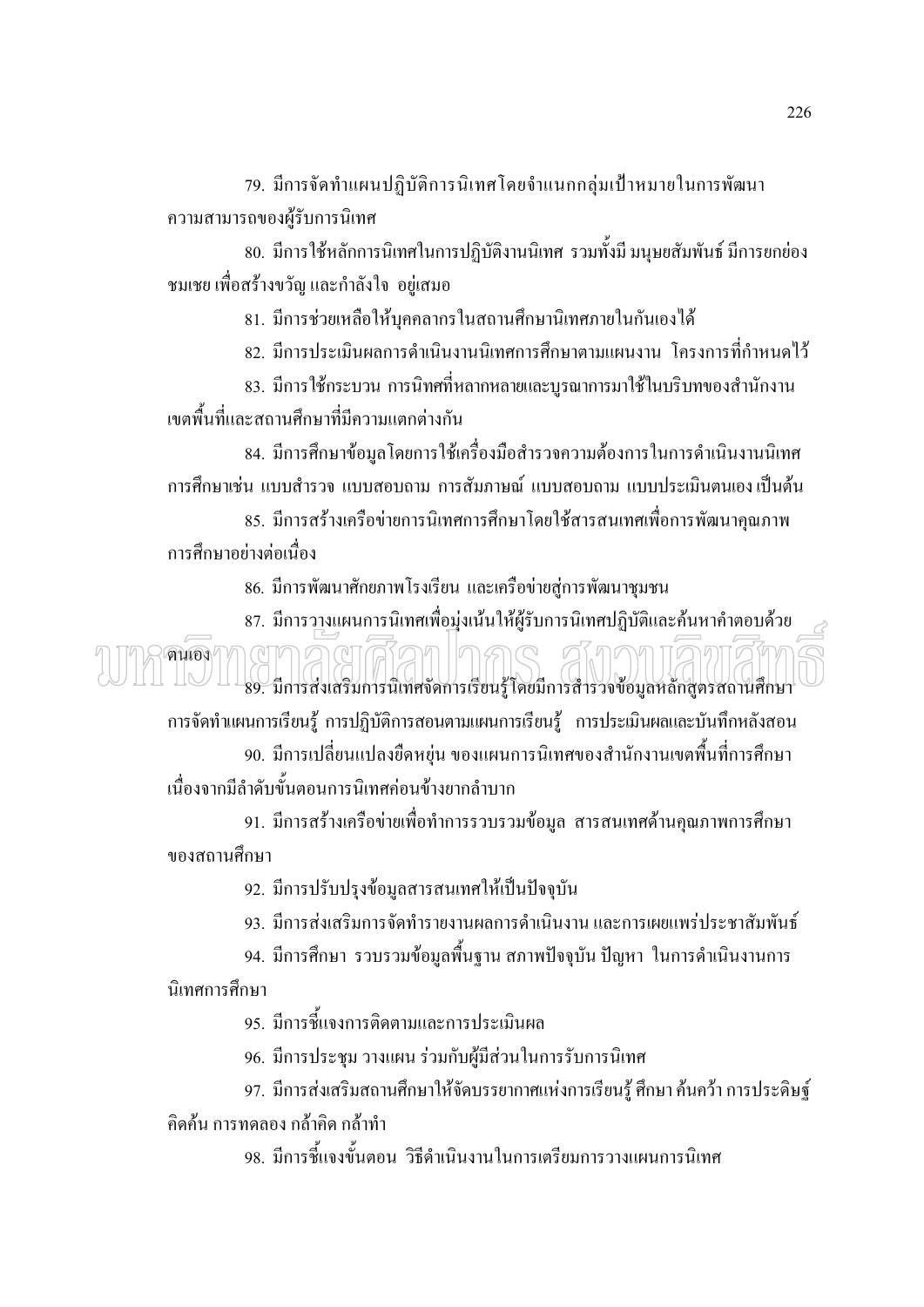่ 99. มีการวางแผนการนิเทศเพื่อมุ่งเน้นให้ผู้รับการนิเทศปฏิบัติและค้นหาคำตอบด้วย ตนเคง

100. มีการร่วมกับสถานศึกษาและหน่วยงานที่เกี่ยวข้องสร้างและพัฒนาหลักสูตร ท้องถิ่น

101. มีการดำเนินงานการนิเทศการศึกษาตามเกณฑ์มาตรฐานหรือตัวชี้วัดไว้อย่าง ชัดเจน

102. มีการนำผลการประชุมมาใช้เป็นแนวทางการปฏิบัติงานการวางแผนการนิเทศ อย่างชัดเจนและเป็นระบบ

103. มีความจำเป็นต้องร่วมมือกันภายในกลุ่มงานนิเทศ ติดตามและประเมินผล การศึกษา

104. มีการคัดกรอง จัดประเภท จำแนกกลุ่มและจัดลำดับสถานศึกษาตามสภาพและ มาตรฐานตัวชี้วัดต่างๆ

105. มีการศึกษาการจัดทำแผนพัฒนาการศึกษา/แผนยุทธศาสตร์ แผนปฏิบัติราชการ

ประจำปี

้<br>106. มีการเปิดโอกาสให้ผู้มีส่วนร่วมในการนิเทศภายในดำเนินกิจกรรมในรูปของ คณะกรรมการ  $\frac{1}{2}$  (George Central Central Central Central Central Central Central Central Central Central Central Central Central Central Central Central Central Central Central Central Central Central Central Central Central Cen

107. มีการนำการนิเทศการศึกษาแบบมนุษยสัมพันธ์ไปใช้กับผู้รับการนิเทศเป็นประจำ 108. มีการส่งเสริมระบบเครือข่ายการเรียนรู้ของสถานศึกษา สำนักงานเขตพื้นที่ ึการศึกษา องค์กรและหน่วยงานที่เกี่ยวข้อง

109. มีการปฏิบัติงานตามแผนงาน โครงการของสถานศึกษาและสำนักงานเขตพื้นที่ การศึกนาร่วมกับ

110 มีการให้คำปรึกษาแนะนำเกี่ยวกับการนิเทศภายใน

111. มีการตั้งวัตถุประสงค์ในการที่จะคำเนินการนิเทศอย่างชัดเจน

112. กลุ่มงานด้านการนิเทศมีการประสานงานกับกลุ่มงานหรือหน่วยงานอื่นๆ ที่

เกี่ยวข้อง

113. มีการศึกษาผลการประเมิน เช่น ผลการประเมินภายนอก ผลการประเมิน SMART SCHOOL ผลสัมฤทธิ์ทางการเรียนระดับประเทศ (NT) O-NET เป็นต้น

114. มีการส่งเสริมสนับสนุนให้สถานศึกษาดำเนินการนิเทศภายใน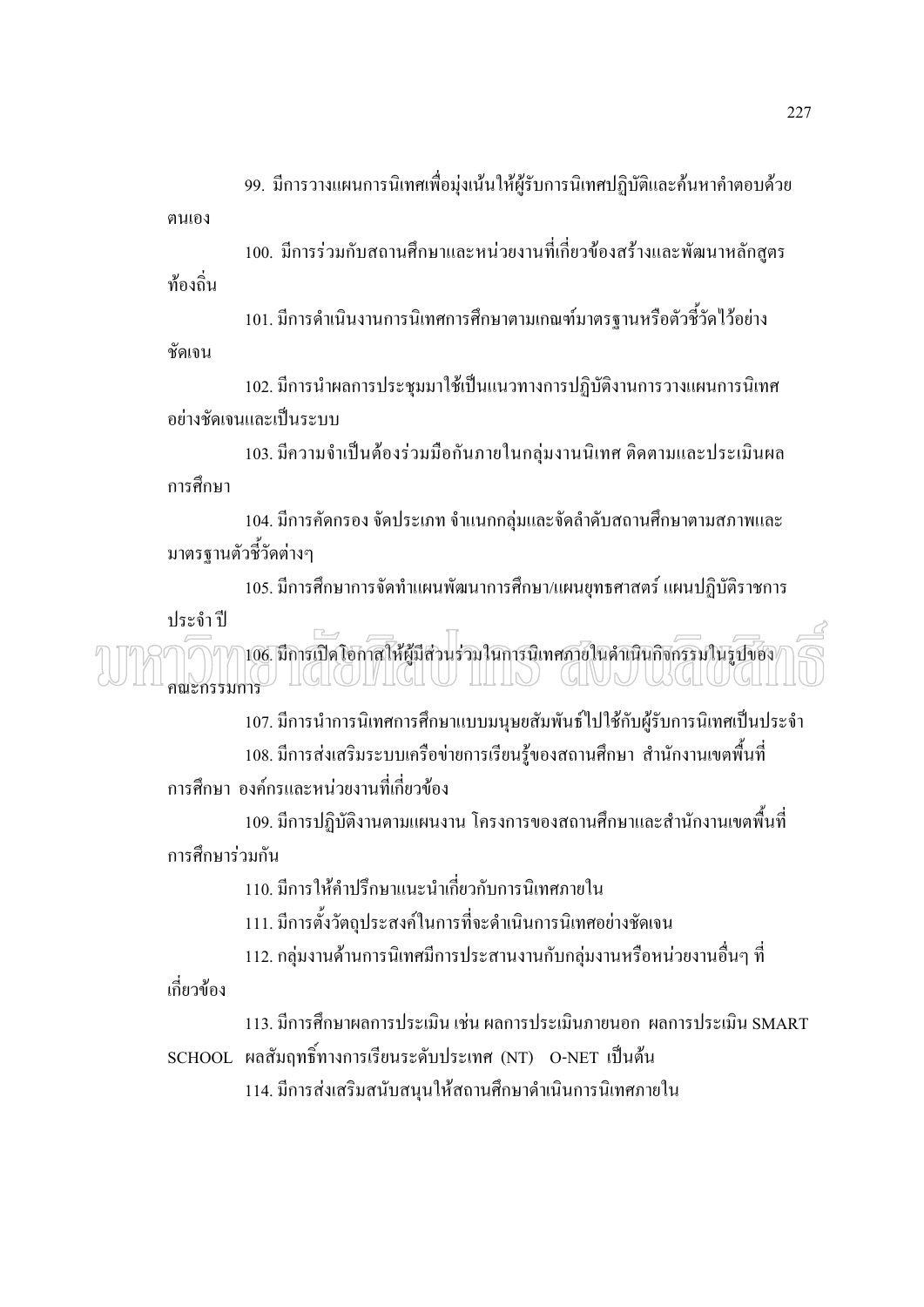้องค์ประกอบที่ 2 "สื่อและเทคโนโลยี" มืองค์ประกอบที่จำเป็นต่อรูปแบบการนิเทศ ิการศึกษา 19 ตัวแปร มีค่าน้ำหนักตัวแปรในองค์ประกอบอยู่ระหว่าง 0.569 ถึง0.787 มีค่าความ แปรปรวนของตัวแปร (eigenvalues) เท่ากับ 5.969 และค่าร้อยละของความแปรปรวนเท่ากับ ่ ซึ่งเป็นองค์ประกอบที่มีระคับความจำเป็นเป็นอันคับที่ 2 รายละเอียดแต่ละตัวแปร 49.940 เรียงลำดับค่าน้ำหนักองค์ประกอบจากมากไปหาน้อยประกอบด้วย

1. มีการตรวจสอบความถูกต้องและความสมบูรณ์ของงานวิจัยในชั้นเรียน

2. มีการชี้แจงนโยบายในการคำเนินงาน

3. มีการส่งเสริมการดูแล และเก็บรักษาสื่อ นวัตกรรม อุปกรณ์การเรียนรู้

4. มีการจัดทำเอกสารนิเทศภายในและเป็นปัจจุบัน

5. มีการกำหนดปฏิทิน วัน เวลา สถานที่ อย่างชัดเจนในการดำเนินการนิเทศ

6. มีการใช้เทคนิควิธีการนิเทศภายในได้อย่างเหมาะสมกับการจัดการเรียนรู้

7. มีการประเมินผลการนิเทศโดยศึกษาผลงานของผู้รับการนิเทศ

่ 8. มีการศึกษาและค้นหาปัญหาโดยวิธีการจัดประชุม อบรม สัมมนาผู้มีส่วนเกี่ยวข้อง หรือหน่วยงานในการนิเทศการศึกษา

9. มีการร่วมกับสถานศึกษา ศึกษา ปัญหา อุปสรรค การใช้สื่อ นวัตกรรม อุปกรณ์การ เรียนรู้เพื่อช่วยแก้ปัญหาการจัดการเรียนรู้ | |||||O (|||UJ||UG||UG|||||

10. มีการพัฒนาแนวคิดในการนิเทศ โดยการนำความรู้จากบริบท ปัจจัยภายในและ ้ปัจจัยภายนอกที่เกี่ยวข้องมาใช้ในการวางแผน แสวงหาความร่วมมือจากผู้เกี่ยวข้อง และสร้าง ิบรรยากาศที่เอื้อต่อการนิเทศอย่างต่อเนื่องเพื่อให้เห็นคุณค่าของการนิเทศ

11. มีการศึกษาปัญหาและความต้องการอย่างชัดเจนและมีระบบ เช่น ศึกษาค้นคว้า การวิจัย เป็นต้น

12. มีการส่งเสริมการทำวิจัยในชั้นเรียน

1.3 มีการศึกษาการปฏิบัติงาน เช่น การจัดทำแผนการจัดการเรียนรู้ การจัดกิจกรรม ึการเรียนรู้ การใช้และจัดทำสื่อนวัตกรรม ความร่วมมือระหว่างผู้บริหาร ครู ศึกษานิเทศก์ เป็นต้น

14. มีการตรวจสอบความสอดคล้องของการบันทึกกิจกรรมหลังจัดการเรียนรู้กับการ วิจัยในชั้นเรียน

15 มีการศึกษาข้อมูลสภาพปัญหา ความต้องการ และเป้าหมายการพัฒนาของการนิเทศ

16. มีการพัฒนา การตรวจสอบวัตถุประสงค์ว่ามีความชัดเจน สอดคล้องกับปัญหาและ ้ ความต้องการในการนิเทศการศึกษาของสำนักงานเขตพื้นที่การศึกษาก่อนนำไปนิเทศ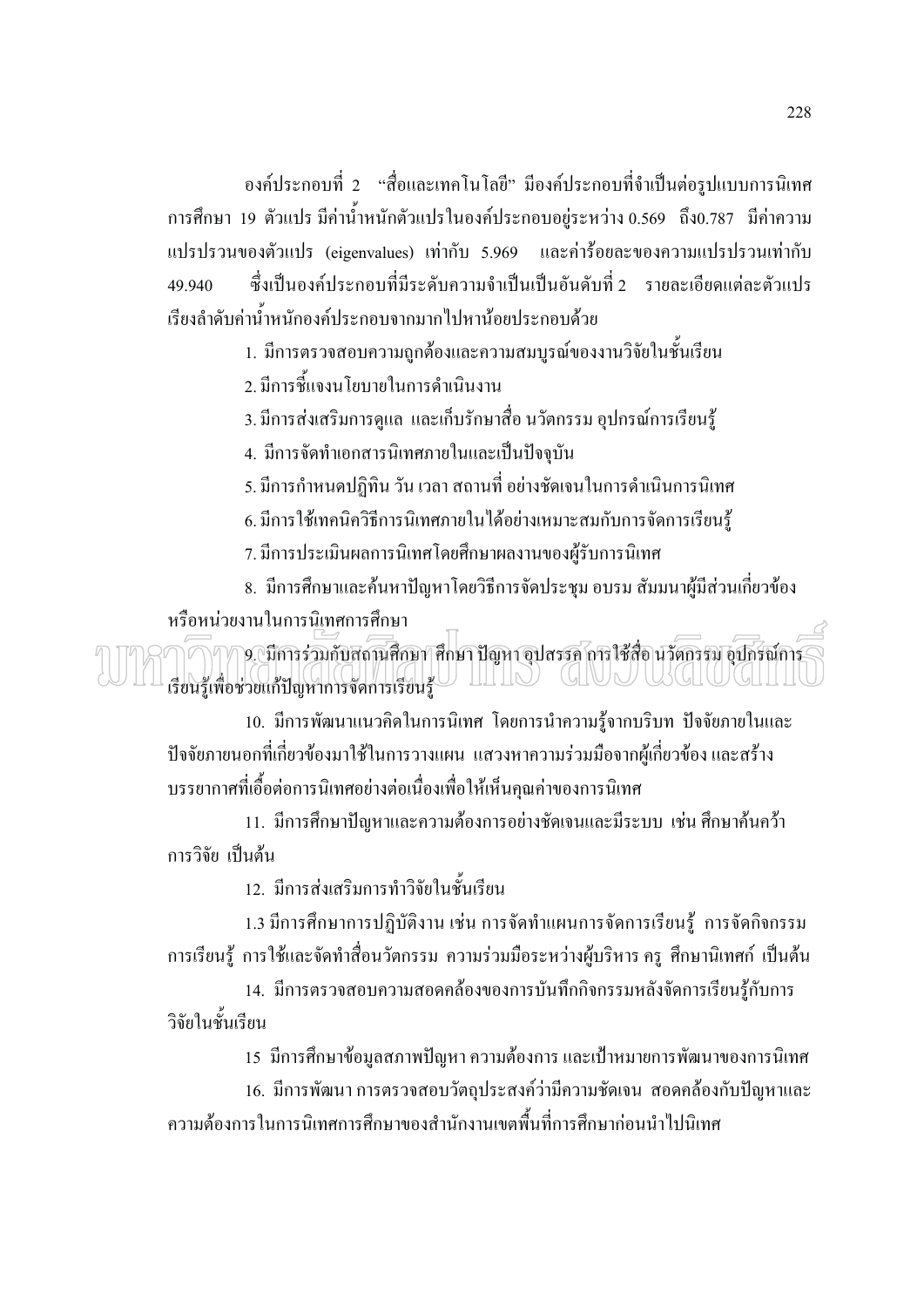17. มีการวางเป้าหมายในอนาคตให้มีการมุ่งเน้นการใช้เทคนิคที่หลากหลายในการนิเทศ ิการศึกษาโดยเฉพาะการนิเทศทางไกลแบบคอนไลน์

18. มีการจัดระบบฐานข้อมูลในด้านต่างๆที่เป็นประโยชน์ต่อการนิเทศการศึกษา

19. การมีส่วนร่วมของหน่วยงานและ บุคลากรในสำนักงานเขตพื้นที่โดยนำแนวคิด การบีส่วนร่วมมาใช้ในจัดกิจกรรมการบิเทศ

้องค์ประกอบที่ 3 " มีองค์ประกอบที่จำเป็นต่อรูปแบบการนิเทศการศึกษา " 14 ตัว แปร มีค่าน้ำหนักตัวแปรในองค์ประกอบอยู่ระหว่าง 0.710 ถึง0.812 มีค่าความแปรปรวนของตัว แปร (eigenvalues) เท่ากับ 4.958 และค่าร้อยละของความแปรปรวนเท่ากับ 12.173 ซึ่งเป็น ้องค์ประกอบที่มีระดับความจำเป็นเป็นอันดับที่ 3 รายละเอียดแต่ละตัวแปรเรียงลำดับค่าน้ำหนัก องค์ประกอบจากบากไปหาน้อยประกอบด้วย

1. มีการชี้แจงนโยบายในการดำเนินงาน

่ 2. มีการจัดตั้งคณะกรรมการปฏิบัติงานเพื่อเตรีมการวางแผนการนิเทศการศึกษา

่ 3. แนวคิดพื้นฐานด้านความเชื่อ ค่านิยมของผู้นิเทศมีความแตกต่างกันจะส่งผลให้การ

นิเทศแตกต่างกัน

4. มีการส่งเสริมกิจกรรมของสถานศึกษาในเครือข่ายร่วมกับเครือข่ายอื่น 5. มีการทำความเข้าใจร่วมกันระหว่างผู้ที่นิเทศและผู้รับการนิเทศเพื่อให้การปฏิบัติ หน้าที่ตามภารกิจเป็นไปในแนวเดียวกัน

6. มีการกำหนดนโยบายแผนงาน โครงการที่จะต้องปฏิบัติ

7. มีการคำเนินงานติดตามโครงการ/กิจกรรมที่สำคัญต่างๆ และภารกิจเพิ่มเติมอื่นๆ ตาม ินโยบายของสำนักงานคณะกรรมการการศึกษาขั้นพื้นฐาน กระทรวงศึกษาธิการและกระทรวงอื่นๆ

8. มีการวางแผนการนิเทศเพื่อมุ่งเน้นให้ผู้รับการนิเทศปฏิบัติและค้นหาคำตอบด้วย ตนเกง

่ 9. มีการสร้างทางเลือกอย่างหลากหลายในการนิเทศการศึกษาเพื่อให้เกิดความยืดหยุ่น ในการปฏิบัติงาน

10. มีการพัฒนาระบบฐานข้อมูลด้านต่างๆให้มีความถูกต้อง ทันสมัย และสะดวกต่อ การนำมาใช้เสมอ

11. มีการใช้กระบวนการนิเทศให้มีบทบาทในการแก้ไขปัญหาและข้อขัดข้องต่างๆ ้เกี่ยวกับการจัดการเรียนรู้ในสถานศึกษา

12. มีการส่งเสริมการประกันคุณภาพของสถานศึกษา

13. มีการนำการนิเทศการศึกษาแบบสนับสนุนไปใช้กับผู้รับการนิเทศเป็นประจำ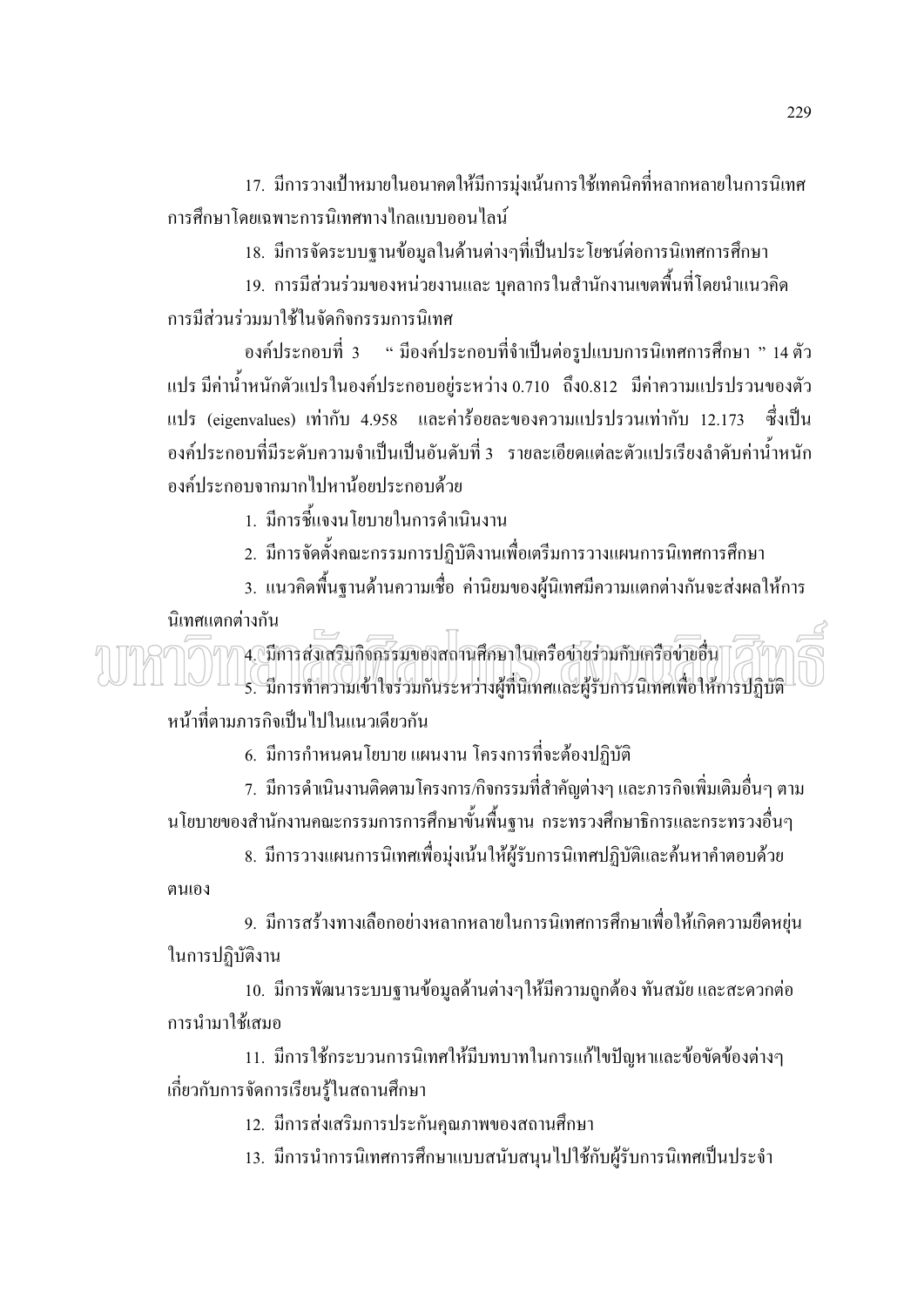14. มีการใช้วิธีปฏิบัติการนิเทศทางตรง โดยผู้นิเทศออกปฏิบัติการนิเทศด้วยตนเอง

้องค์ประกอบที่ 4 " การประเมินผล"12 ตัวแปร มีค่าน้ำหนักตัวแปรในองค์ประกอบ อยู่ระหว่าง 0.666 ถึง0.827 มีค่าความแปรปรวนของตัวแปร (eigenvalues) เท่ากับ 4.282 และค่าร้อย ิละของความแปรปรวนเท่ากับ 59.114 ซึ่งเป็นองค์ประกอบที่มีระดับความจำเป็นเป็นอันดับที่ 4 รายละเอียดแต่ละตัวแปรเรียงลำดับค่าน้ำหนักองค์ประกอบจากมากไปหาน้อยประกอบด้วย

1. ผู้นิเทศมีการใช้วิธีการประเมินตนเองเพื่อปรับปรุงพัฒนาตนเองให้ดีขึ้น

่ 2. มีการประเมินผลสำเร็จของการคำเนินงานตามวิสัยทัศน์ พันธกิจ และยทธศาสตร์ ีของหน่วยงานเป็นระยะ

่ 3. มีการพัฒนาด้านการประเมินผล โดยระบุวิธีการที่จะประเมิน กำหนดวิธีการ ้รวบรวมข้อมูล การวิเคราะห์ นำผลที่ได้ไปใช้ พร้อมจัดทำรายงายงานกับผู้มีส่วนเกี่ยวข้องและมี คำบาจการตัดสิบใจ

4. มีการวิเคราะห์/สังเคราะห์ข้อมลอย่างเป็นระบบ

่ 5. ให้ความสำคัญเกี่ยวกับแนวคิดในการนิเทศที่พิจารณาถึงเกณฑ์ที่เหมาะสม เช่น การ สร้างองค์ความรู้ ข้อมูล ในรูปของการสร้างเครือข่ายการนิเทศ การสร้างเกณฑ์ ลำดับความคิดเพื่อ  $\widehat{\mathsf{n}}$ ารวางแผน และการแสวงหาความรู้ วิธีการสนับสนุนการนิเทศ $\mathscr{\mathbb{R}}\cap\mathscr{C}$ 11 1∪ 11 (4 การประเมินผลการนิเทศการศึกษาเพื่อการพัฒนาโดยประเมินจากด้านคุณภาพการ

จัดการเรียนร้

7. มีการประเมินผลการนิเทศจากผู้รับการนิเทศโดยตรง

8. มีการนำผลจากการประเมินผลจากการประเมินการนิเทศมาวิเคราะห์เปรียบเทียบกับ ้เกณฑ์ที่กำหนดไว้

่ 9. มีการประเมินผลกระทบทั้งทางตรงและทางอ้อมของการนิเทศ เพื่อเป็นข้อมูล สำหรับช่วยในการตัดสินต่อไป

10. มีการเผยแพร่รูปแบบและเทคนิควิธีการนิเทศได้อย่างเหมาะสมกับการจัดการ เรียนรู้

11. มีการจัดให้มีการรายงานผลการนิเทศระหว่างการคำเนินงานให้ผู้เกี่ยวข้องทราบ เป็นระยะ

12. มีการจัดให้มีการประเมินผล ทั้งสภาพแวดล้อม ปัจจัยในการคำเนินการ กระบวนการ นิเทศการศึกษาและผลที่ได้จากการนิเทศ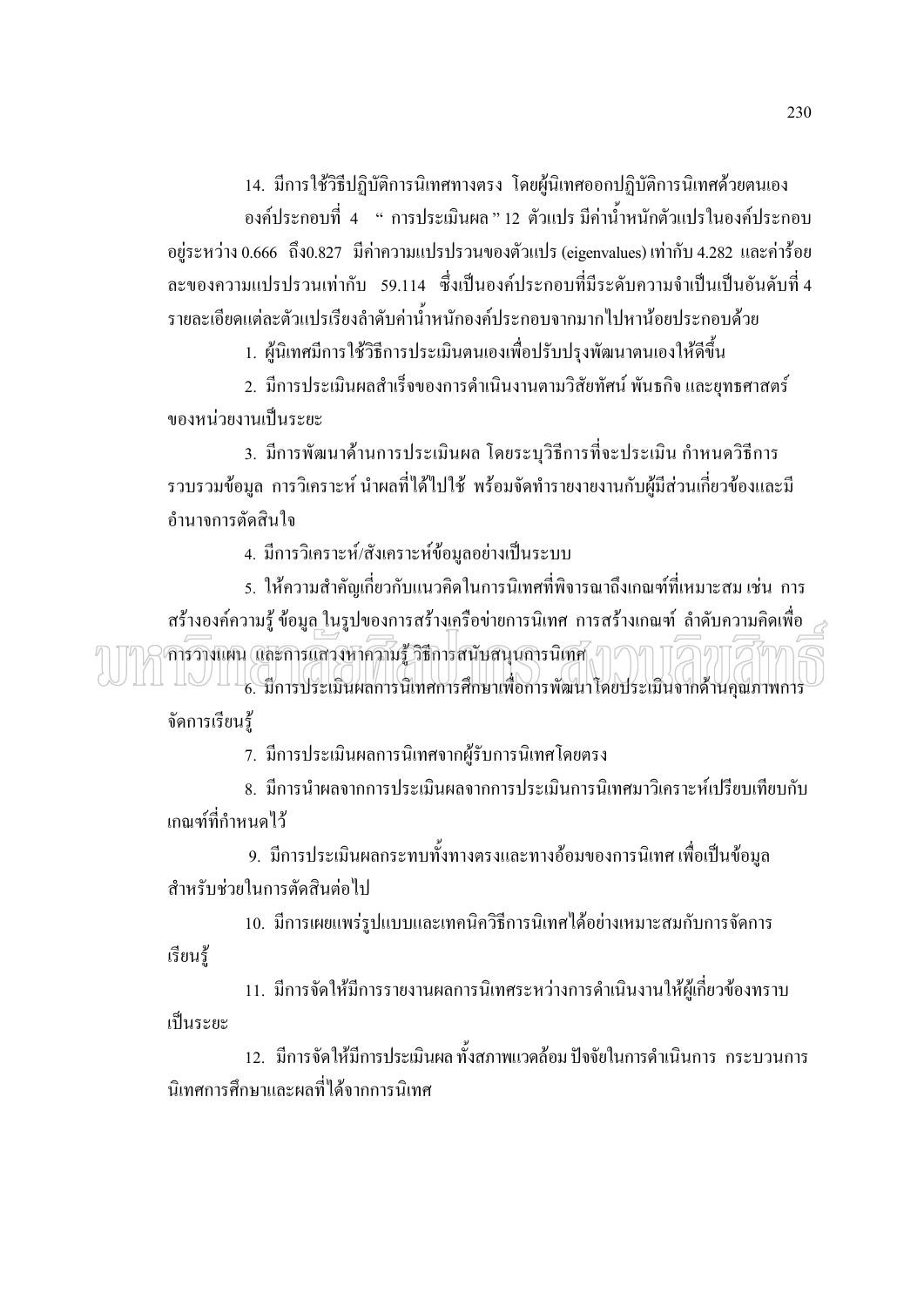้องค์ประกอบที่ 5 " การมีส่วนร่วม"10 ตัวแปร มีค่าน้ำหนักตัวแปรในองค์ประกอบอยู่ ระหว่าง 0.680 ถึง0.884 มีค่าความแปรปรวนของตัวแปร (eigenvalues) เท่ากับ 3.877 และค่าร้อยละ ีของความแปรปรวนเท่ากับ 62.434 ซึ่งเป็นองค์ประกอบที่มีระดับความจำเป็นเป็นอันดับที่ 5 ้รายละเอียดแต่ละตัวแปรเรียงลำดับค่าน้ำหนักองค์ประกอบจากมากไปหาน้อยประกอบด้วย

1. มีการร่วมกันวางแผนในการปฏิบัติงานโดยมีส่วนร่วมในการคิดวิเคราะห์สภาพ ปัญหา และความต้องการ

่ 2. มีการติดตามประเมินผล ปรับและพัฒนาแผนการนิเทศ และจัดทำแผนใหม่

3. การดำเนินการนิเทศการศึกษาทุกครั้งจะมีการวิเคราะห์จัดกลุ่มผู้รับการนิเทศ

4. มีการศึกษาการรายงานประเมินตนเอง รายงานประจำปี รายงานการประเมินผลการ ดำเบิบงาบ

5. มีการกำหนด เป้าหมายและจุดการพัฒนาของผู้รับการนิเทศอย่างชัดเจน

6. มีการลำดับความสำคัญ ความต้องการและจำแนกปัญหาเป็นรายละเอียดของภาระงาน ที่จะต้องดำเนินการอย่างเร่งด่วน

7. มีการพิจารณาผู้รับผิดชอบงานในหน้าที่ตามความรู้ ความสามารถ 8. มีการแสวงหาสื่อ เครื่องมือตามที่รางแผนไว้โดยการจัดหาจัดทำตามความเหมาะสม .<br>9. มีการเลือกวิธีการ เทคนิคที่เหมาะสมในการนิเทศที่จะทำให้เกิดความเข้าใจในการ สื่อสารระหว่างผู้นิเทศกับสำนักงานเขตพื้นที่และสถานศึกษา

10. มีการร่วมประชุมปรึกษาการเตรียมการวางแผนการนิเทศการศึกษาของคณะกรรมการ องค์ประกอบที่ 6 "ปรับปรุงและพัฒนา" 11 ตัวแปร มีค่าน้ำหนักตัวแปรใน องค์ประกอบอยู่ระหว่าง 0.561 ถึง0.823 มีค่าความแปรปรวนของตัวแปร (eigenvalues) เท่ากับ 3.721 และค่าร้อยละของความแปรปรวนเท่ากับ 64.683 ซึ่งเป็นองค์ประกอบที่มีระดับความจำเป็น ้เป็นอันดับที่ 6รายละเอียดแต่ละตัวแปรเรียงลำดับค่าน้ำหนักองค์ประกอบจากมากไปหาน้อย ประกอบด้วย

1. มีการจัดให้มีการประเมินผล ทั้งสภาพแวดล้อม ปัจจัยในการคำเนินการ ้กระบวนการนิเทศการศึกษาและผลที่ได้จากการนิเทศ

2. มีการส่งเสริมให้นำภูมิปัญญาท้องถิ่นเข้ามามีส่วนร่วมในการจัดการเรียนรู้

3. การส่งเสริมความพร้อมด้านผู้เรียน บุคลากรและเอกสารตามมาตรฐานการประกัน ้คุณภาพ เพื่อผดงคุณภาพการศึกษา โดยการสังเกต สัมภาษณ์ และตรวจสอบเอกสาร

4. มีเกณฑ์มาตรฐานการปฏิบัติงานเพื่อนำมาเป็นข้อมูลการตัดสินใจในแต่ละขั้นตอน และกิจกรรมต่างๆ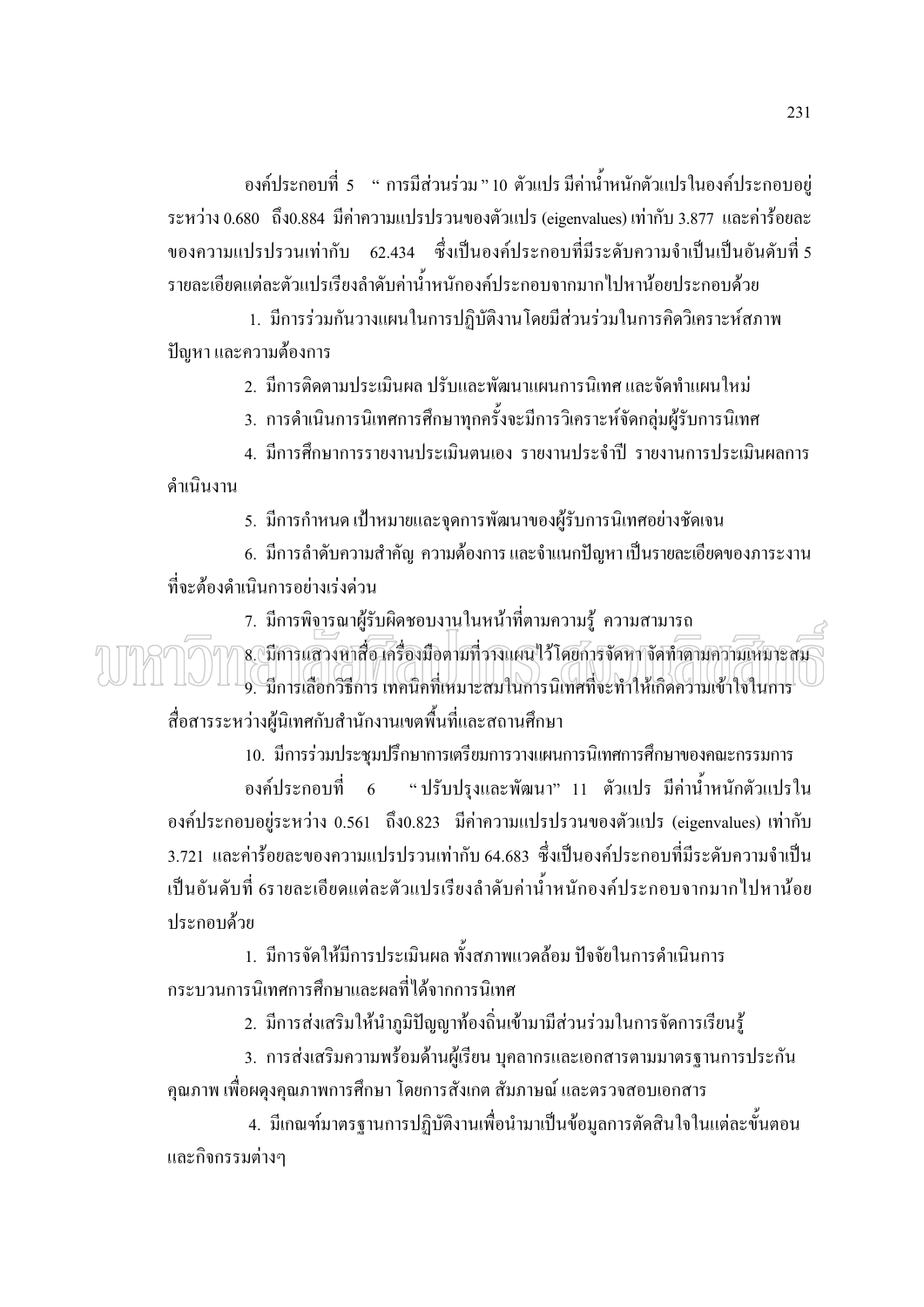5. มีการส่งเสริม กระตุ้นผู้รับการนิเทศเพื่อคิดค้นและพัฒนากระบวนการจัดการเรียนรู้ ให้ดีขึ้นโดยการศึกษา ค้นคว้า วิจัย อย่างเป็นระบบ

6. ผู้นิเทศดำเนินการนิเทศกิจกรรมและภาระงานต่างๆทุกครั้งส่งผลต่อการพัฒนางาน ของผู้รับการนิเทศ

7. มีการคำเนินการใช้กระบวนการประชุม/ประชุมเชิงปฏิบัติในการแก้ปัญหาและ พัฒนางาน

่ 8. มีการประเมินผลการนิเทศการศึกษาเพื่อการพัฒนามีการประเมินจากด้านคณภาพ การบริหารจัดการ

9. มีการส่งเสริมระบบประกันคุณภาพในโรงเรียน โดยมีการควบคุมคุณภาพการศึกษา ึการตรวจสอบทบทวนภายใน และการสรุปรายงานผล

10. มีการส่งเสริมการนำผลจากการประเมินภายนอก รอบ 2 มาปรับปรุงและพัฒนา

11. มีการกำหนดรูปแบบ ปฏิทินและความต้องการของการนิเทศให้สอดคล้องกับการ ดำเนินงานกับสำนักงานเขตพื้นที่

# อภิปรายผล ( 1 จากข้อค้นพบในการวิจัยเรื่องรูปแบบการนิเทศการศึกษาของสำนักงานเขตพื้นที่

ึการศึกษา แบ่งเป็น 6 องค์ประกอบ ได้แก่ 1) การวางแผน 2) สื่อเทคโนโลยี 3) ดำเนินการนิเทศ 4) การประเมินผล 5) การมีส่วนร่วม 6) การปรับปรุงและพัฒนา

้ทั้งนี้ในสภาพปัจจุบันการจัดการศึกษาได้เจริญก้าวหน้าไปมาก มีการเปลี่ยนแปลงหลาย ๆ ี ประการ เช่น การเปลี่ยนแปลงหลักสูตร ความรู้ในสาขาวิชาการต่าง ๆ เพิ่มขึ้น แนวความคิดและ แนวการเรียนการสอนใหม่ ๆ เพิ่มขึ้น ตลอดจนการเปลี่ยนแปลงจุดมุ่งหมายของการศึกษา แต่ ้ยังพบว่าผู้บริหาร ครู และผู้เกี่ยวข้องบางคน ยังไม่สามารถปรับเปลี่ยนให้ทันต่อความเปลี่ยนแปลง ้ปัญหาดังกล่าวข้างต้นสามารถจะแก้ไขได้โดยอาศัยผู้นิเทศ หรือศึกษานิเทศก์ ซึ่งมีหน้าที่นิเทศ ี การศึกษาให้ครูมีความเจริญงอกงามทางวิชาการ สามารถพึ่งตนเองได้ และนำความรู้เหล่านี้ไป ใช้ให้เป็นประโยชน์ในการพัฒนาการเรียนการสอนตามวัตถุประสงค์ที่วางไว้ ดังนั้นเรื่องการนิเทศ ึการศึกษาจึงเป็นเรื่องสำคัญที่ควรจะใด้ศึกษาและทำความเข้าใจในหลักการ กระบวนการ และ ้วิธีการของการนิเทศการศึกษาเพื่อนำมาใช้ในการพัฒนาการเรียนการสอนต่อไป ดังที่เบอร์ตัน (Burton) ใด้จัดลักษณะงานของผู้นิเทศเป็น 5 งาน ดังนี้ 1) งานปรับปรุงการสอน 2) งานปรับปรุงครู ้ด้วยการให้บริการแก่ครูในเรื่องต่างๆ 3) งานคัดเลือกและรวบรวมเนื้อหาวิชา 4) ทดสอบและวัดผล 5)งานประเมินครู ส่วนแฮร์รีส (Harris) ได้จัดลักษณะงานนิเทศเป็นกลุ่มงาน มี 10 งาน ดังนี้ 1)งานพัฒนา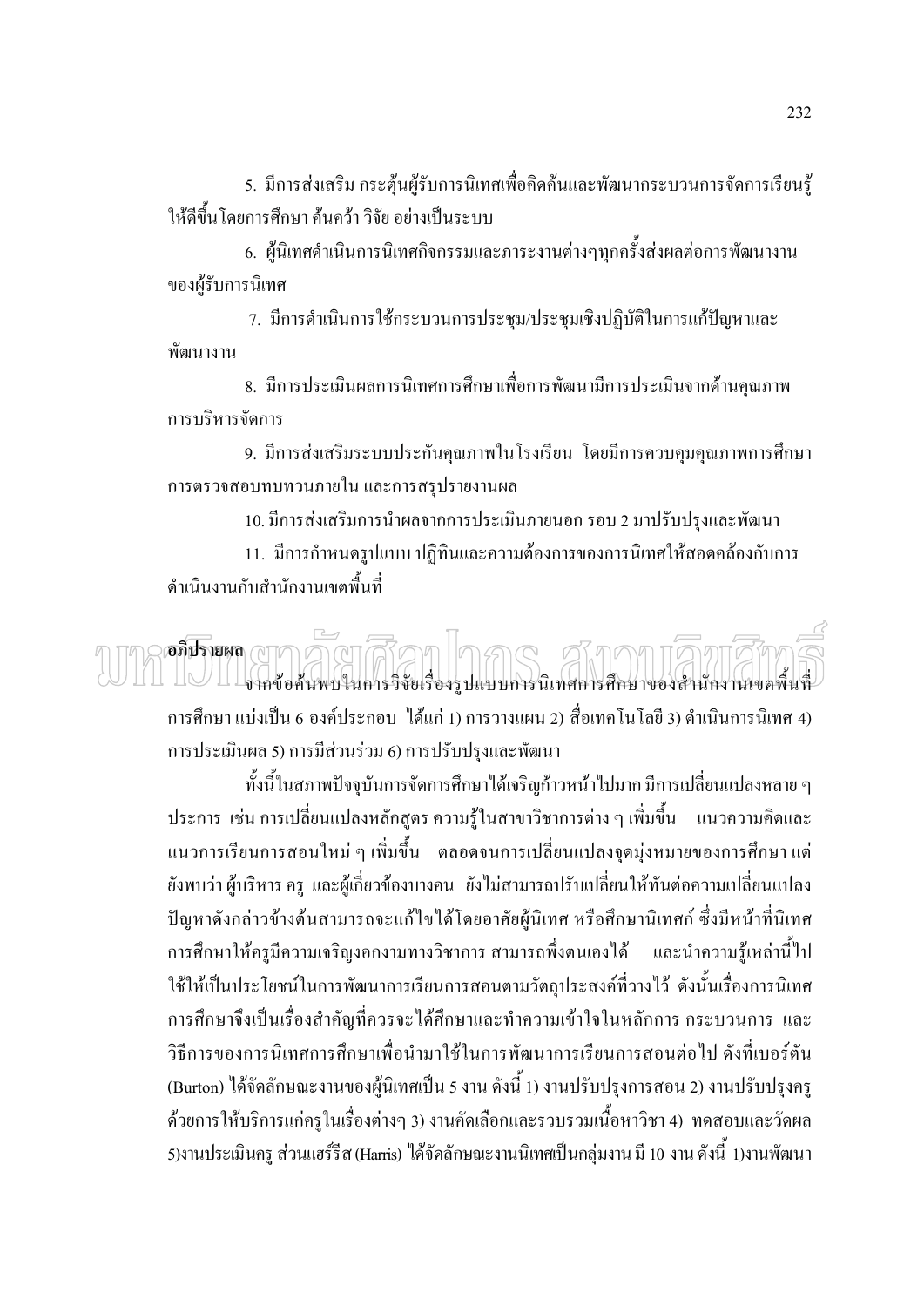หลักสูตร (Developing Curriculum) 2)งานจัดการสอน (Organizing for Instruction) 3)งานจัดหา บุคลากร (Providing Staff) 4)งานจัดสิ่งอำนวยความสะดวก (Providing Facilities) 5) งานจัดหาวัสดุ อุปกรณ์ (Providing Materials) 6)งานขัดอบรมประจำการ (Arranging for in Service Education) 7)งานปฐมนิเทศบุคลากรผู้ร่วมงาน (Orienting Staff Members) 8)งานบริการพิเศษแก่นักเรียน (Relating Special Pupil Services) 9) งานพัฒนาการประชาสัมพันธ์ (Developing Public Relation) 10) งานประเมินผลการสอน (Evaluation Instruction) นอกจากนี้ อุทัย บุญประเสริฐ และชโลมใจ ้ภิงคารวัฒน์มองลักษณะงานนิเทศเป็นการ จัดการและการส่งเสริมสนับสนุนในด้านต่างๆ โดย ี กล่าวว่า งานนิเทศแท้จริงอยู่ที่ 1.)การจัดการให้ครูรู้งาน และขอบเขตความรับผิดชอบ และสู่ทิศ ี ทางการทำงานในหน้าที่ที่ได้รับมอบหมาย 2) เสริมความรู้ ความเข้าใจและความสามารถหรือ ทักษะในการใช้หลักสูตรให้ถูกต้อง สอดคล้องกับระดับของงานที่รับผิดชอบอยู่ 3) ช่วยสนับสนุน ส่งเสริม กระตุ้น ประสบการณ์ให้ครูพัฒนาการเรียนการสอน 4) ส่งเสริมความก้าวหน้าในวิชาชีพ ให้รอบรู้ทันโลกทันวิชาการ รู้จักแก้ปัญหาและพัฒนาตนเอง 5)ช่วยเสริมการบำรุงขวัญและกำลังใจ ให้ความรู้สึกมั่นคงในการทำงานเพื่อโรงเรียน และเพื่อเด็กลักษณะงานนิเทศการศึกษา หาก พิจารณาในเชิงมาตรฐานของงานที่ปฏิบัติแบ่งได้ 2 ลักษณะ คือ ลักษณะงานโดยทั่วไป และ  $_{\geq}$ ลักษณะงานที่ปฏิบัติ ดังนี้ ปลักษณะงานโดยทั่วไป กล่าวคือ 1) ครวจสอบและควบคุมมาตรฐาน ทางวิชาการ 2) นิเทศและให้คำปรึกษา หรือแนะนำ เพื่อช่วยแก้ปัญหาทางวิชาการ 3)จัดอบรม ประชุม สัมมนาทางวิชาการเพื่อปรับปรุงกระบวนการเรียนการสอน 4)พัฒนาหลักสูตร หนังสือ ประกอบการเรียน คู่มือครู ตลอดจาผลิตสื่อการเรียนการสอนและเอกสารทางวิชาการ 5) ประสานงาน วิเคราะห์ วิจัย ติดตามผลและประเมินผล เพื่อหาทางส่งเสริมคุณภาพทางการศึกษา 6) ปฏิบัติหน้าที่อื่นๆ ตามที่ได้รับมอบหมาย ส่วนลักษณะงานที่ปฏิบัติ นั้นได้แก่ 1) นิเทศ วิจัย ี การศึกษา สำรวจความต้องการและปัญหาต่างๆ ทางการศึกษา 2) พัฒนาหลักสูตร เขียนเอกสาร ี ตำรา ผลิตอุปกรณ์ และสื่อการเรียนต่างๆ 3) จัดประชุม อบรม สัมมนาและเป็นวิทยากร 4.) ประสานงานและให้บริการทางวิชาการ 5) แก้ปัญหาและช่วยงานวิจัยแก่หน่วยงานในความ รับผิดชอบ 6)ทำการค้นคว้าทดลองเกี่ยวกับเทคนิคและวิธีการใหม่ๆ ทางการศึกษา และเผยแพร่ 7) ปฏิบัติงานอื่นที่ได้รับมอบหมาย ดังนั้นจะเห็นได้ว่า งานนิเทศการศึกษามีลักษณะงานกว้างขวาง ้ และเกี่ยวข้องกับบุคคลหลายฝ่ายในโรงเรียน ได้แก่ ผู้บริหารโรงเรียน ครู ตลอดจนคนงานภารโรง และชุมชน เป็นต้น ในอันที่จะปรับปรุงการเรียนการสอนด้วยวิธีต่างๆ ลักษณะงานจะเป็นการ พัฒนาและการบริการ ได้แก่ งานพัฒนาหลักสูตร งานพัฒนาการสอน งานจัดและพัฒนาบุคลากร ึ่งานบริการพิเศษแก่ครูและนักเรียน งานบริการด้านเทคโนโลยี อุปกรณ์การสอนและสิ่งอำนวย ้ความสะดวกต่างๆ และงานประเมินผลการสอน เป็นต้น สำหรับจดประสงค์ของการนิเทศ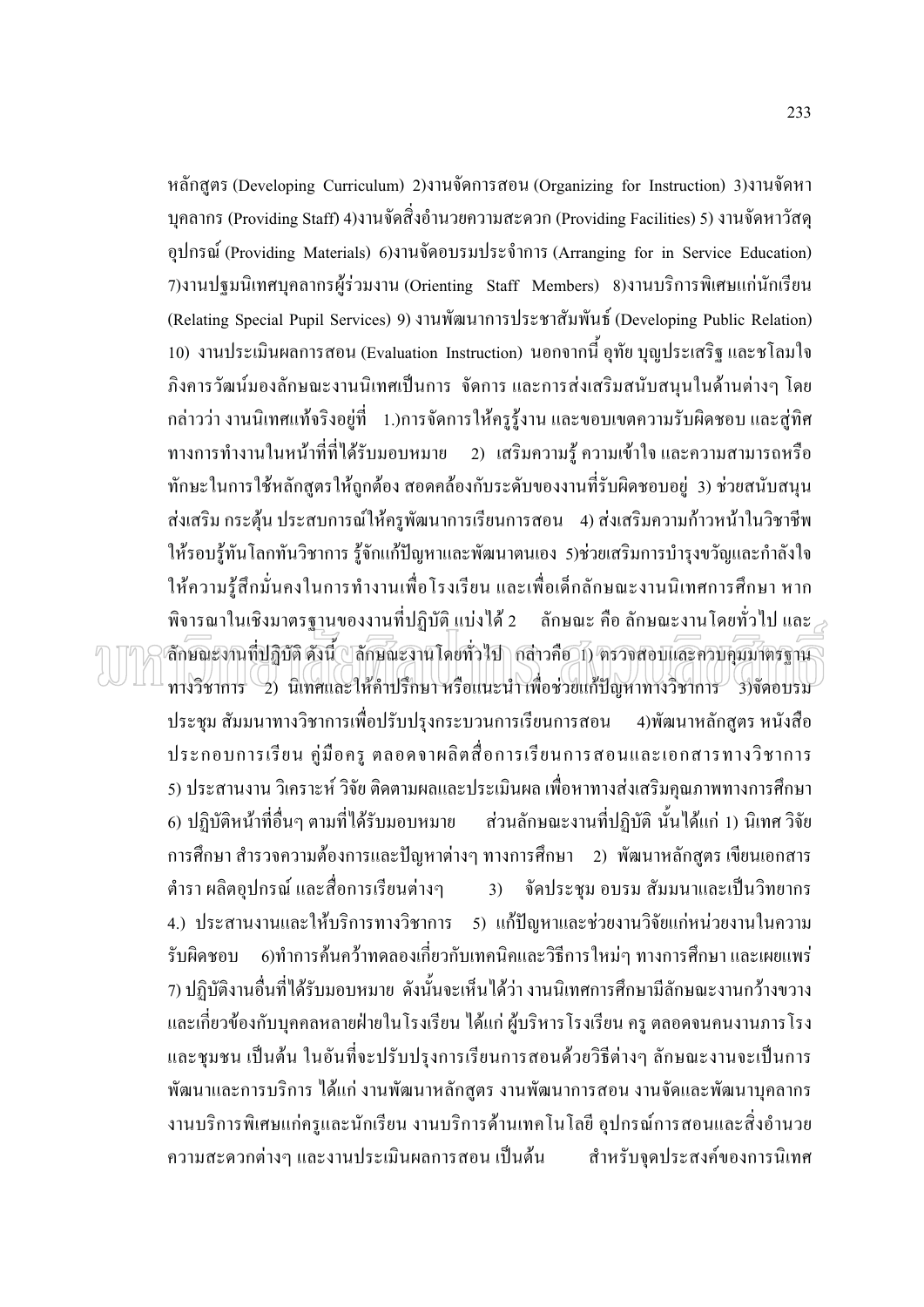ึการศึกษานั้น มีผู้กล่าวถึงไว้หลายลักษณะแตกต่างกัน ถ้าหากทำการวิเคราะห์ข้อคิดและข้อเขียน ของบุคคลต่างๆ เกี่ยวกับจุดมุ่งหมายของการนิเทศการศึกษา และนำมาเปรียบเทียบกับลักษณะ ี สำคัญของการนิเทศการศึกษาที่กล่าวมาแล้วในตอนต้น เราก็จะสามารถกล่าวได้ว่าการนิเทศ ึการศึกษามีจุดมุ่งหมายที่สำคัญ 4 ประการ ดังนี้1) เพื่อพัฒนาคน 2) เพื่อพัฒนางาน 3). เพื่อสร้างการ <u>ิ์ ประการแรกที่กล่าวว่าการนิเทศการศึกษาได้</u> ประสานสัมพันธ์ และ). เพื่อสร้างขวัญและกำลังใจ ี่มุ่ง "พัฒนาคน" ก็คือ การนิเทศการศึกษาเป็นกระบวนการทำงานร่วมกับครูและบุคลากรทางการ ้ศึกษา เพื่อให้ครูและบุคลากรเหล่านั้นได้เปลี่ยนแปลงพฤติกรรมในทางที่ดีขึ้น ประการที่ 2 ้เนื่องจากการนิเทศการศึกษาได้มีเป้าหมายสูงสุดอยู่ ที่นักเรียน ซึ่งเป็นผลผลิตจากการสอนของครู และบุคลากรทางการศึกษา โดยเหตุนี้การนิเทศที่จัดขึ้นจึงมีจุดมุ่งหมายที่จะ "พัฒนางาน" ซึ่งได้แก่ ึงานสอนให้ดีขึ้น สำหรับประการที่ 3 "สร้างการประสานสัมพันธ์" นั่นจะเป็นผลที่เกิดขึ้นจากการ ทำงานร่วมกันรับผิดชอบร่วมกัน ผลัดเปลี่ยนกันเป็นผู้นำและผู้ตาม ซึ่งไม่ใช่เป็นการทำงานภายใต้ ึการถกบังคับ และคอยตรวจตราหรือจับผิด และประการสดท้ายคือ "สร้างขวัณและกำลังใจ" ถือว่า ้เป็นจุดมุ่งหมายที่สำคัญอีกประการหนึ่งของการนิเทศ ทั้งนี้เพราะว่าขวัญและกำลังใจเป็นสิ่งสำคัญ ที่จะทำให้บุคคลมีความตั้งใจทำงาน หากการนิเทศไม่ได้ทำการสร้างขวัญและให้กำลังใจแก่ $\scriptstyle\geqslant$ ผู้ปฏิบัติงานแล้ว การนิเทศการศึกษาก็ย่อมจะประสบผลสำเร็จใค้ยาก คังนั้นจุดมุ่งหมายสำคัญของ การนิเทศเป็นการปรับปรงผลงานมือณภาพตามนโยบาย อาจเป็นการพัฒนาคน พัฒนางาน ี ประสานสัมพันธ์ระหว่างบุคคล สร้างขวัญและกำลังใจ จนก่อให้เกิดคุณภาพในผลงาน ดังนี้ 1) การนิเทศการศึกษามีจุดประสงค์เพื่อการพัฒนาคน ในการที่จะพัฒนาคนมีความสำคัญเป็นอันมาก ้เพราะเป็นการสร้างคนให้มีคุณภาพ ในหน่วยงานใดก็ตามที่มีคนมีคุณภาพ หน่วยงานนั้นก็มีความ เจริญก้าวหน้า โรงเรียนก็เช่นเดียวกันถ้าได้ครูที่มีคุณภาพ มีความสามารถในการสอน นักเรียนก็จะมี ้ความรู้ มีความเจริญงอกงามและเติบโตเป็นพลเมืองดีของชาติได้อย่างไม่ต้องสงสัย กระบวนการ ้นิเทศการศึกษามุ่งเน้นที่การพัฒนาคน ต่างกับกระบวนการบริการ ซึ่งมุ่งเน้นที่ความสำเร็จของงาน ้ แต่ทั้งสองกระบวนการมีความสำคัญในการจัดการศึกษาไม่อิ่งหย่อนกว่ากัน การพัฒนาคนเพื่อให้ ้เป็นคนมีคุณภาพของครูนั้นขอเพียงมี "3 คื" ก็นับว่าเพียงพอแล้ว คือ ความรู้ดี ความสามารถดี และ ี ความประพฤติดี 2) การนิเทศการศึกษามีจุดประสงค์เพื่อการพัฒนางาน งานของครมีหลาย ประการ ได้แก่ งานสอน งานอบรมนักเรียน งานธุรการในชั้นเรียน งานปกครองดูแลนักเรียน งาน ้ติดต่อประสานงานกับชุมชนและผู้ปกครอง และงานอื่นที่ได้รับมอบหมาย งานทั้งหมดดังกล่าว "งานสอน" ถือว่าเป็นงานที่มีความสำคัญที่สุด ความสามารถที่สำคัญที่ครูต้องแสดงให้ปรากฏจึง ได้แก่ ความสามารถในการสอน จุดประสงค์ของการนิเทศการศึกษาในข้อนี้ต้องการพัฒนางานของ ้ครูให้มีความก้าวหน้าในทุกๆ ด้าน เพื่อตองสนองความต้องการและความเปลี่ยนแปลงทั้งปวงที่เกิด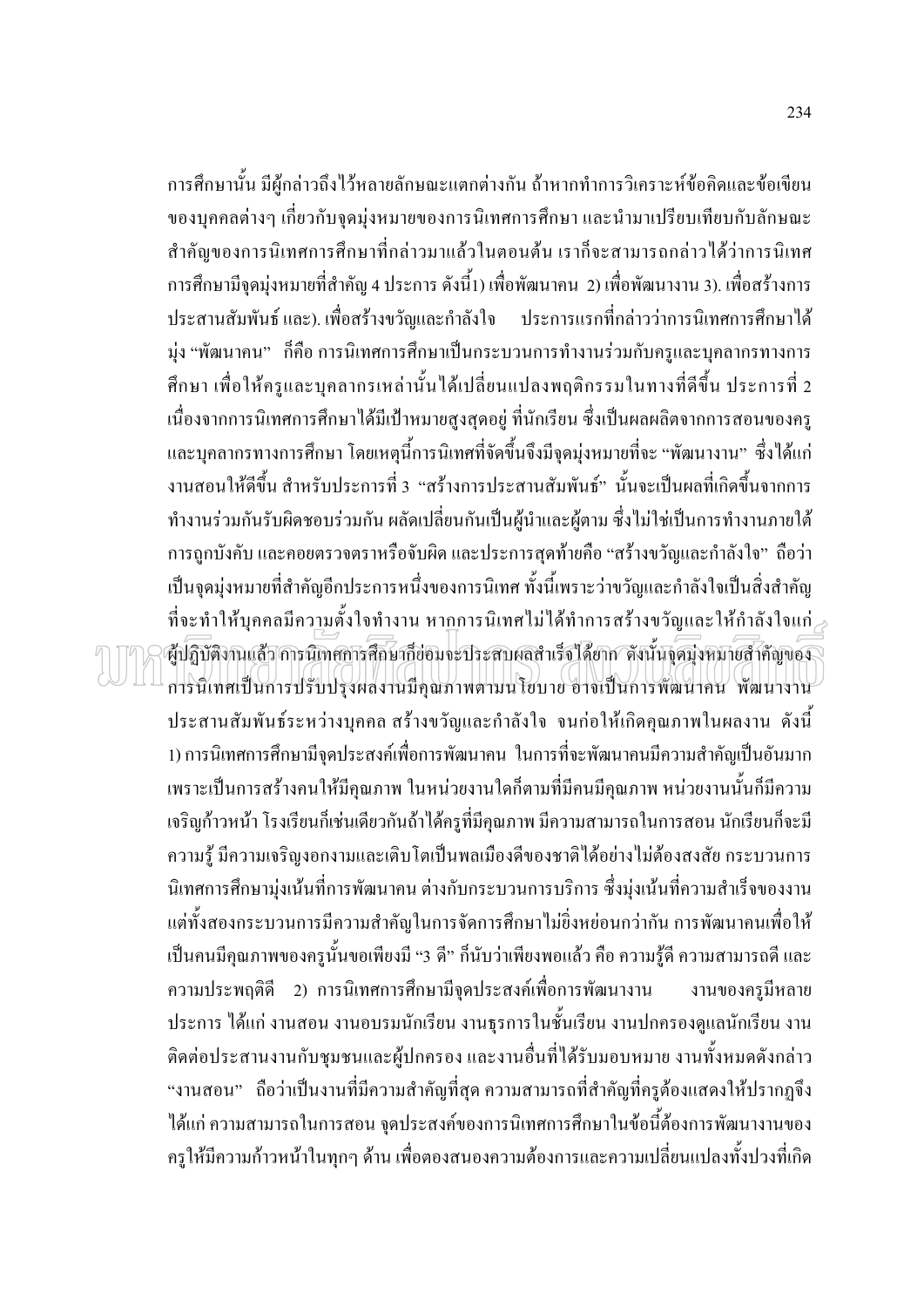์ ขึ้นอยู่ตลอดเวลา แต่อย่างไรก็ตามงานหลักของครูเป็นงานสอน การนิเทศการศึกษาจึงเน้นที่การ สอนของครู หรือที่เรียกว่า "งานวิชาการ" นั่นเอง 3) การนิเทศการศึกษามีจุดประสงค์เพื่อก่อให้เกิด ้ความร่วมมือร่วมใจกันทำงาน เนื่องจากงานโรงเรียนเป็นงานให้การศึกษาอบรมนักเรียนให้มีความ ้เจริญงอกงามในการเรียนรู้ และสามารถนำความรู้ไปใช้ให้เป็นประโยชน์แก่ตนเอง สังคม และ ำโระเทศชาติได้ งานนี้ไม่สามารถทำให้สำเร็จได้ด้วยคนๆ เดียวหรือต่างคนต่างทำโดยไม่เกี่ยวข้อง ้กัน แล้วงานจะสำเร็จลงได้ด้วยดีแต่ประการใด แท้ที่จริงแล้วงานโรงเรียนเป็นงานที่ต้องร่วมมือร่วม ใจกันทำ ด้วยความเข้าใจกัน มีความสัมพันธ์ร่วมมือกันอย่างใกล้ชิด การแบ่งงานกันทำเป็นการแบ่ง หน้าที่และความรับผิดชอบในการทำงาน แต่งานทั้งหมดต้องเป็นงาน "ของเรา" และโรงเรียนต้อง ้เป็น "ของเรา" จุดประสงค์ของการนิเทศการศึกษาในข้อนี้ ต้องการให้ทุกคนในโรงเรียนมีความ ี่สามัคคีกัน ร่วมมือร่วมใจกันทำงาน ไม่เกี่ยงงานกัน ไม่มีการแบ่งพรรคแบ่งพวก ขัดแย้งและ ้แตกแยกกันทั้งความคิดและการกระทำ โดยไม่มีข้อยุติ ซึ่งจะเป็นอันตรายต่อการจัดการเรียนการ ี่ สอนในโรงเรียนเป็นอย่างยิ่ง 4) การนิเทศการศึกษามีจดประสงค์เพื่อสร้างขวัณและกำลังใจให้แก่ ้ จะปฏิเสธไม่ได้ว่าขวัญและกำลังใจเป็นสิ่งจำเป็นมากในการทำงาน ในทางบริหารจะมองการ คร สร้างขวัญและกำลังใจของครูในทางรูปธรรม ดังนั้น ศึกษานิเทศก์ หรือผู้นิเทศจึงต้องทำงาน , รามกับครูด้วยความเห็นอกเห็นใจกันเสมือนเพื่อนร่วมงาน มองปัญหาต่างๆ ที่ครูประสบอยู่ และ พร้อมที่จะให้ความช่วยเหลือด้วยความเต็มสำหรับจุดประสงค์เฉพาะที่หน่วยงานที่รับผิดชอบการ นิเทศการศึกษา หรือหน่วยศึกษานิเทศก์ได้กำหนดไว้นั้น นอกจากจะกำหนดจุดประสงค์ทางการ นิเทศการศึกษาตามหลักการทั่วไปแล้วยังได้นำนโยบายของหน่วยงานมากำหนดเป็นการนิเทศเชิง บริหารไว้ด้วย Administrative Supervision) เช่น การควบคุมมาตรฐานโรงเรียน การควบคุมกำกับ ดูแลการปฏิบัติงานของครู และการประสานงานกับกรมกองต่างๆ ในสังกัดตามที่ได้รับมอบหมาย ้เป็นต้น แต่อย่างไรก็ตาม จุดประสงค์ของการนิเทศการศึกษาไม่ว่าจะเป็นจุดประสงค์ทั่วไป (General Objective) หรือจุดประสงค์เฉพาะ (Specific Objective) ด้วนแต่มุ่งจุดหมาย (Aim) เดียวกัน คือ เพื่อให้โรงเรียนดีขึ้น (Better School) หรือเปลี่ยนแปลงไปในทางที่ดี (Change for the Better) ซึ่งการเปลี่ยนแปลงไปในทางที่ดีขึ้นนี้จะเป็นผลดีต่อความเจริญงอกงามของนักเรียนทั้งใน ้ด้านสติปัญญา ความรู้ ความสามารถ และคุณธรรม อันเป็นจุดหมายที่สำคัญของการจัดการศึกษาใน งานนิเทศติดตามและประเมินผลระบบบริหารและการจัดการศึกษา โครงสร้างงาน ปัจจบัน ประกอบด้วย (1) งานส่งเสริมและพัฒนาระบบการนิเทศและการจัดการบวนการเรียนรู้ (2) งาน ้ ส่งเสริมสนับสนุนเครือข่ายการนิเทศของเขตพื้นที่การศึกษาสถานศึกษา หน่วยงานที่เกี่ยวข้องและ ิชุมชน (3) งานนิเทศ ติดตาม ตรวจสอบและประเมินผลการบริหารและการจัดการศึกษาพื้นฐานของ ิสถานศึกษา บริหารและการจัดการศึกษาขั้นพื้นฐานของสถานศึกษา (4) งานการศึกษาค้นคว้า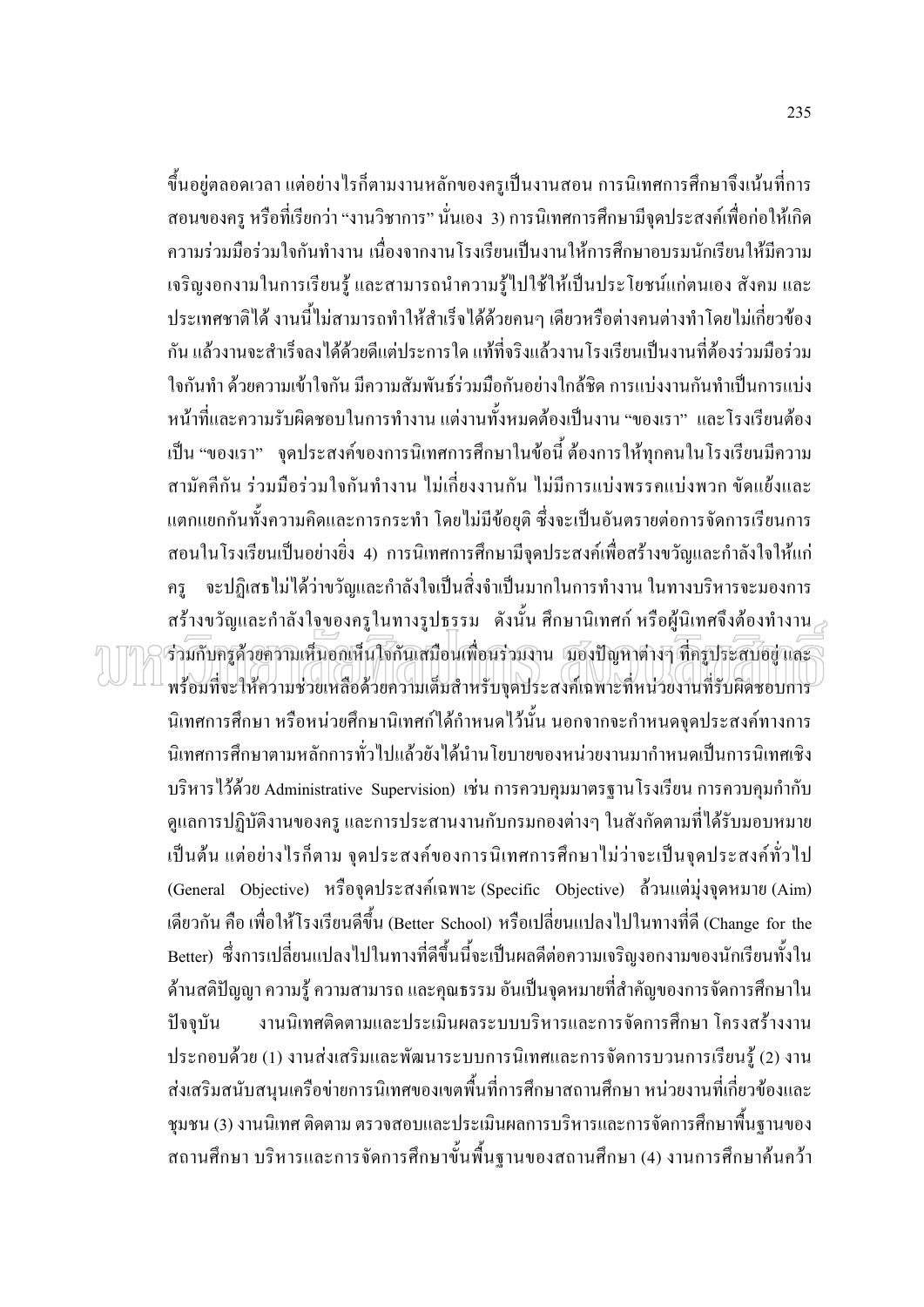วิเคราะห์ วิจัย มาตรฐานและการประกันคุณภาพการศึกษา นอกจากนี้งานเลขานุการคณะกรรมการ ้ติดตาม ตรวจสอบ ประเมินผล และนิเทศการศึกษากล่าวว่า โครงสร้างงานประกอบด้วย (1) งาน พัฒนาระบบข้อมูล และสารสนเทศ (2) งานงานแผนการติดตาม ตรวจสอบประเมินผลและนิเทศ ึการศึกษา (3) งานรายผลการติดตามตรวจสอบ ประเมินผลและนิเทศการศึกษา

เมื่อพิจารณาตามลำดับขององค์ประกอบทั้ง 6 องค์ประกอบ สามารถนำมาอภิปรายผล ในแต่ละองค์ประกอบ ได้ดังนี้

้องค์ประกอบด้าน "การวางแผน" การวางแผนและกำหนดทางเลือก เป็นขั้นตอนการ พิจารณาและตัดสินใจอย่างมีเหตุผลตามหลักการทางวิทยาศาสตร์ โดยการกำหนดวัตถุประสงค์ และเป้าหมายที่ต้องการ หรือพึงประสงค์ไว้ โดยมีขั้นตอนการทำงานอย่างมีระบบที่สะดวกแก่การ ปฏิบัติการนิเทศการศึกษา การวางแผนและกำหนดทางเลือกก็คือ การดำเนินการเลือกวิธีปฏิบัติจาก ี แนวความคิดต่าง ๆ ที่จะนำไปสู่การปฏิบัติจริง การวางแผนจึงเป็นการกำหนดล่วงหน้าในการที่จะ ใช้กำลังคน งบประมาณที่มีอย่ ให้บังเกิดประโยชน์สงสดจะเห็นได้ว่า การวางแผนและกำหนด ทางเลือก เป็นการพิจารณาการเลือกที่ดีที่สุดในการใช้ทรัพยากรที่มีอยู่อย่างประหยัด ให้ได้ผล ้คุ้มค่าและกำหนดวิธีก<u>า</u>รปฏิบัติ การนิเทศ<u>ไว้</u>ล่วงหน้าเพื่อให้บรรลุวัตถุประสงค์ และเป้าหมายของ โรงเรียน/อนึ่ง กระบวนการว่างแผนและกำหนดทางเลือกนั้น ผู้ปริหารโรงเรียนจะต้องเตรียมการ วางแผนนำแผนไปปฏิบัติ การติดตาม การตรวจสอบผล และควบคม แผนการประเมินผล และ ปรับปรุงแผนตั้งแต่ต้นจนเสร็จสิ้นตามแผน โดยมีกระบวนการต่อเนื่อง ดังที่สมาคมผู้บริหาร ึการศึกษาแห่งสหรัฐอเมริกา ได้กล่าวถึงกระบวนการนิเทศการศึกษา เป็นการดำเนินงานในการ นิเทศการศึกษาให้ได้รับความสำเร็จ ด้วยกระบวนการวางแผน (Planning Process) นั้นมีกิจกรรม ี สำคัญในขั้นนี้ คือ การคิดวางแผนนิเทศด้วยการคิดแผนงานที่จะจัดทำว่ามีอะไรบ้าง และจัดลำดับ ้ความสำคัญว่า ควรจะทำเรื่องใดก่อนหลัง จากนั้นดำเนินการจัดทำตารางการทำงาน เพื่อให้ง่ายต่อ ี การปฏิบัติ จัดทำตารางการนิเทศ กำหนดวัน เวลาและเรื่องที่จะนิเทศ พร้อมกับดำเนินการขั้น ต่อไปคือการทำโครงการเพื่อรวมแผนงานหลาย ๆ แผนที่มีกิจกรรมต่อเนื่อง สอดคล้องกันเป็นทาง เดียวกัน อีกทั้งมีการคาดคะเนผลที่จะบังเกิดจากการวางแผนงาน และสุดท้ายทำการปรับปรุง แผนงานให้สอดคล้องและเหมาะสมกับสถานการณ์ที่จัดทำในการนิเทศการศึกษา สอดคล้องกับ ี สำนักงานการศึกษาขั้นพื้นฐาน ที่ได้เสนอแนวทางการวางแผนและกำหนดทางเลือก การนิเทศ 1)ขั้นเตรียมการวางแผน ขั้นนี้เป็นการทำความเข้าใจขอบข่าย การศึกษาไว้ 4 ขั้นตอนไว้ดังนี้ อำนาจหน้าที่และบทบาทของผู้นิเทศการศึกษา 2) ขั้นลงมือปฏิบัติการวางแผน 3) ขั้นประสาน ้แผน 4)ขั้นเตรียมแผนไปปฏิบัติ จากที่กล่าวมาข้างต้น ขั้นตอนการวางแผนจะกำหนดทางเลือก ใน ึการนิเทศการศึกษา เป็นการวางแผนที่พิจารณาภาพรวมของการดำเนินงานให้ครอบคลมทั้ง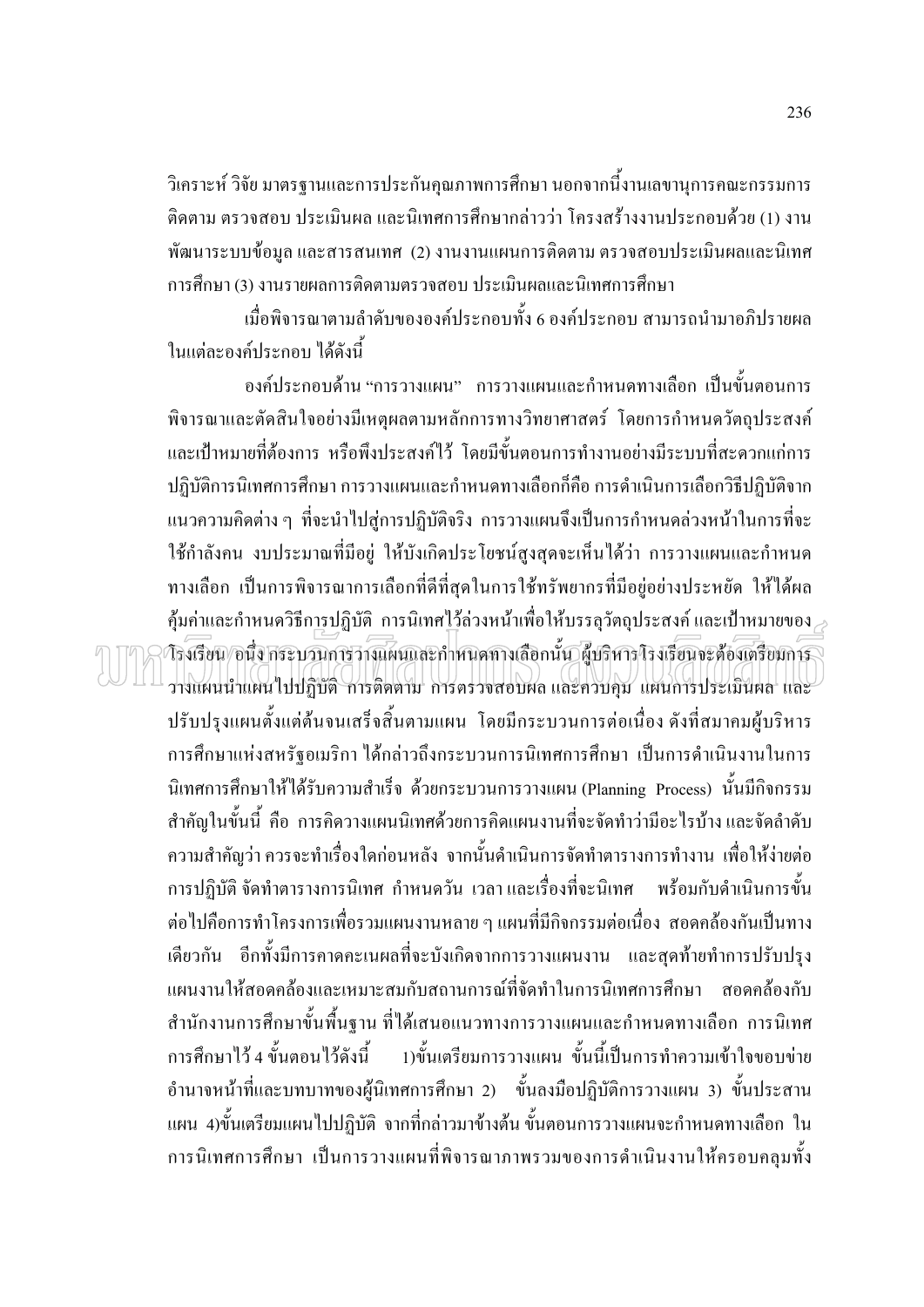วัตถุประสงค์ ที่ต้องการทรัพยากร หรือสิ่งที่นำเข้า วิธีการดำเนินงานและผลที่จะเกิดขึ้นโดยอาจมี ์ขั้นตอนดังนี้ พิจารณาสภาพปัจจุบันปัญหาและความต้องการ คน เงิน เวลา สิ่งของ วิธี ้คำเนินงานวางเกณฑ์ในการเลือกประเมินทางเลือก แล้วนำวัตถุประสงค์และทางเลือกเขียนเป็น ้รายละเอียดของโครงการหรือแผนงาน ดังที่ โสภณ ชัยเพชร พบว่า การวางแผนในการนิเทศ ้การศึกษาต้องคำเนินการให้สอดคล้องกับนโยบายของหน่วยงานในระดับสูงขึ้นไป และต้องกำหนด ้วัตถุประสงค์ เป้าหมาย ให้ชัดเจน ตลอดจนต้องให้ผู้เกี่ยวข้องเข้ามามีส่วนร่วมในการวางแผนด้วย ้จะทำให้การวางแผนมีประสิทธิภาพมากยิ่งขึ้น ดังนั้นจึงกล่าวได้ว่า การวางแผน เป็นปัจจัยสำคัญยิ่ง ในการนิเทศการศึกษาของสำนักงานเขตพื้นที่การศึกษา เพราะจะทำให้ผู้เกี่ยวข้องทุกฝ่ายเข้าใจถึง ้กรอบแนวคิดในการดำเนินงาน เข้าใจวัตถุประสงค์ เป้าหมายของการนิเทศการศึกษา ส่งผลให้ สามารถคำเนินการจัดการศึกษาได้บรรลุผล นอกจากนี้ยังเป็นการคาดการณ์ถึงแนวโน้มของ ิสถานการณ์ในอนาคตทางการศึกษาเพื่อเตรียมความพร้อมสำหรับการแก้ปัญหาได้อย่างมี ประสิทธิภาพ

้องค์ประกอบด้าน "สื่อเทคโนโลยี การปฏิบัติงานนิเทศการศึกษาแต่ละครั้ง มี วัตถประสงค์ที่แน่นอนว่าจะให้การนิเทศแก่ใคร เรื่องใด เพื่อแก้ปัญหาใด ทำให้การนิเทศเกิด $_\ge$ ระบบที่สี มีความต่อเนื่อง สามารถแก้ปัญหาได้ตรงจออย่างมีประสิทธิภาพ ประหยัดเวลา และ ) ช่วยให้การตรวจสอบการวิเคราะห์ผลสามารถทำได้อย่างถูกต้อง ครูผู้รับการนิเทศมีความพอใจ ้อันเป็นผลให้การจัดการศึกษาโดยส่วนรวมมีมาตรฐาน บรรลุเป้าหมายที่ต้องการ ทักษะการสร้าง ้สื่อ เครื่องมือ รวมทั้งการใช้และพัฒนาวิชาการนิเทศให้เหมาะสม มีประสิทธิภาพเป็น ้องค์ประกอบสำคัญที่จะทำให้การนิเทศการศึกษาประสบความสำเร็จหรือล้มเหลว ดังนั้น ี สำนักงานคณะกรรมการการศึกษาขั้นพื้นฐาน จึงได้กล่าวถึงความสำคัญของสื่อ และเครื่องมือการ นิเทศไว้ว่า สื่อและเครื่องมือมีความสำคัญต่อการนิเทศการศึกษามาก เพราะจะช่วยให้สถาน ้ พัฒนาการจัดกิจกรรมการเรียนรู้ ให้สอดคล้องกับหลักสูตรการศึกษาเพื่อส่งผลต่อการพัฒนา ้คุณภาพการจัดการศึกษา สื่อการนิเทศการศึกษา นั้นจะเป็นเครื่องมือช่วยในการปฏิบัติงานนิเทศ ึการศึกษาเพื่อแก้ไขปัญหาพัฒนาการทำงานของบุคคลากรทางการศึกษา ตลอดจนช่วยให้การ ทำงานระหว่างผู้นิเทศ และผู้รับการนิเทศให้มีประสิทธิภาพยิ่งขึ้น สื่อเหล่านี้อาจจะเป็นประเภท Software หรือ Hardware ก็ได้ เช่น โปรแกรมสำเร็จรูปชุดสไลด์ วีดีโอเทป วิทยุ เครื่องฉาย สไลด์ เป็นต้น ส่วนเครื่องมือการนิเทศการศึกษานั้นเป็นสิ่งที่ใช้ในการตรวจสอบ การปฏิบัติงาน ของผู้รับการนิเทศ เพื่อทราบที่มาของปัญหาที่จะช่วยให้สามารถแก้ไขได้ถูกต้อง เครื่องมือเหล่านี้ ได้แก่ แบบทดสอบ แบบสอบถาม แบบสำรวจ แบบประเมินค่า แบบสังเกตพฤติกรรม จะเห็น ใด้ว่า สื่อและเครื่องมือเพื่อใช้ในการนิเทศการศึกษานั้นอยู่ในสภาพของวัสดุ โสตทัศนูปกรณ์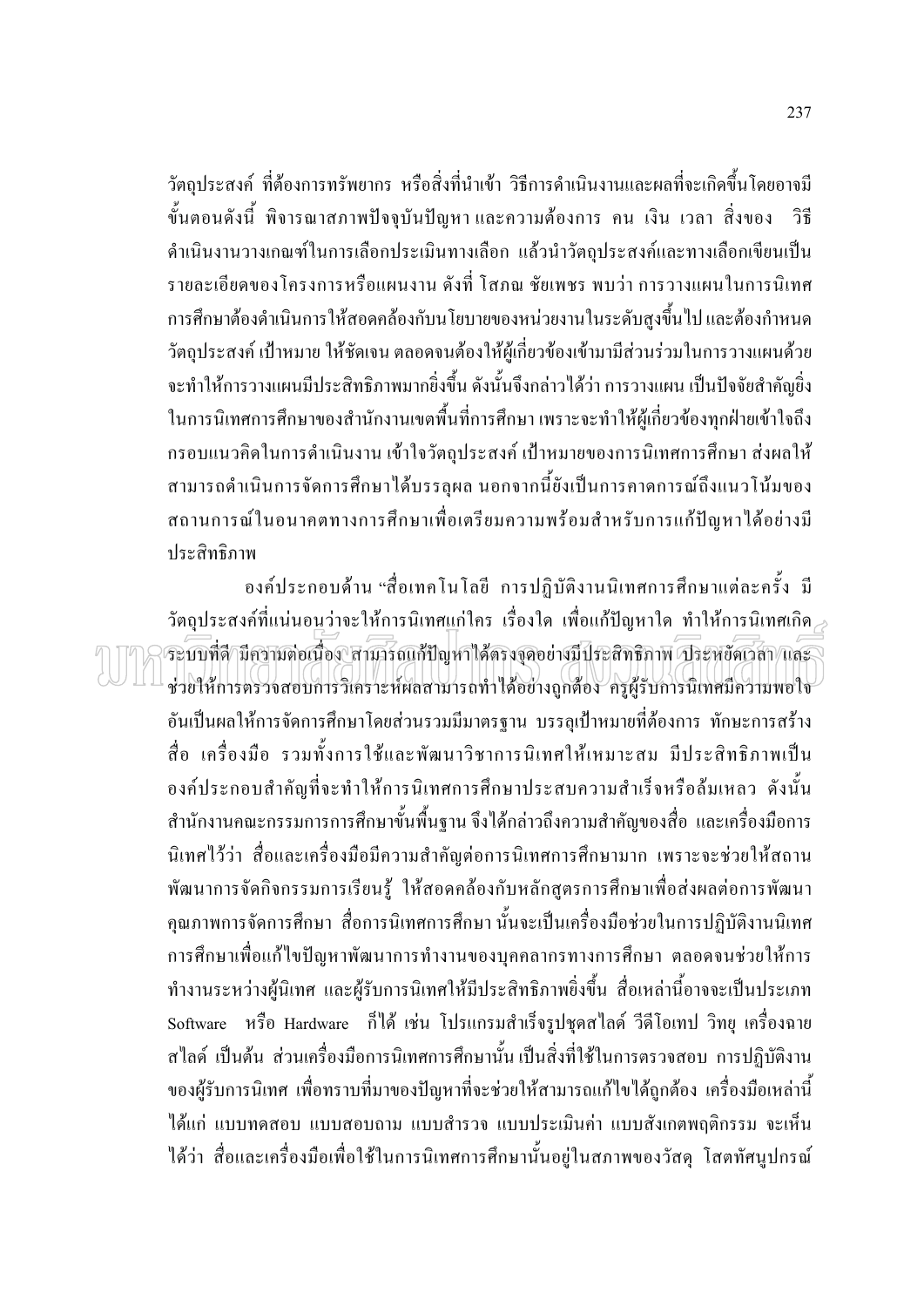้เอกสารวิธีการ เครื่องมือตรวจสอบ ตลอดจนกิจกรรมอันใดที่ผู้นิเทศจัดเตรียม หรือจัดทำขึ้น โดย มีวัตถุประสงค์เฉพาะเรื่องในการปฏิบัติงานคราวหนึ่ง ๆ ทั้งนี้เพื่อใช้สื่อเครื่องมือเป็นตัวตรวจสอบ วินิจฉัยให้ข้อมูล ทักษะในการแก้ไขและส่งเสริมการจัดการศึกษาไปสู่ทิศทางที่พึงประสงค์นับว่า สื่อและเครื่องมือเป็นองค์ประกอบสำคัญที่มีผลต่อความสำคัญหรือความล้มเหลวของการนิเทศ ี การศึกษา สอดคล้องกับกลิคแมน(Glickman) ที่กล่าวว่า ในการนิเทศไม่ว่าจะเป็นทางตรงหรือ ทางอ้อม ผู้นิเทศจำเป็นจะต้องมีสื่อและเครื่องมือประกอบการนิเทศทุกครั้ง และการสร้างสื่อ เครื่องมือ และพัฒนาวิธีการนิเทศซึ่งมีจุดประสงค์ที่สำคัญดังนี้ 1)เพื่อช่วยให้ทราบถึงสภาพสาเหตุ ของปัญหาอันจะเป็นประโยชน์ในการกำหนดแนวทางปรับปรุงแก้ไขส่งเสริม สนับสนุนที่ เหมาะสม 2)เพื่อเป็นเครื่องมือเพิ่มพูนความรู้ ประสบการณ์ ทักษะ เจตคติ ทำให้ผู้รับการนิเทศ เปลี่ยนแปลง ปรับปรุง การทำงานให้มีประสิทธิภาพยิ่งขึ้น 3) เพื่อให้ผ้รับการนิเทศ ได้รับ ำไระโยชน์จากการนิเทศการศึกษาอย่างเต็มที่ เนื่องจากการสร้างสื่อ และเครื่องมือ เป็นขั้นตอนที่ ึกระทำต่อเนื่องจากการสำรวจสภาพปัญหา วางแผนและกำหนดทางเลือก กระบวนการสร้างสื่อ ี และเครื่องมือไว้ 5 ขั้น ดังนี้ 1) ขั้นเตรียมการ มีการเสนอโครงการ และสำรวจสภาพปัญหา การ ์ กำหนดวัตถุประสงค์ วิธีการวัดความสำเร็จ และการตัดสินใจเลือกชนิดของเครื่องมือ 2) ขั้นศึกษา $_{\geq}$ รายละเอียด มีการศึกษาหลักสูตร ออกแบบผลิตต้นแบบและประเมินประสิทธิภาพของต้นแบบ 3 ขึ้นลงมือสร้าง มีการสร้างเครื่องมือจากต้นแบบ ทคลองใช้เครื่องมือ เพื่อหาประสิทธิภาพและ ปรับปรุง 4) ขั้นนำไปใช้คือ การนำไปใช้ตามโครงการและการเก็บรวบรวมข้อมูล จากการใช้สื่อ และเครื่องมือ 5) ขั้นประเมินผลและพัฒนาวิธีการ มีการนำผลจากการประเมินไปปรับปรุงการ ้เรียนการสอน ปรับปรุงวิธีการสร้างสื่อ เครื่องมือและวิธีการสร้างสื่อและพัฒนาวิธีการสร้าง และ ใช้สื่อและเครื่องมือ เช่นเดียวกับสำนักงานคณะกรรมการการศึกษาขั้นพื้นฐานใด้กล่าวถึงแผนการ นิเทศ ติดตามและประเมินผลของสำนักงานเขตพื้นที่การศึกษาที่มีภาระงานคือ งานส่งเสริมและ พัฒนาสื่อ นวัตกรรมและเทคโนโลยีทางการศึกษา ซึ่งมี โครงสร้างงานประกอบด้วย (1)งาน ้ส่งเสริมและพัฒนาสื่อ นวัตกรรมและเทคโนโลยีทางการศึกษา "ได้แก่ (1.1) ศึกษาความต้องการสื่อ ้นวัตกรรมและเทคโนโลยีทางการศึกษา (1.2) ดำเนินการพัฒนาสื่อ นวัตกรรมและเทคโนโลยี รวมทั้งสื่อต้นแบบของหน่วยงาน เพื่อสนับสนุนช่วยเหลือตามความต้องการของสถานศึกษา (1.3) ้ ส่งเสริมและพัฒนาครู ผู้บริหารให้มีความรู้ ความสามารถในการพัฒนาสื่อนวัตกรรมและ เทคโนโลยี (1.4) นิเทศ ติดตาม และประเมินผลการพัฒนาสื่อ นวัตกรรมและเทคโนโลยีทางการ ้ศึกษา เพื่อนำผลมาปรับปรุงและพัฒนาให้มีประสิทธิภาพ (1.5) ประสานความร่วมมือกับหน่วยงาน ภาครัฐและเอกชนในการส่งเสริมการใช้สื่อนวัตกรรมและเทคโนโลยีทางการศึกษา (1.6) เผยแพร่ ์ ประชาสัมพันธ์การพัฒนาสื่อ นวัตกรรมและเทคโนโลยีทางการศึกษาโดยมีความคาดหวังให้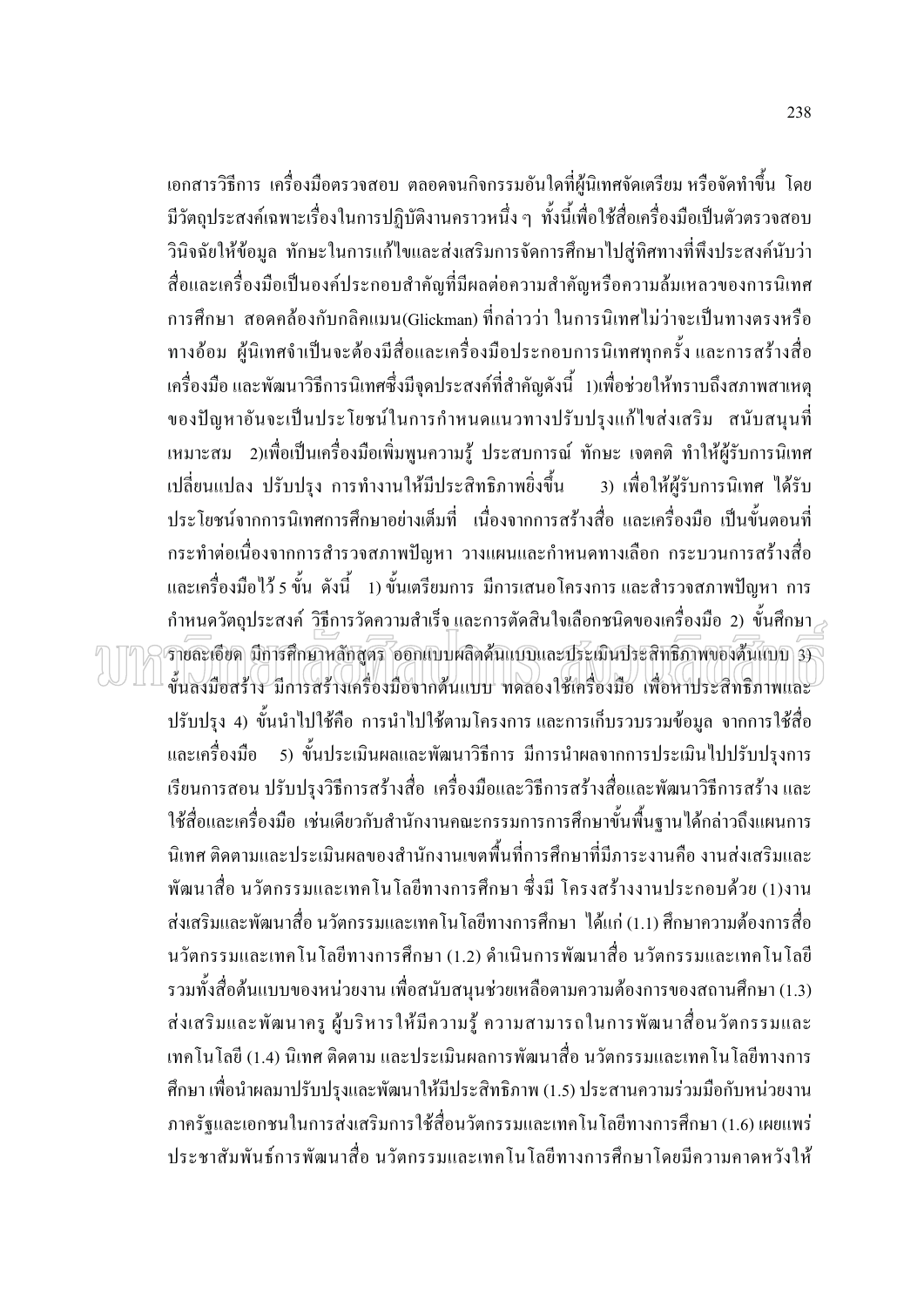ิสถานศึกษามีสื่อ นวัตกรรมและเทอโนโลยีทางการศึกษา เพื่อใช้ในการจัดการเรียนการสอนอย่าง ้คุ้มค่า (2) งานศึกษาค้นคว้า วิเคราะห์ วิจัย การพัฒนาสื่อนวัตกรรมและเทคโนโลยีทางการศึกษา ใด้แก่ (2.1) ศึกษา ค้นคว้า วิเคราะห์ วิจัย เกี่ยวกับการพัฒนาสื่อ นวัตกรรมและเทคโนโลยีทางการ ์ศึกษา (2.2) วิจัยเพื่อพัฒนาสื่อต้นแบบ นวัตกรรมและเทคโนโลยีทางการศึกษาให้สอดคล้องกับ ้ความต้องการของสถานศึกษา (2.3) ส่งเสริมสนับสนุนให้สถานศึกษาที่ดำเนินการ ศึกษา วิเคราะห์ ้วิจัย พัฒนาสื่อนวัตกรรมและเทคโนโลยีทางการศึกษา โดยมีความคาดหวังให้เขตพื้นที่การศึกษา และสถานศึกษาทุกแห่งได้ศึกษาและนำผลการวิเคราะห์วิจัยไปใช้ในการพัฒนาสื่อ นวัตกรรมและ เทคโนโลยีให้เหมาะสมกับสภาพของท้องถิ่น ดังนั้น สื่อเทคโนโลยี จะเอื้อประโยชน์ให้การนิเทศ ้การศึกษาของสำนักงานเขตพื้นที่การศึกษามีประสิทธิภาพมากยิ่งขึ้น เนื่องจากมีการนำสื่อ เทคโนโลยีมาใช้ นอกจากจะประหยัดเวลาแล้ว ยังจูงใจและเข้าใจง่ายในการนิเทศการศึกษา

องค์ประกอบด้าน "ดำเนินการนิเทศ" การนิเทศการศึกษานับว่าเป็นกิจกรรมที่สำคัญ ในการสนับสนนการจัดการศึกษาเพื่อให้มีคณภาพ โดยเฉพาะการนิเทศภายในสถานศึกษา ซึ่งเป็น ึการส่งเสริมให้ผู้บริหารสถานศึกษา ปรับปรุงคุณภาพการจัดการศึกษา แต่การที่จะนำเอาหลักการ นิเทศการศึกษา และแนวความคิดต่าง ๆ ไปส่ภาคปฏิบัตินั้น ผ้นิเทศจำเป็นต้องคำเนินการเป็น  $_\mathrm{\odot}$ ์ขั้นตอน เพื่อไปให้ถึงความมุ่งหมายของการนิเหศการศึกษาที่ก้าหนดไว้ หรือกล่าวอีกนัยหนึ่งว่า ผู้นิเทศจะต้องดำเนินการตามกระบวนการนิเทศการศึกษา จึงจะบรรลุเป้าหมายที่กำหนดไว้ แต่ ี แนวคิดเกี่ยวกับกระบวนการทำงานของแต่ละบุคคลย่อมจะมีความแตกต่างกัน จึงได้มีนักการศึกษา หลายคนได้เสนอแนะไว้ สุพิชญา ธีระกุล และคณะได้เสนอว่า กระบวนการนิเทศการศึกษา เป็น ้แบบแผนของการนิเทศการศึกษาที่ลำดับขั้นตอนไว้ต่อเนื่องกันอย่างมีระเบียบแบบแผนนั้นจะต้อง เป็นแบบแผนที่ดี มีลำดับขั้นตอนการดำเนินงานไว้อย่างชัดเจนและต่อเนื่องกันอย่างมีระเบียบ พร้อมด้วยเหตุผลและเป็นไปได้ การปฏิบัติการนิเทศการศึกษา นับว่าเป็นขั้นตอนที่สำคัญ ซึ่งผู้ที่ จะทำการนิเทศ จะนิเทศตามแผนปฏิบัติงานที่ได้วางไว้ หลังจากที่ได้ทำการศึกษาสภาพปัจจุบัน ้ปัญหาความต้องการ การวางแผน และกำหนดทางเลือก และการสร้างสื่อและเครื่องมือขั้นปฏิบัติ งานนิเทศเป็นขั้นตอนที่จะนำผลของขั้นตอนดังกล่าวออกทำการนิเทศการศึกษา ให้บรรลุตาม วัตถุประสงค์และเป้าหมายที่วางไว้ และนิพนธ์ กินาวงศ์ ยังได้กล่าวไว้ว่า การปฏิบัติการนิเทศ ึการศึกษาเป็นการพิจารณารายละเอียดของโครงการ และแผนงานทดลองนำไปปฏิบัติตามแนวทาง ที่วางไว้ และเป็นการปฏิบัติงานตามวิธีวิทยาศาสตร์ ซึ่งครอบคลุมถึงการศึกษาสภาพปัจจุบัน ้ปัญหาความต้องการ การวางแผนปฏิบัติการนิเทศการศึกษาและการประเมินผล สำหรับขั้นตอน ี การดำเนินงานปฏิบัติการนิเทศการศึกษาไว้พอสรุปได้ดังนี้ 1) ประชุมผู้เกี่ยวข้องและคณะทำงาน เพื่อทำความเข้าใจรายละเอียด และขั้นตอนการปฏิบัติงานแต่ละโครงการให้ตรงกัน 2) กำหนด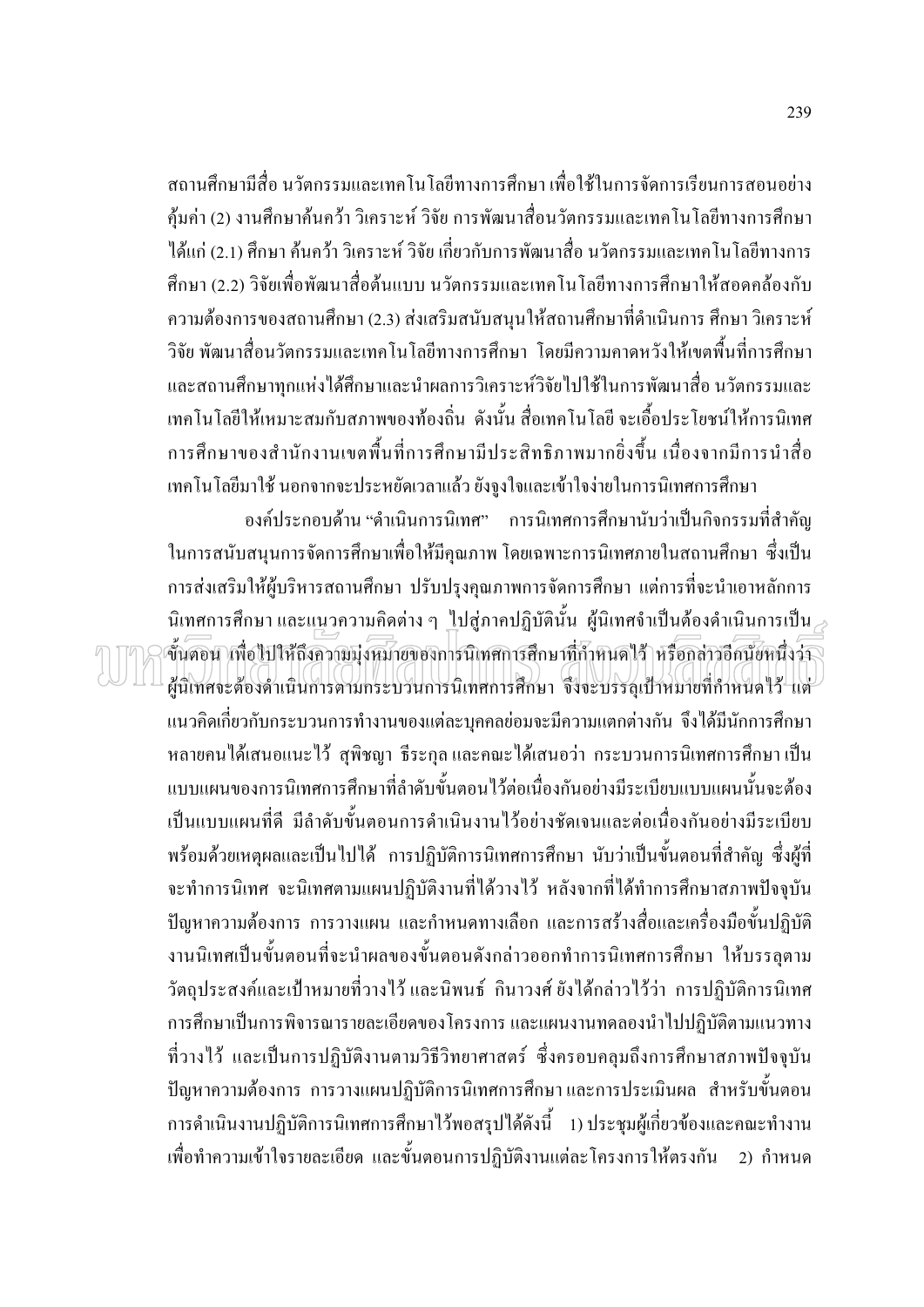ึ่งานที่จะปฏิบัติแต่ละโครงการ มีงานอะไรบ้างที่ทำได้จัดเรียงลำดับรายการที่จะปฏิบัติก่อนหลังไว้ ้เป็นข้อ ๆ 3)แบ่งงานรับผิดชอบ ว่าใครทำอะไร เวลาใด ใช้ช่วงเวลามากน้อยเพียงใด ได้แน่นอน ้ชัดเจน ควรคิดเผื่อไว้ด้วยว่าหากผู้ปฏิบัติงานมีปัญหาอุปสรรคไม่สามารถปฏิบัติงานได้ ควรมีผู้ใด ปฏิบัติงานแทนหรือเป็นตัวสำรองปฏิบัติงานนั้น โดยมิให้เกิดความเสียหายต่อโครงการหรือระบบ 4)ทำความเข้าใจสื่อ และเครื่องมือนิเทศการศึกษาร่วมกัน เมื่อทกคนให้ความ การบิเทศได้ รับผิดชอบงานที่ได้รับมอบหมาย ทุกคนจะต้องทำความเข้าใจสื่อและเครื่องมือที่ตนจะต้องนำไป ปฏิบัติการนิเทศให้เข้าใจจำรายละเอียดให้ได้ทั้งหมด และควรทดลองใช้สื่อนั้น ๆ ก่อนนำไป ปฏิบัติ เพื่อไม่ให้เกิดข้อผิดพลาดหรือข้อบกพร่องใด ๆ ขึ้นได้ อันจะก่อให้เกิดการเสื่อมศรัทธาต่อ ผู้นิเทศหรือผู้ปฏิบัติงานได้ 5)ตกลงกำหนดแนวทางร่วมกัน เกี่ยวกับระบบการเก็บข้อมูล รวบรวม ข้อมูลของแต่ละงาน ของแต่ละคนที่รับผิดชอบให้เป็นแนวทางเดียวกัน ข้อมูลที่ได้รวมไว้ที่บุคคล ใด ข้อมูลแต่ละรายการที่ได้มาจะนำไปดำเนินการต่อไปอย่างไรให้ทุกคนมีความเข้าใจตรงกัน เพราะข้อมูลนั้นมีความสำคัญ และเป็นหลักฐานสำหรับเป็นข้อมูลย้อนกลับให้โรงเรียนทราบผลการ ปฏิบัติงาน 6)ปฏิบัติการนิเทศตามโครงการ ตามงานและหน้าที่ที่ได้รับมอบหมาย 7) มีการพบปะ ประชุม ทบทวนการปฏิบัติการตามขั้นตอน และหน้าที่ที่ได้รับมอบหมายของแต่ละบุคคลอย่าง $_{\geq}$ สม้ำเสมอาเพื่อปรับปรุงงาน ให้มีประสิทธิภาพตลอดเวลาและเพื่อให้ความช่วยเหลือเมื่อเกิดปัญหา อุปสรรค หรือการเปลี่ยนแปลงขึ้นบางจุดของการปฏิบัติการนิเทศ 8) ประชุมคณะปฏิบัติงานนิเทศ ้ทั้งหมด เพื่อสรุปผลปฏิบัติงานนิเทศเมื่อเสร็จสิ้นการปฏิบัติการนิเทศตามโครงการ 9)การนำข้อมูล ไปใช้คำเนินการต่อไป ข้อมูลทั้งหมดที่ได้จากการปฏิบัติการนิเทศการศึกษาจะต้องนำไปประมวล สรุปวิเคราะห์วิจัย เพื่อรายงานผลให้ผู้เกี่ยวข้องทราบเพื่อนำไปใช้ประโยชน์ในการปฏิบัติงาน ปรับปรุงงาน และพัฒนางานให้มีประสิทธิภาพยิ่งขึ้นต่อไปสรุปได้ว่า การดำเนินการนิเทศ ึการศึกษา เป็นขั้นตอนที่สำคัญที่ต้องปฏิบัติงานตามแผนที่วางไว้ หากการปฏิบัติการนิเทศ ึการศึกษาล้มเหลวก็จะส่งผลให้การพัฒนาคุณภาพการศึกษาล้มเหลวได้ด้วย ดังนั้น การปฏิบัติการ นิเทศการศึกษา ผู้นิเทศจะต้องมีความรับผิดชอบ และดำเนินการอย่างต่อเนื่องประสานสัมพันธ์อัน ้ดีต่อกัน ทั้งผู้นิเทศเองและผู้รับการนิเทศ และสอดคล้องกับแฮริส ได้เสนอกระบวนการนิเทศ ึการศึกษาในทัศนะของเขาไว้ 6 ขั้นตอนคือ ขั้นที่ 1 ประเมินสภาพการทำงาน เป็นกระบวนการ ้ศึกษาถึงสถานภาพต่าง ๆ รวมทั้งข้อมูลที่จำเป็นเพื่อจะนำมาเป็นตัวกำหนดความต้องการจำเป็นเพื่อ ึก่อให้เกิดการเปลี่ยนแปลง ซึ่งประกอบด้วยงานต่อไปนี้คือ 1)วิเคราะห์ข้อมูลโดยการศึกษาหรือ พิจารณาธรรมชาติ และความสัมพันธ์ของสิ่งต่าง ๆ 2)สังเกตสิ่งต่าง ๆ ด้วยความรอบคอบถี่ถ้วน 3) ทบทวนและตรวจสอบสิ่งต่าง ๆ ด้วยความระมัดระวัง 4) วัดพฤติกรรมการทำงาน 5)เปรียบเทียบ ี พฤติกรรมการทำงาน ขั้นที่ 2 จัดลำดับความสำคัญของงาน เป็นกระบวนการกำหนดเป้าหมาย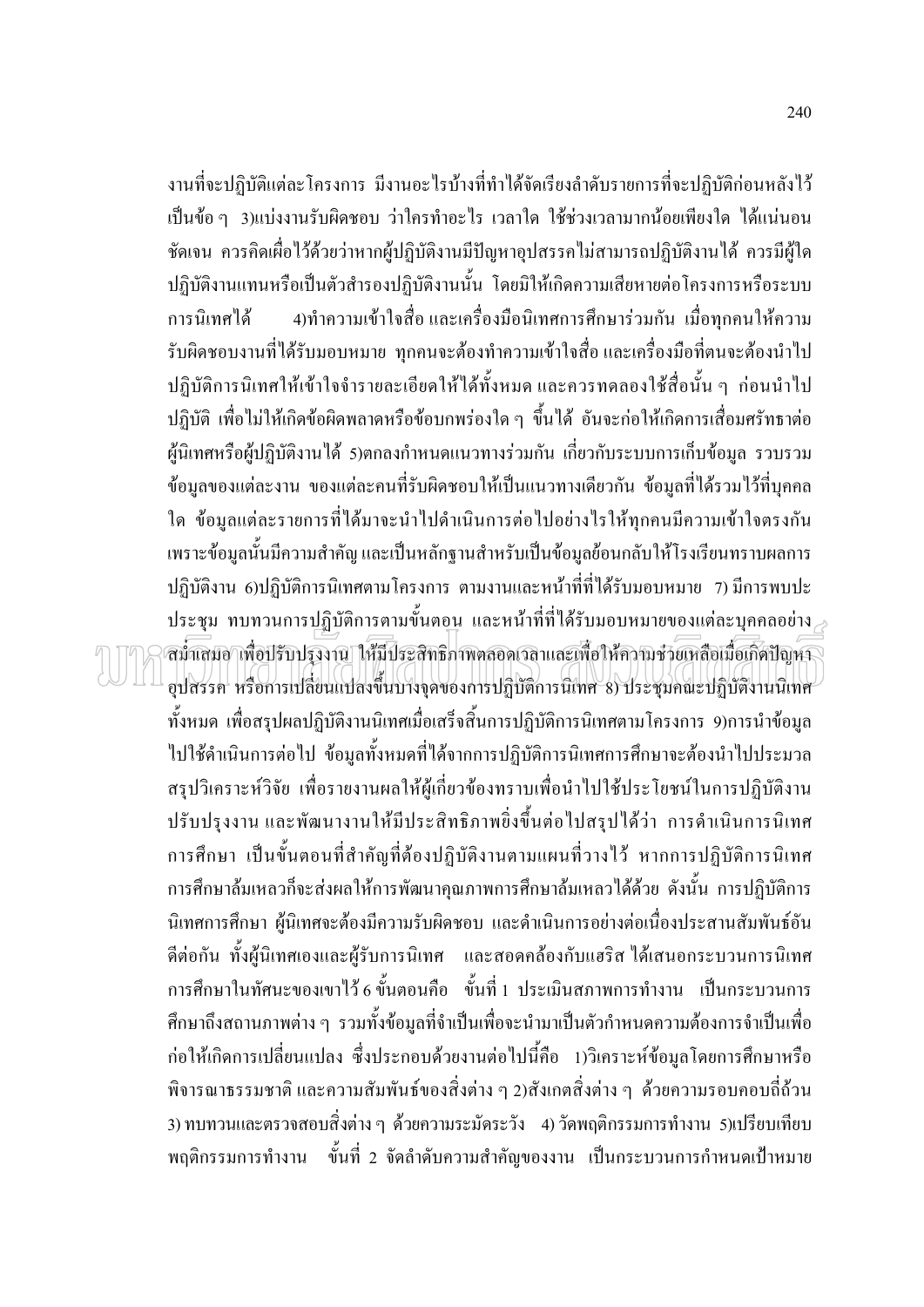จุดประสงค์และกิจกรรมต่าง ๆ ตามลำดับความสำคัญจะประกอบด้วยงานต่อไปนี้คือ กำหนด ี ระบุจุดประสงค์ในการทำงาน กำหนดทางเลือกและจัดลำดับความสำคัญ ขั้นที่ 3 เป้าหมาย ี ออกแบบวิธีการทำงาน เป็นกระบวนการวางแผนหรือกำหนดโครงการต่าง ๆ เมื่อก่อให้เกิดการ เปลี่ยนแปลงโดยประกอบด้วยงานต่อไปนี้คือ 1)ขัดสายงานให้ส่วนประกอบต่าง ๆ มี ความสัมพันธ์กัน 2)หาวิธีการนำเอาทฤษฎีหรือแนวคิดไปสู่การปฏิบัติ 3)เตรียมการต่าง ๆ ให้ ์ ขั้นที่ 4 จัดสรรหา ี พร้อมที่จะทำงาน 4)จัดระบบการทำการ 5)กำหนดแผนในการทำงาน ้ เป็นกระบวนการกำหนดทรัพยากรต่าง ๆ ให้เกิดประโยชน์สูงสุดในการทำงานซึ่ง ทรัพยากร ่<br>ประกอบด้วยงานต่อไปนี้คือ 1)กำหนดทรัพยากรที่ต้องใช้ตามความต้องการของต่าง ๆ 2) จัด ทรัพยากรไปให้หน่วยงานต่าง ๆ 3) กำหนดทรัพยากรที่จำเป็นจะต้องใช้สำหรับจุดมุ่งหมายบาง 4) มอบหมายบคลากรให้ทำงานในแต่ละโครงการหรือแต่ละเป้าหมายขั้นที่ 5 ประการ ประสานงาน เป็นกระบวนการที่เกี่ยวข้องกับคน เวลา วัสดอปกรณ์และสิ่งอำนวยความสะดวก ทุก ๆ อย่าง เพื่อจะทำให้การเปลี่ยนแปลงบรรลุผลสำเร็จ ขั้นที่ 6 นำการทำงาน เป็น ึกระบวนการมีอิทธิพลต่อการปฏิบัติ เพื่อให้เกิดสภาพที่เหมาะสมสามารถบรรลุผลแห่งการ  $\,$ เปลี่ยนแปลงให้มากที่สด ซึ่งได้แก่ 1)การแต่งตั้งบคลากร 2)กำหนดแนวทางหรือกฎเกณฑ์ในการ $\,$ ทำงาน 3)กำหนดระเบียบแบบแผนเกี่ยวกับเวลา ,ปริมาณหรืออัตราเร็วในการทำงาน |4)แนะนำการ ปฏิบัติงาน 5)ชี้แจงกระบวนการทำงาน 6) ตัดสินใจทางเลือกในการปฏิบัติงาน ส่วน นพพงษ์ บุญ ้จิตราดุล กล่าวว่า กระบวนการนิเทศอาจจำแนกขั้นตอนได้เป็น 5 ขั้น ดังนี้ 1) ขั้นวางแผน มีหลัก สำคัญคือ ทำความกระจ่างเกี่ยวกับโครงสร้างขององค์ประกอบคือ ์ตั้งเป้าหมาย หรือหลักการ ้กำหนดความจำเป็น หรือความต้องการ วางวัตถุประสงค์ให้ชัดเจน กำหนดบทบาทหน้าที่ความ รับผิดชอบ หรือกรรมการ 2) ขั้นจัดการ ออกรูปแบบองค์ประกอบของโครงการ มีหลักสำคัญคือ ้คัดเลือกผู้เข้ารับการนิเทศ นิเทศ หรือสรรหาผู้ทำหน้าที่นิเทศ กำหนดเนื้อหาที่นิเทศ จัดสรร งบประมาณ เลือกวิธีการ กิจกรรมและเครื่องมือที่จะคำเนินการ มอบหมายงานค้านอำนวยความ ี สะดวก และกำหนดสถานที่ 3)ขั้นดำเนินการตามโครงการ มีหลักการคือ แก้ปัญหาที่อาจเกิดขึ้น โดยไม่คาดคิด จัดกิจกรรมประกอบ เมื่อสังเกตเห็นว่าเกิดความเครียดความล้า หรือ เบื่อหน่าย และสร้างมนุษยสัมพันธ์ที่ดีให้เกิดในกลุ่ม 4) ขั้นประเมินผล รายละเอียดดังนี้ ใช้เครื่อง ประเมินผลให้ถูก วิเคราะห์ผล และตีความหมายให้เห็นชัด สรุปผลหาข้อบกพร่อง เพื่อแก้ไขใน ี การคำเนินงานครั้งต่อไป ขั้นวางแผนใหม่ ถ้ามีโครงการต่อเนื่อง จากที่กล่าวมาอาจสรุปได้ว่า ึกระบวนการนิเทศการศึกษา ก็คือ การจัดลำดับขั้นตอนการปฏิบัติงานการนิเทศอย่างมีระเบียบแบบ แผนต่อเนื่อง สัมพันธ์กัน ในอันที่จะส่งผลต่อการพัฒนาคุณภาพการศึกษาสำหรับการนิเทศ ึการศึกษาของผู้บริหารโรงเรียน อาจจำแนกกระบวนการนิเทศการศึกษาออกได้ 5 ขั้นตอนคือ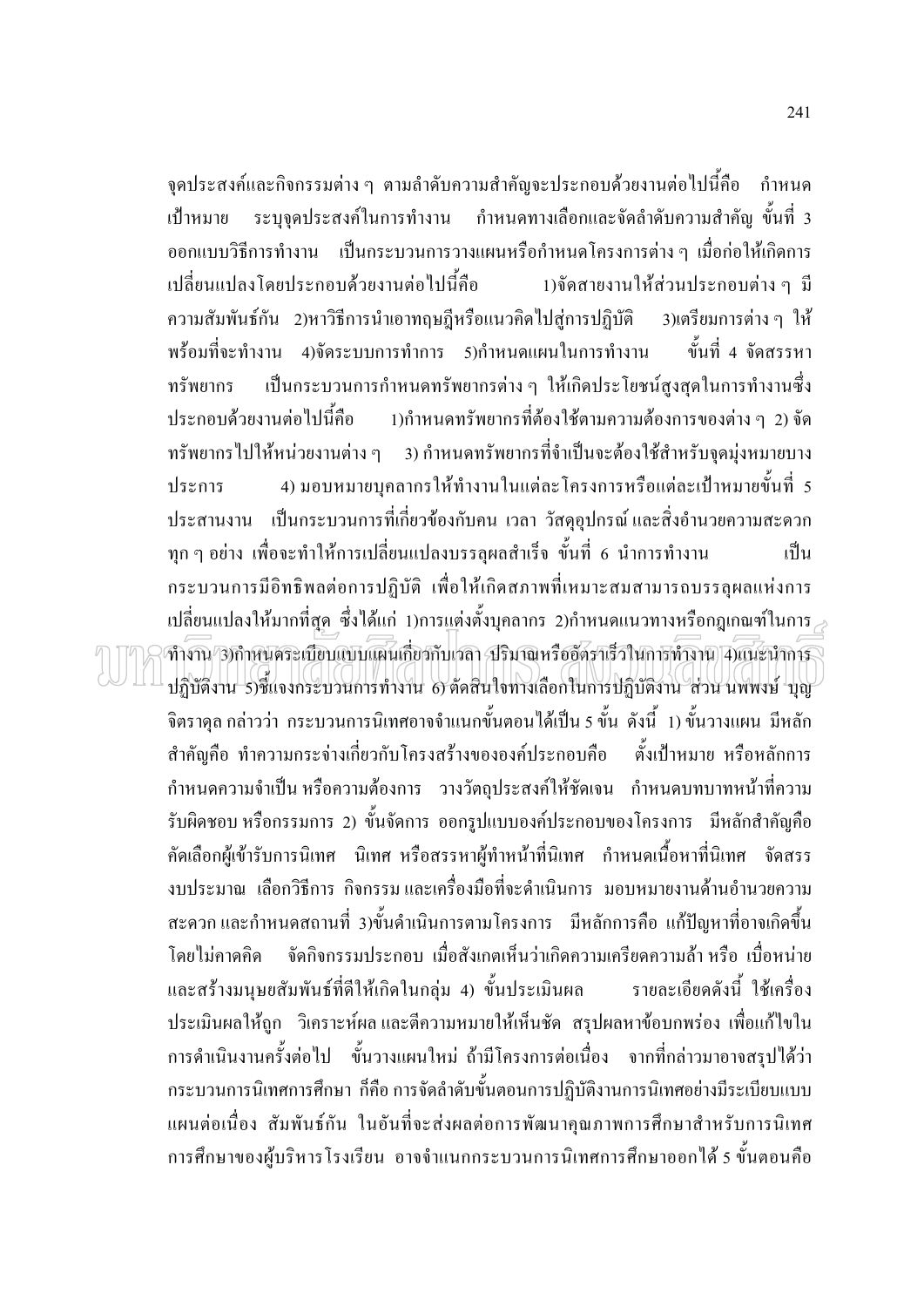ขั้นที่ 1 การศึกษาสภาพปัจจุบัน ปัญหาและความต้องการของโรงเรียน ์ ขั้นที่ 2 การวางแผน ้กำหนดทางเลือก การดำเนินงานให้สอดคล้องกับสภาพปัจจุบัน ปัญหาและความต้องการของ ขั้นที่ 3 การสร้างสื่อและเครื่องมือ ตลอดจนการพัฒนาวิธีการต่าง ๆ ที่จะใช้ในการ โรงเรียน ขั้นที่ 4 การปฏิบัติการนิเทศการศึกษา ได้แก่ การลงมือปฏิบัติตามแผนด้วยสื่อและ นิเทศ ้ เครื่องมือที่พัฒนาขึ้นมาตามขั้นที่ 3 ขั้นที่ 5 การประเมินผลและการรายงาน คือ การประเมินผล ึการปฏิบัติตามแผน การศึกษาสภาพปัจจุบัน ปัญหาและความต้องการ การศึกษาสภาพปัจจุบัน ้ปัญหา และความต้องการอันเป็นขั้นแรกของกระบวนการนิเทศการศึกษา นับเป็นเครื่องมือที่จะทำ ให้ผู้บริหารโรงเรียนใช้ประโยชน์ในการวางแผนการนิเทศ จากแนวคิดนี้อาจกล่าวได้ว่า สภาพ ้ ปัจจุบันก็คือ สภาพที่เป็นอยู่จริงในปัจจุบัน สภาพปัญหาคือ สภาพที่เกิดขึ้นไม่ตรงกับความต้องการ และความต้องการก็คือ สภาพที่อยากให้เป็นไปตามเป้าหมายนั่นเอง จะเห็นได้ว่า การศึกษาสภาพ ปัจจุบัน ปัญหาและความต้องการ เป็นกระบวนการแสวงหาข้อมูลเบื้องต้น เพื่อนำไป ประกอบการตัดสินใจ วางแผน และกำหนดทางเลือก ซึ่งผลจะสรปประโยชน์ของการศึกษาสภาพ ปัจจุบัน ปัญหาและความต้องการ เป้าหมาย ไปสู่การวางแผนการนิเทศอย่างมีประสิทธิภาพ ดังนั้นเรื่องการดำเนินการนิเทศ จึงเป็นองค์ประกอบที่สำคัญอีกประการหนึ่งที่จะทำให้การนิเทศ $\scriptstyle\geqslant$ ประสบผลสำเร็จ เช่น การเป็นผู้นิเทศที่ดีต้องรู้ขั้นตอนกระบวนการนิเทศที่มีประสิทธิภาพ สามารถ ดำเนินการนิเทศผู้อื่นได้ รู้ว่าการดำเนินการนิเทศแบบใคจะเหมาะสมกับบุคคลใด เป็นต้น

้องค์ประกอบด้าน "การประเมินผล การประเมินผลโครงการเป็นสิ่งจำเป็น เนื่องจากจะ ทำให้สามารถคาดคะเนได้ว่าโครงการนั้น หากนำไปปฏิบัติหรือนำไปปฏิบัติแล้วจะบรรลุ วัตถุประสงค์และเกิดประโยชน์มากน้อยเพียงใด หรือในขณะดำเนินโครงการและเสร็จสิ้นโครงการ ้ควรต้องปรับปรุงแก้ไขเรื่องใดบ้าง โครงการควรดำเนินการต่อไปหรือยกเลิก ในการประเมินผล โครงการนิเทศนั้น เพื่อจะให้ทราบว่าโครงการนิเทศนั้นประสบผลสำเร็จหรือไม่ โดยทั่วไปการ <u> ประเมินโครงการนิเทศเฉพาะสำหรับการนิเทศภายในโรงเรียนจะให้ความสำคัญกับการประเมิน</u> ระหว่างคำเนินการและประเมินผลหลังจากที่เสร็จสิ้นโครงการแล้ว เนื่องจากขั้นตอนคำเนินการได้ ้มีการร่วมกันคิดร่วมกันวางแผนกำหนดเป้าหมายและวัตถุประสงค์ รวมทั้งกิจกรรมต่าง ๆ ไว้ ล่วงหน้า โดยการวางแผนน่วมกันการประเมินระหว่างดำเนินการเพื่อการปรับปรุงและแก้ไขการ ปฏิบัติงานเป็นสำคัญ ซึ่งจะอยู่ในขั้นตอนของการนิเทศโดยเฉพาะ จุดมุ่งหมายของการประเมิน มี ึ่งคมุ่งหมายที่สำคัญดังนี้ 1)เพื่อพิจารณาคุณค่าและคาดคะเนคุณประโยชน์ของโครงการ 2)เพื่อเป็น ี การประเมินประสิทธิภาพของการบริหารจัดการโครงการ 3) เพื่อเป็นการตรวจสอบ ติดตาม และ ปรับปรุงแก้ไขการคำเนินโครงการ 4) เพื่อเป็นการวิเคราะห์ข้อดีและข้อเสีย หรือข้อจำกัดของ โครงการ 5) เพื่อเป็นการตรวจสอบว่าการดำเนินโครงการบรรลเป้าหมายมากน้อยเพียงใด มิตเซล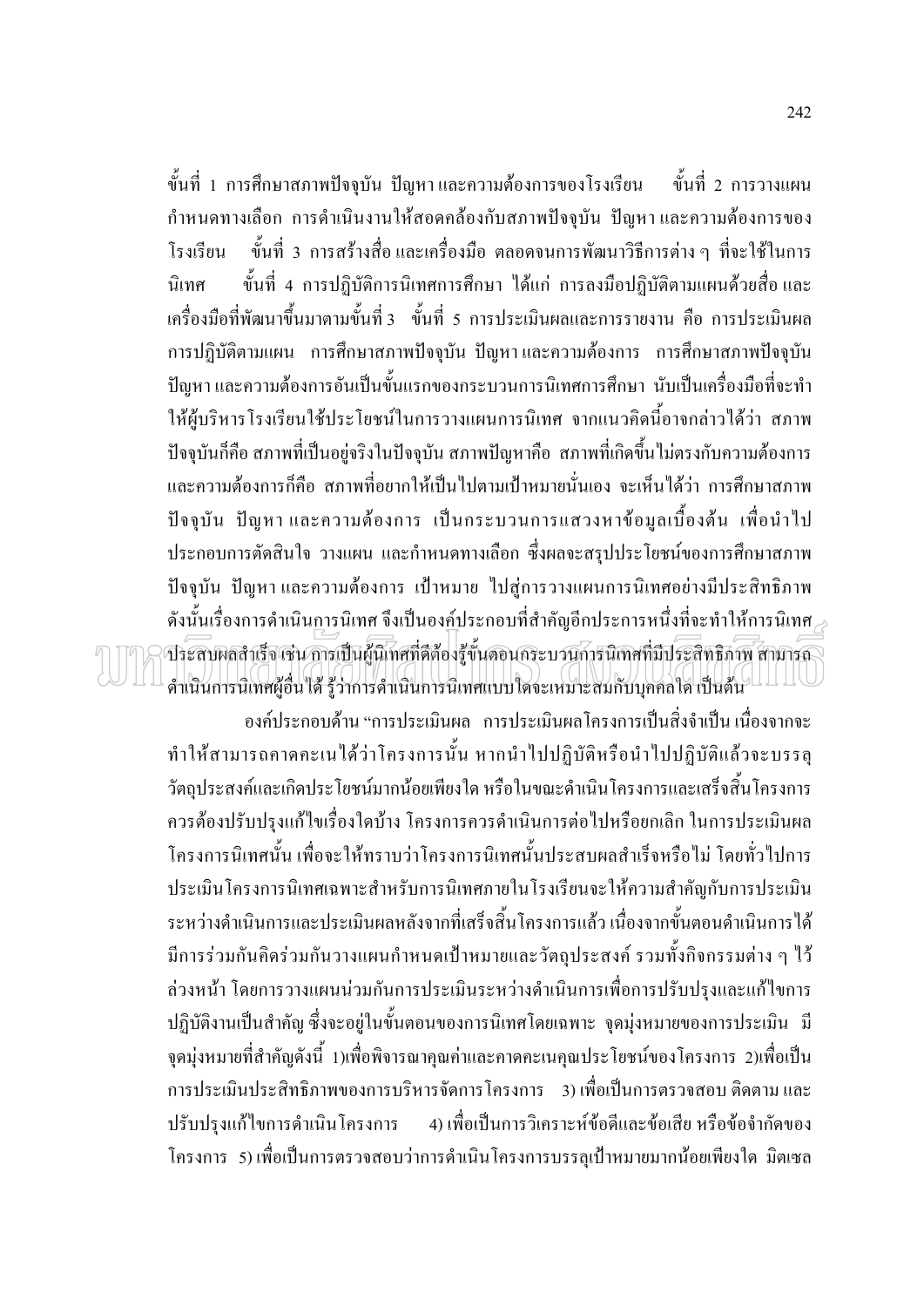ใด้กล่าวถึงความมุ่งหมายในการประเมินแบบโครงการที่สำคัญไว้ คือ 1) เพื่อที่จะให้ทราบว่า การ ปฏิบัติงานตามโครงการบรรลุตามเป้าหมายที่กำหนดไว้หรือไม่ 2 เพื่อที่จะให้ทราบว่าเป้าหมายที่ ้กำหนดใว้เป็นเป้าหมายที่ปฏิบัติได้จริงหรือไม่และมีความเหมาะสมมากน้อยเพียงใด สรป จุดมุ่งหมายของการประเมินผลโครงการก็คือ เพื่อพิจารณาคุณค่า ประโยชน์ของโครงการเพื่อ ้ติดตามตรวจสอบเพื่อนำไปสู่การปรับปรุงแก้ไข และเพื่อพิจารณาว่าโครงการหรือการคำเนินการ นั้นบรรลุเผ้าหมายและประสบผลสำเร็จอย่างไร โครงการการนิเทศการศึกษา การนำผลการ ประเมินไปพิจารณาการคำเนินการต่อไป และปรับปรุงแก้ไข ส่วนการล้มเลิกโครงการนั้นไม่ได้ ้เป็นจุดมุ่งหมายของการประเมินโครงการการนิเทศ เพราะการดำเนินโครงการนิเทศมาจาก ้ ความจำเป็นมาจากปัญหาที่ต้องมีการปรับปรุงแก้ไขและพัฒนา ที่ได้มีการร่วมพิจารณาจัดลำดับ ้ความสำคัญ ตลอดจนวางแผนร่วมกันเป็นอย่างดีก่อนดำเนินการตามหลักการและวิธีดำเนินการ ้นิเทศ ในการประเมินผลโครงการนั้นได้มีผู้นำเสนอรูปแบบประเมินผลโครงการไว้หลายรูปแบบ ้เช่น รูปแบบการประเมินของ ใทเลอร์ (Tyler's Model) รูปแบบของการประเมินของสเต็ก (Stake's Model) และรูปแบบการประเมินของ สตีพเฟิลบีม (CIPP Model) โดยเฉพาะรูปแบบการประเมิน แบบ CIPP มีการนำไปใช้อย่างแพร่หลายทั้งในการประเมินผลหลักสูตรและประเมินผลโครงการ $_{\geq}$ ต่าง ๆ ซึ่งประกอบด้วยการประเมิน 1) ด้านบริบทหรือสภาพเวลล้อม (context) 2) ด้านปัจจัยนำเข้า (Input) 3) ด้านกระบวนการ (Process) และ 4) ด้านผลผลิตหรือผลลัพธ์ (Product) ซึ่งในแต่ละด้าน ้จะประกอบด้วยองค์ประกอบต่าง ๆ หลายประการ ที่จะทำการประเมินผล นอกจากนั้น โอลิวา และ พอลัส (Oliva and Pawlas) ใค้นำเสนอวิธีประเมินผลใว้ที่สามารถนำมาใช้กับการประเมินโครงการ หรือระบบการนิเทศ คือ 1)การประเมินโดยยึดวัตถุประสงค์ (Evaluation by Objectives) 2) การ ประเมินผลโดยใช้คำถาม (Evaluation Questioning) จึงกล่าวได้ว่าในการประเมินผลโครงการนิเทศ ้นั้นสามารถเลือกรูปแบบใครูปแบบหนึ่งหรือวิธีใคก็ได้ตามความเหมาะสมว่าจะเป็นโครงการนิเทศ เรื่องใด และจะประเมินองค์ประกอบใดเป็นสำคัญ เช่น ผลลัพธ์จากการนิเทศหรือกระบวนการ นิเทศ เป็นต้น ซึ่งเครื่องมือที่ใช้ประเมินจะต้องสร้างขึ้นให้เหมาะสมกับวัตถุประสงค์และสิ่งที่ ้ต้องการประเมินด้วย ด้านการนิเทศกับการประเมินผลนั้น (Supervision and Evaluation) ในการ ้คำเนินการใค ๆ จะทราบผลสำเร็จได้จากการประเมินผล ดังนั้น ในการนิเทศนั้นควรต้องมีการ ประเมินผลโครงการ เพื่อดูผลสำเร็จของโครงการว่าบรรลุวัตถุประสงค์และประสบผลสำเร็จ ้อย่างไร และประเมินผลกระบวนการเพื่อการปรับปรุงแก้ไขการคำเนินการครั้งต่อไป และ ี ประเมินผลผู้คำเนินโครงการเพื่อการปรับปรุงและพัฒนาให้มีคุณภาพยิ่งขึ้นต่อไปวไลรัตน์ บุญสวัสดิ์ ได้นำเสนอหลักการประเมินผลโครงการ สรุปได้ดังนี้ 1. การประเมินผล ต้องเป็นการประเมินผล ร่วมกัน ทั้งครู ผู้นิเทศ และบุคคลอื่นที่เกี่ยวข้องในวงการศึกษา 2. การประเมินผลต้องยึด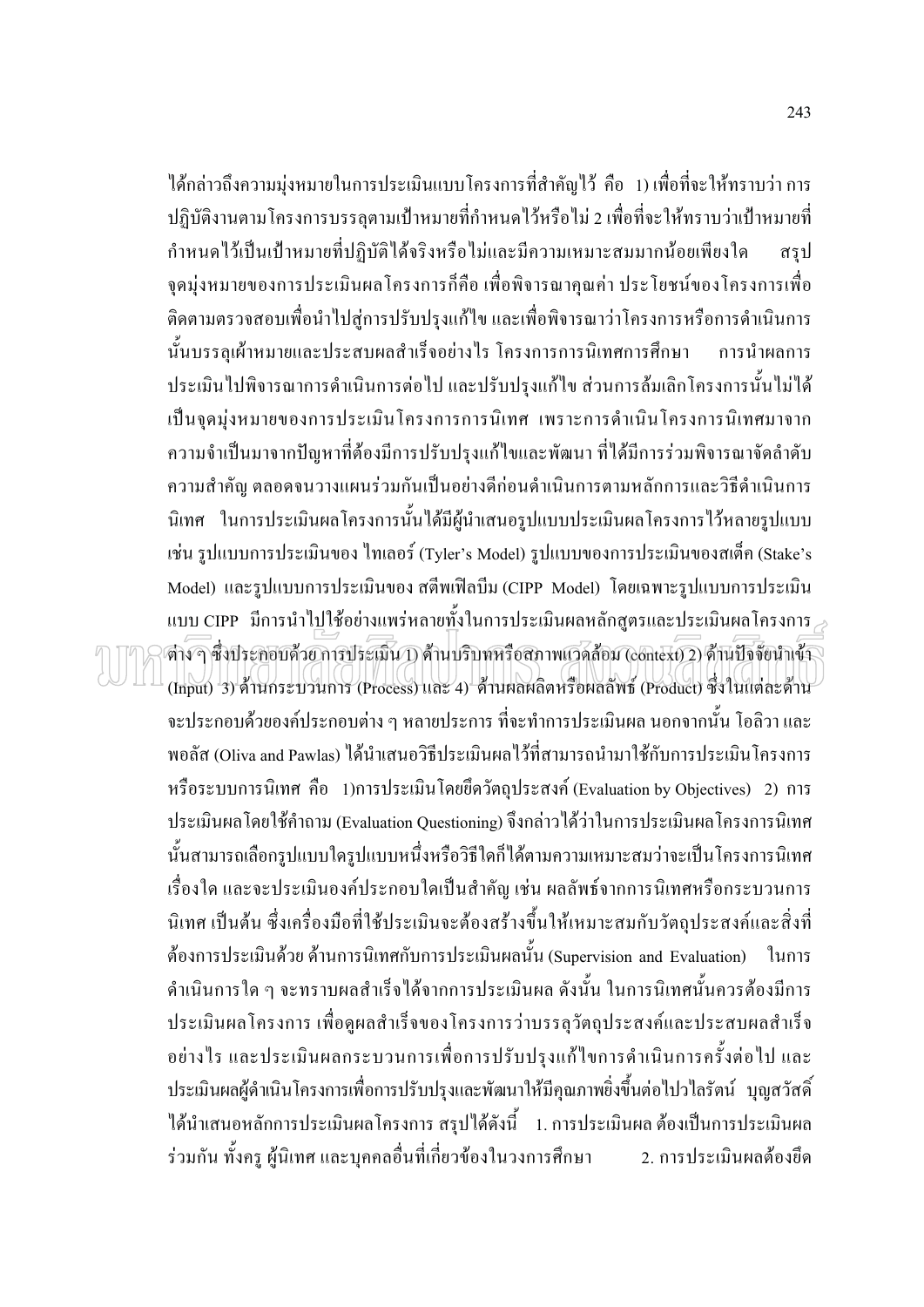จุดมุ่งหมายของโครงการเป็นหลัก เช่น ควรดำเนินการแบบประชาธิปไตย มีการตัดสินการประเมิน โดยคณะกรรมการ 3. การประเมินผลควรประเมินทุกด้าน เช่น ด้านการบริหาร ด้านตัวบุคคล และ ้ อื่น ๆ 4. การประเมินผลโครงการนิเทศควรมีการวัดประเมินผลสมาชิกที่ร่วมงานและผลงานกลุ่ม ี ค้วยการให้ประเมินตนเองและประเมินโดยบุคคลอื่น 5. การประเมินผลโครงการนิเทศควรเลือก ้ เทคนิควิธีประเมินผลที่หลากหลายให้มุกคนทุกฝ่ายได้ใช้อย่างเหมาะสมกับการปฏิบัติงานของ 6. การประเมินผลโครงการนิเทศควรเตรียมวิธีบันทึก และมีการบันทึกไว้เป็นหลักฐาน ตนเกง ่ 7. การประเมินผลโครงการนิเทศควรเลือกที่จะประเมินผลในเรื่องที่จะนำผลมาปรับปรงแก้ไข โครงการนิเทศได้ 8. การประเมินผลโครงการนิเทศการสอนควรเป็นส่วนหนึ่งของการนิเทศ ึการศึกษา สรุปก็คือ การประเมินโครงการนิเทศควรมีการประเมินทั้งปัจจัย กระบวนการและ ผลลัพธ์ซึ่งจะนำไปสู่การแก้ไข ปรับปรุงและพัฒนาที่สำคัญต้องมีการบันทึกไว้เป็นลายลักษณ์อักษร และแจ้งให้บุคคลที่เกี่ยวข้องทราบ ที่จำเป็นและสำคัญอีกประการหนึ่งคือ การประเมินผลลัพธ์ของ การนิเทศซึ่งประเมินได้จากตัวผ้นิเทศ ้ ส่วนเครื่องมือที่ใช้ในการประเมินผล มีหลายชนิด ได้แก่ 1) แบบสอบถาม 2) แบบสอบถามแบบมาตราส่วนประมวลค่ำ 3) แบบสัมภาษณ์เฉพาะประเด็น หรือแบบมีโครงสร้าง 4) แบบสังเกตพฤติกรรม 5) แบบวัดเจตคติ 6) แบบสอบถามความคิดเห็น  $_{\geq}$ 7. แบบวัดผลงานการปฏิบัติ 8. การวิจัยเชิงประเมินผล สรุปได้ว่า ในการประเมินผลการนี้เทศการ ดำเนินการนิเทศนั้น สามารถประเมินผลได้ทั้งโครงการการนิเทศผลลัพธ์ของการดำเนินโครงการ นิเทศ และกระบวนการดำเนินการในขณะดำเนินการและเครื่องมือที่ใช้ในการประเมินผลที่ ่ เหมาะสมกับการนิเทศดีขึ้น แบบสอบถามแบบต่าง ๆ แบบวัดผลงานการปฏิบัติ แบบสัมภาษณ์การ ้วิจัย แบบประเมินผลและอาจจะสรุปแบบการประเมินรูปแบบใครูปแบบหนึ่งในการประเมินผล ้เช่น ใช้โมเคลของ CIPP - ที่ใช้กันอย่างแพร่หลายในปัจจุบัน ดังนั้น ผู้นิเทศควรตระหนักถึงการ ประเมินผล เพราะจะทำให้ทราบถึงผลสัมฤทธิ์ในการนิเทศ และสามารถปรับปรุงพัฒนาให้การ นิเทศบรรลผลตามจดประสงค์และเป้าหมายที่ต้องการได้อย่างมีประสิทธิภาพ

องค์ประกอบด้าน "การมีส่วนร่วม" การมีส่วนร่วมในการนิเทศ เป็นแนวความคิดใน การบริหารงานนิเทศการศึกษาที่มุ่งจูงใจให้ผู้ร่วมงานมีส่วนร่วมในการตัดสินใจ ร่วมรับผิดชอบใน ้องค์การที่ตนปฏิบัติงานอยู่ด้วยความเต็มใจ การบริหารแบบมีส่วนรวมเป็นการบริหารที่ผู้บริหาร เปิดโอกาสให้ผู้ร่วมงานพิจารณาปัญหา และตัดสินใจร่วมกัน "ไพบูลย์ เสียงก้อง และสมปราชญ์ ้ จอมเทศ กล่าวว่าบริหารแบบมีส่วนร่วมเป็นการ ร่วมงานด้วยความยินดีเต็มใจที่จะช่วยหรือเข้าร่วม โดยถูกหน้าที่บังคับกับความร่วมมือที่เพิ่มให้แก่องค์การด้วยความสมัครใจ ในการดำเนินงาน ้ความจำเป็นที่จะให้กับผู้ร่วมงานมีส่วนร่วมนั้น เพื่อเปิดโอกาสให้บรรยากาศของงานเต็มไปด้วย ้ความพึงพอใจ และมีผลให้เกิดการยอมรับนับถือ ระหว่างบุคคลต่อบุคคลและบุคคลที่มีต่อกลุ่ม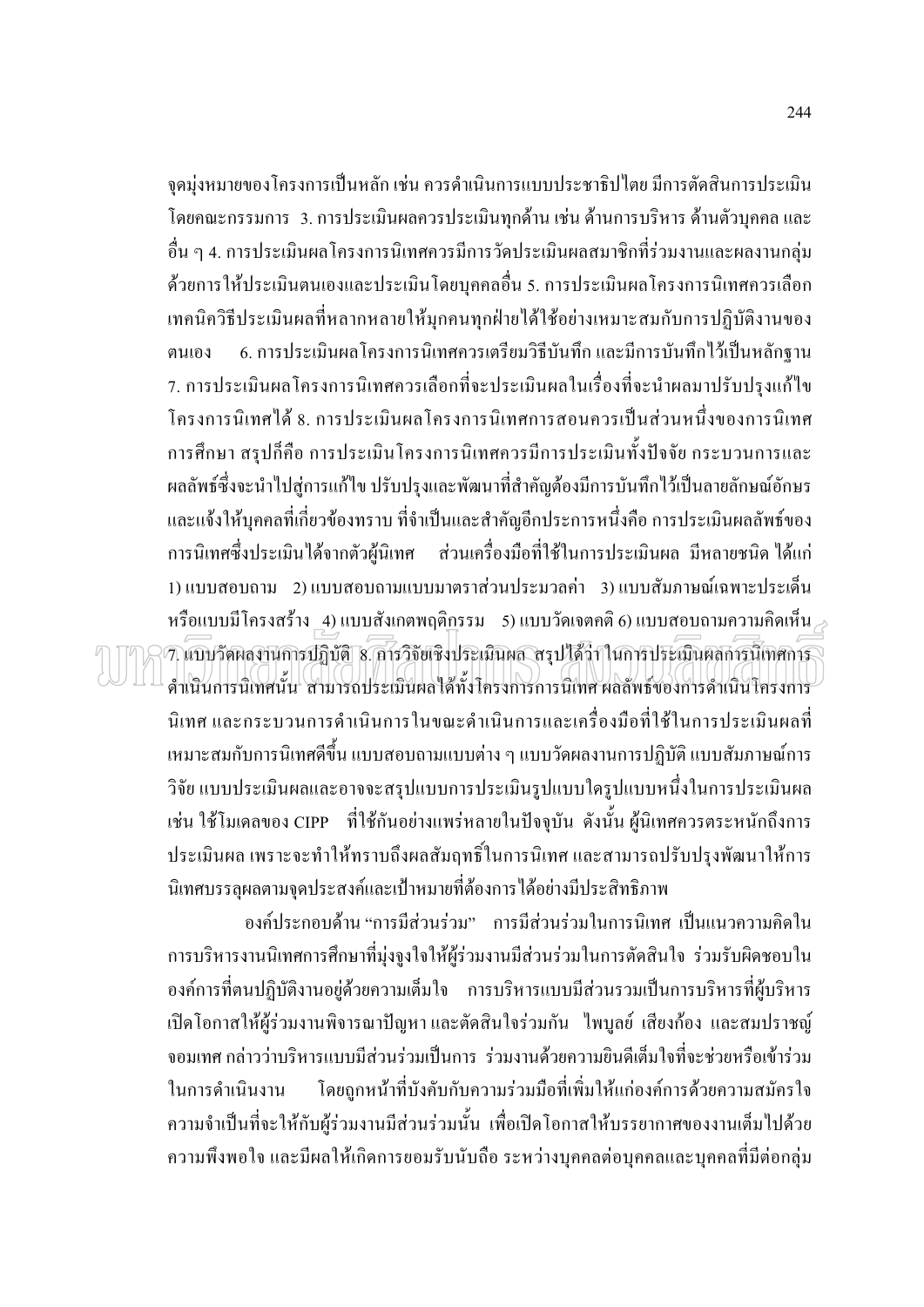นอกจากนี้ การบริหารแบบมีส่วนร่วมยังเป็นการที่บุคคลได้มีส่วนเกี่ยวข้องทั้งในการแสดงความ ้คิดเห็นและการปฏิบัติงาน การมีส่วนร่วมช่วงพลังจิตให้ร่วมกันปฏิบัติงานอย่างเต็มที่ มี ิ ประสิทธิภาพมากกว่าการยินยอมให้ปฏิบัติตามคำสั่ง ผู้ร่วมงานมีส่วนเกี่ยวข้องในการตัดสินใจ เน้น ี การใช้ความคิดสร้างสรรค์และความเชี่ยวชาญ ในการแก้ปัญหาการบริหารงานนิเทศ หลักของการ ้มีส่วนร่วมในองค์การ เงื่อนไขที่จะก่อให้เกิดความร่วมมือร่วมใจในการบริหารงานขององค์การ 3 1) เงื่อนไขด้านบริหารงาน ผู้รับผิดชอบในองค์การจะต้องพิจารณาว่าองค์การที่ตน ประการคือ ้รับผิดชอบอย่นั้นเป็นองค์กรประเภทใด และจะสามารถจัดให้สมาชิกในองค์การได้มีส่วนร่วมใน ึการปฏิบัติงานใค้มากน้อยเพียงไร เพราะเหตุว่า ลักษณะขององค์การไม่เอื้อต่อการที่จะนำเอา ้วิธีการมีส่วนร่วมมาใช้ได้อย่างเต็มที่ การมีส่วนร่วมอาจนำมาใช้ได้เหมาะสมกับลักษณะของ ้องค์กรและเวลา ปัจจัยเหล่านี้ ย่อมประกอบด้วยทัศนคติของผู้บังคับบัญชาเป็นสำคัญ ผู้นำหรือ หัวหน้าในองค์กรที่จะสามารถนำเอาวิธีการที่ให้สมาชิกในองค์กรมีส่วนร่วมในการบริหารงานมา ใช้ได้จะต้องเป็นผู้ที่มีธาตแท้ของ การเป็นนักประชาธิปไตย 2) เงื่อนไขด้านประสิทธิผลของงาน เงื่อนไขนี้ย่อมอาศัยปัจจัยด้านเวลาอย่างเพียงพอที่จะจัดให้มีส่วนร่วม ตลอดจนปัจจัยในทางการเงิน ที่จะน้อมนำให้สมาชิกในองค์การนั้นเข้ามามีส่วนร่วมว่าจะได้ผลคุ้มค่าหรือไม่ นอกจากนี้เนื้อหา $\scriptstyle\mathcal{A}$ สาระบองการที่จะเชิญชวนให้บุคคลเข้ามีส่วนร่วมในองค์การ "ต้องเป็นสิ่งที่ต้องตรงกับความ ประสงค์ขององค์การนั้น ตลอดจนการสร้างความเข้าใจอันดีระหว่างหัวหน้างานกับผู้ร่วมงาน และ ้ความเข้าใจอันดีระหว่างสมาชิกของกลุ่มในการทำงานร่วมกัน 3)เงื่อนไขในด้านผู้ใต้บังคับบัญชา หรือผู้ร่วมงาน การมีส่วนร่วมในองค์การจะเกิดขึ้นไม่ได้ ถ้าผู้ร่วมงานไม่สนใจหรือมิได้เห็น ้ความสำคัญของการมีส่วนร่วมในการบริหารงานขององค์การ การที่จะกระตุ้นเตือนให้ ผู้ใต้บังคับบัญชาหรือผู้ร่วมงานเกิดความสนใจได้นั้น จะต้องพยายามสร้างทัศนคติที่ถูกต้องให้แก่ ิบุคคลเหล่านั้น การมอบหมายงานให้ทำตามความถนัดและความสนใจ เป็นวิธีหนึ่งที่จะช่วยให้ ผู้ร่วมงานใด้เกิดความรู้สึกกระตือรือร้น และเกิดสำนึกว่าใด้มีส่วนร่วมในการบริหารงานของ ้องค์การความสำเร็จขององค์การ การมีส่วนร่วมจะเกิดขึ้นจากการสร้างสถานการณ์ให้เอื้ออำนวย ต่อการมีส่วนร่วมโดยพิจารณาความเป็นไปได้จากสิ่งแวดล้อมในขณะนั้น Davis ได้เสนอแนะ ึการสร้างเงื่อนไขเพื่อนำไปสู่การมีส่วนร่วมมีดังนี้ จะต้องมีเวลาเพียงพอเพื่อสร้างบรรยากาศการมี ้ส่วนร่วม ก่อนคำเนินการตามที่พึงประสงค์ การมีส่วนร่วมจะเกิดขึ้นยากในสถานการณ์อันฉุกเฉิน ึการมีส่วนร่วมในงานจะต้องไม่ฝืนค่านิยม เศรษฐกิจของมวลสมาชิก ผู้ร่วมงานไม่อาจใช้เวลา ้ทั้งหมดในการดำเนินงานแบบมีส่วนร่วมทุกเรื่องใด้ 1) หัวข้อของการมีส่วนร่วมจะต้องสอดคล้อง ้กับผู้มีส่วนร่วมในองค์การ หรือเป็นหัวข้อที่มวลสมาชิกมีความสนใจร่วมกัน หรือเป็นงานที่มี ี ความยุ่งยากในการปฏิบัติ 2) ผู้มีส่วนร่วมจะต้องมีความสามารถ ขยัน และมีความรู้ในเรื่องการมี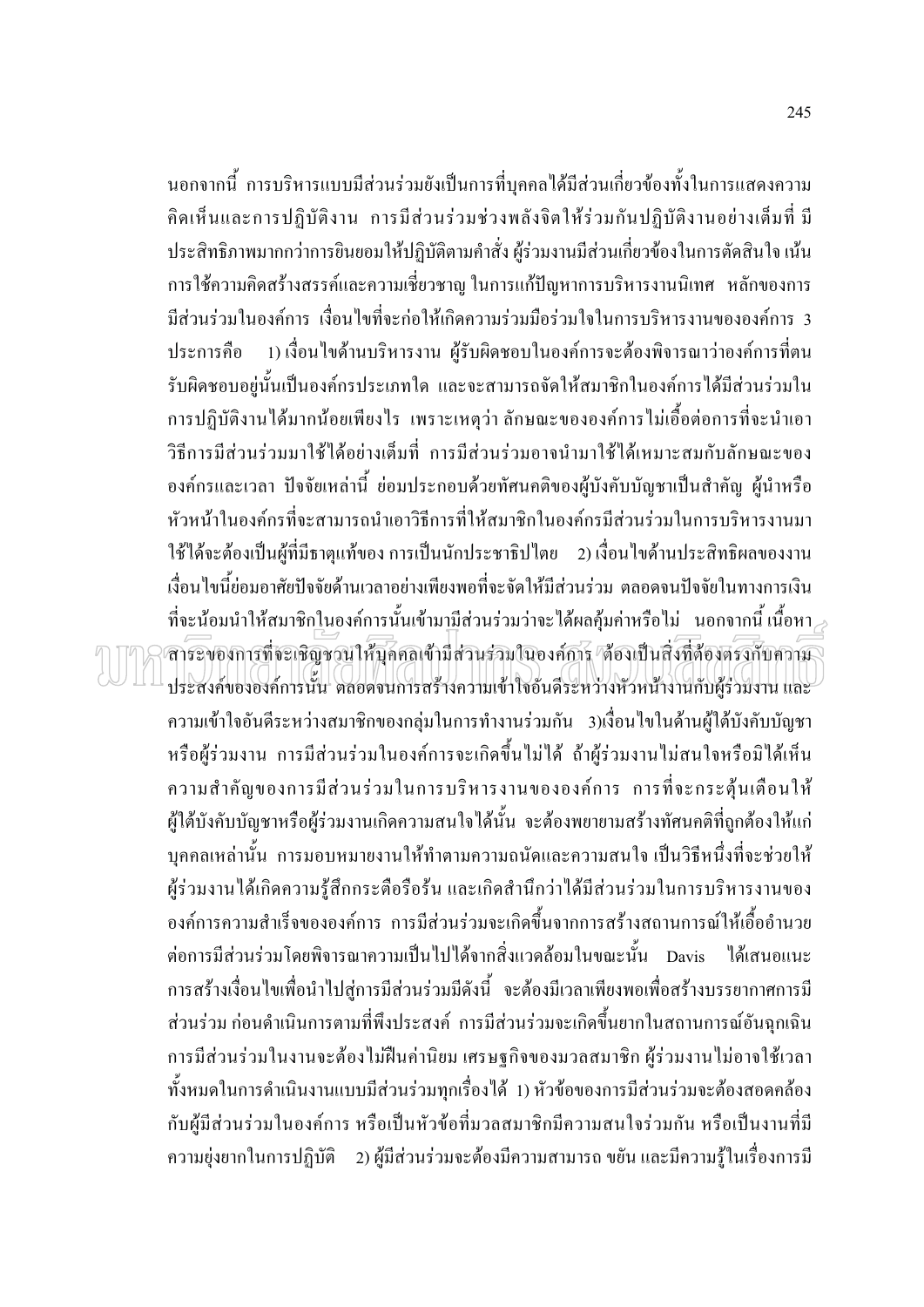3) ผู้มีส่วนร่วมจะต้องสามารถติดต่อสื่อสารซึ่งกันและกันอย่างทั่วถึง เพื่อจะสามารถ ส่วนร่วม แลกเปลี่ยนแนวความคิดซึ่งกันและกันใด้ 4) ไม่สร้างความรู้สึกที่ไม่ดีต่อผู้ร่วมงาน เช่น ้ความสามารถ ตำแหน่ง หน้าที่การงานของผู้ร่วมงานจะไม่ถูกคุกคาม ถ้าผู้ร่วมงานมีความรู้สึกต้อง ้พะวงต่อสภาพของตัวเอง เขาจะไม่ให้ความร่วมมือ ทำนองเดียวกัน ผู้บริหารจะต้องมีความรู้สึกว่า ้ตัวเองไม่ถูกคุกคามต่ออำนาจหน้าที่ไม่เช่นนั้น เขาจะไม่เปิดโอกาสให้ผู้มีส่วนร่วมเข้ามามีบทบาท ่ 5) การมีส่วนร่วมในการตัดสินใจ จะเกิดขึ้นในองค์การที่มีความเป็น ในการดำเนินงานอีกต่อไป อิสระทางความคิดของผู้ร่วมงานแต่ละคน แนวทางในการคำเนินการที่จะให้เกิดการมีส่วนร่วมใน การบริหารงาน 5 ประการ คือ 1)การชี้แนะและสอนงาน วิธีนี้จะช่วยทำให้ผู้บังคับบัญชาหรือ ผู้ร่วมงานได้ประโยชน์ในแง่ที่จะเพิ่มทักษะในการปฏิบัติ และได้รับความอบอุ่นใจรวมทั้งการที่จะ ใด้แสดงความคิดเห็นต่อผู้บังคับบัญชา 2)การให้กลุ่มเสนอแนวความคิดเห็น วิธีการนี้จะช่วยสร้าง สามัคคีธรรมในกล่มและเป็นการระคมความคิดเห็นของกล่ม ซึ่งจะทำให้ได้รับข้อคิดเห็นที่ ึกว้างขวาง และมีลักษะของกล่มจะทำให้เกิดการมีส่วนร่วมในองค์การ 3) การให้กล่มควบคม ้กันเอง การควบคุมกันเองระหว่างกลุ่มย่อยก่อให้เกิดผลดีมีประสิทธิภาพมากกว่าผู้บังคับบัญชาคอย คิดตามควบคุม 4) จัด<u>ใ</u>ห้เจ้าหน้าที่ปฏิบัติงานที่เหมาะสมกับความรู้ ความสามารถ 5)เปิดโอกาส $_{\geq}$ าห้สมาชิกทุกคนแสดงความคิดเห็น ในการมีส่วนร่วมในการปฏิบัติงาน ซึ่งสอดคล้องกับ พฤติกรรมการนิเทศแบบร่วมมือ (Collaborative Behaviors) สำหรับในการนิเทศแบบร่วมมือนั้น ้ทั้งผู้นิเทศ และครูจะร่วมกันตัดสินใจ ในวิธีการแก้ปัญหาและการปฏิบัติงานตลอดเวลา ทั้งครู และ ผู้นิเทศจะให้ข้อเสนอแนะแก้กันและกัน เพื่อร่วมกับพิจารณาหาข้อตกลงร่วมกันในการปฏิบัติ ซึ่ง พฤติกรรมการนิเทศแบบร่วมมือมีลักษณะและการปฏิบัติดังนี้ คือ 1)การสร้างความเข้าใจตรงกัน (Clarifying) ผู้นิเทศทำความเข้าใจกับปัญหาที่ครูพูดถึง เพื่อให้เกิดความเข้าใจตรงกันเกี่ยวกับปัญหา ที่ครูได้นำเสนอ โดยพยายามกระตุ้นให้ครูระบุสาเหตุของปัญหา และประเด็นของปัญหาให้ชัดเจน 2) การฟัง (Listing ) ผู้นิเทศฟังอย่างตั้งใจ เพื่อให้เกิดความเข้าใจชัดเจนมากขึ้น เกี่ยวกับปัญหาความ ้คิดเห็นของครูที่มีต่อปัญหาการสอนของตนเอง ก่อนที่จะคิดพิจารณาแนวทางการแก้ไขปัญหานั้น 3) การตอบสนอง (Reflecting) เพื่อความเข้าใจมากขึ้นเกี่ยวกับปัญหา และรายละเอียดของปัญหาที่ ้ครูนำเสนอ ผู้นิเทศต้องตอบสนองด้วยการรับรู้และปัญหาของครู เพื่อให้แน่ใจว่าเข้าใจตรงกันว่า 4) การนำเสนอ (Presenting) ผู้นิเทศเสนอทรรศนะและความ ปัญหาที่แท้จริงของครูคืออะไร ้คิดเห็นของตนเองให้ข้อมูลสนับสนุนปัญหาอุปสรรค ที่อาจจะเกิดขึ้นจากการแก้ปัญหาตาม ้ความคิดเห็นของครูเสนอข้อมูลที่ครูอาจจะมองข้ามความสำคัญ การเสนอความคิดเห็นของตนเอง ี ของผู้นิเทศในขั้นที่จะช่วยให้ครูได้ข้อมูลเกี่ยวกับปัญหาเพิ่มขึ้น และมองเห็นสาเหตุและแนว ทางการแก้ปัญหาที่ชัดเจนมากขึ้น 5) การสร้างความเข้าใจตรงกัน (Clarifying) โดยผู้นิเทศพยายาม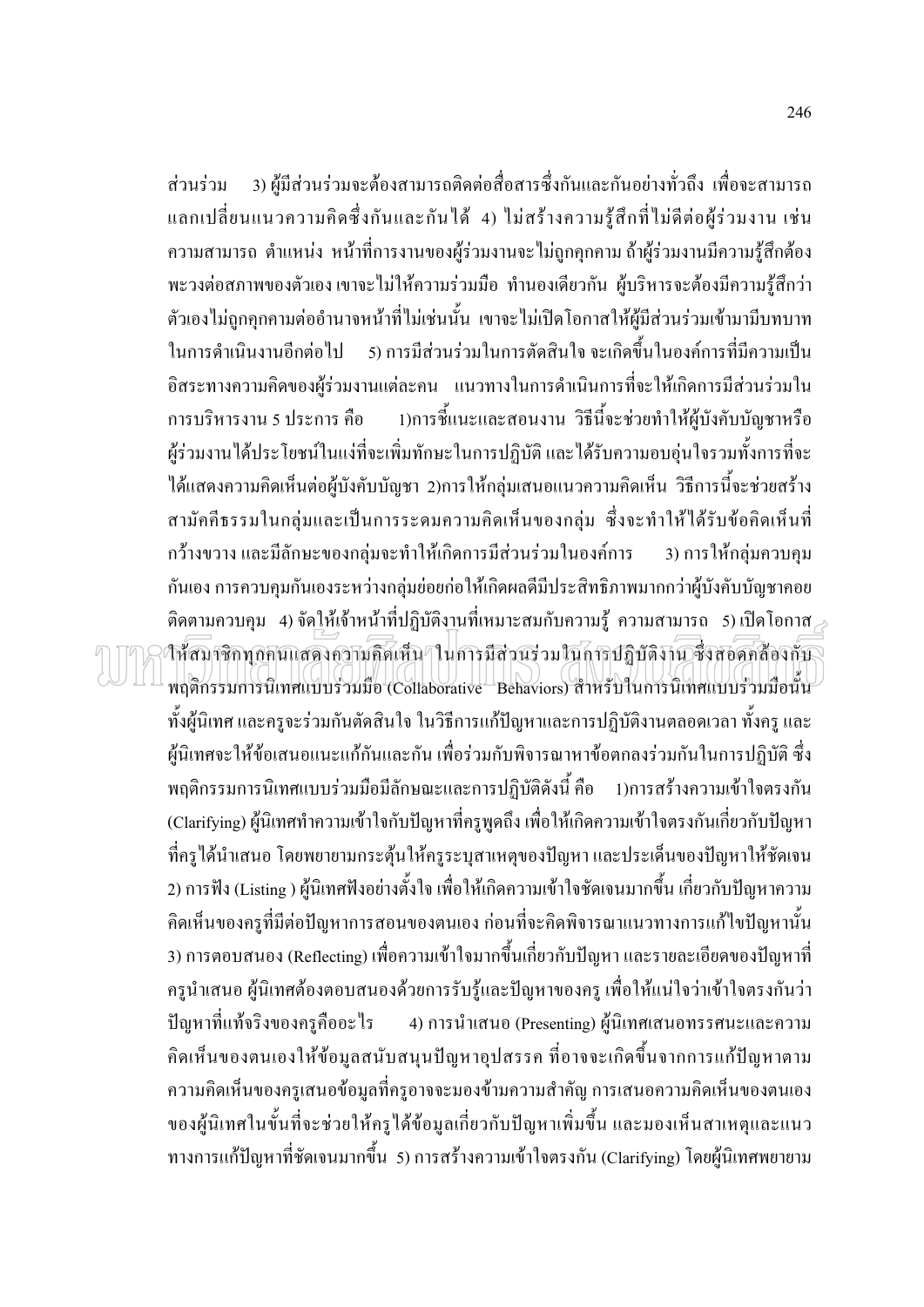ี ทำให้ครูเข้าใจความคิดเห็น การรับรู้ของผู้นิเทศให้ชัดเจนมากขึ้น เพื่อปรับความเข้าใจตรงกันและมี แนวคิดในการแก้ปัญหาไปในทิศทางเดียวกัน 6) การแก้ปัญหา (Problem solving) ทั้งผู้นิเทศและ ้ครูมีการแลกเปลี่ยนข้อแนะนำและทางเลือกใหม่ๆ ในการแก้ปัญหา ก่อนที่จะร่วมกันสรุปเกี่ยวกับ วิธีแก้ปัญหา หรือเลือกทางเลือกในการแก้ปัญหาที่เป็นไปได้และเหมาะสม 7)การกระตุ้นส่งเสริม (Encouraging) เป็นการกระต้นส่งเสริมการยอมรับข้อโต้แย้งที่อาจจะเกิดขึ้น เมื่อมีข้อขัดแย้งเกิดขึ้น ผู้นิเทศต้องยอมรับข้อขัดแย้ง และหาทางประนีประนอม เพื่อหาข้อยุติกันต่อไป เพราะความขัดแย้ง ี ความเห็นไม่ตรงกัน สามารถจะได้มา ซึ่งวิธีแก้ปัญหาที่ดี และเหมาะสมที่สด 8) ขั้นการเจรจาตก ิลงร่วมกันเพื่อหาข้อยุติ (Negotiating) เป็นการเจรจาเพื่อหาข้อตกลงร่วมกันเกี่ยวกับแนวทางการ แก้ปัญหาที่เป็นยอมรับของครู และผู้นิเทศ เพื่อให้ทั้ง 2 ฝ่าย เห็นด้วยกับรายละเอียดของแนว ทางการปฏิบัติ อาจมีการอภิปราย ซึ่งแนวทางที่ได้ช่วยกันเลือก 9) การกำหนดมาตรจาน (Standardizing) การกำหนดมาตรฐานการปฏิบัติเป็นการตกลงร่วมกันในรายละเอียดของแนวทาง ้ และแผนปฏิบัติ รวมทั้งกำหนด วัน เวลา สถานที่ที่จะดำเนินการตามแผน ใช้สื่ออะไรบ้าง มีใครบ้าง เป็นผู้ร่วมงาน รายละเอียดเหล่านี้ต้องเจรจาปรึกษาหารือกันให้ชัดเจน 10) การตอบสนอง (Reflecting) เป็นการสรุปแผนขั้นสุดท้าย ผู้นิเทศสรุปแนวทาง และแผนปฏิบัติงาน โดยครูยอมรับ  $\geq$ เข้าโจตรงกันในทุกเรื่อง อาจจะให้ครูทบทวนแผนและแนวทางการปฏิบัติอีกครั้ง และมีการจด บันทึกข้อตกลงร่วมกันในการปฏิบัติงานเพื่อแก้ปัญหาการยอมรับนัดหมายการดำเนินการทุก ้ขั้นตอนตามแผนก่อนนัดการประชุม ดังนั้นควรให้ความสำคัญกับการมีส่วนร่วมในการนิเทศ ึการศึกษาของผู้เกี่ยวข้องกับการจัดการศึกษา โดยปลูกฝังสำนึกที่ดีให้ผู้เกี่ยวข้องเหล่านั้น เพื่อให้ ทุกคนเห็นความสำคัญของการมีส่วนร่วมและเข้าร่วมอย่างเต็มใจในการนิเทศการศึกษา

้องค์ประกอบด้าน "การปรับปรุงและพัฒนา" การปรับปรุงและพัฒนาในงานการนิเทศ การศึกษาเป็นกระบวนการย้อนกลับเพื่อนำไปสู่กระบวนการนิเทศด้านอื่นๆและว่านับเป็นเรื่อง ี สำคัญเพราะเป็นการที่นำบุคลากรทางการศึกษาซึ่งผู้รับการนิเทศทุกระดับความรู้และประสบการณ์ ้มีความสำคัญและจำเป็นอย่างยิ่งเนื่องจากจะหมายถึงการส่งผลคุณภาพทางการศึกษาโดยรวม ดังนั้น ผู้นิเทศและผู้จัดการศึกษาทุกระดับ ทุกสถานศึกษา ทุกองค์กร ต้องให้ความสนใจและดำเนินการ ิสม่ำเสมอ โดยร่วมกันวางแผน กำหนดประเด็นที่สนใจ เพื่อนำไปสู่การนิเทศโดยตรงและประชุม ย้อนกลับแก่กันและกันระหว่างผู้นิเทศกับทีมงาน และผู้นิเทศกับผู้รับการนิเทศ ซึ่งต้องอาศัยทักษะ หลายด้าน มีการใช้ข้อมูลร่วมกันและการประชุมให้ข้อเสนอแนะโดยรายละเอียดของงานปรับปรุง และพัฒนาการนิเทศการศึกษานั้นมีดังนี้ 1) ผู้มีส่วนเกี่ยวข้องโดยเฉพาะผู้บริหารให้การสนับสนุน ้อย่างจริงใจ 2)ผู้รับการนิเทศต้องเห็นด้วยและมองเห็นความสำคัญของการปรับปรุงและพัฒนาการ นิเทศการศึกษา 3) บรรยากาศระหว่างผู้นิเทศและผู้รับการนิเทศมีความเป็นมิตรและส่งเสริม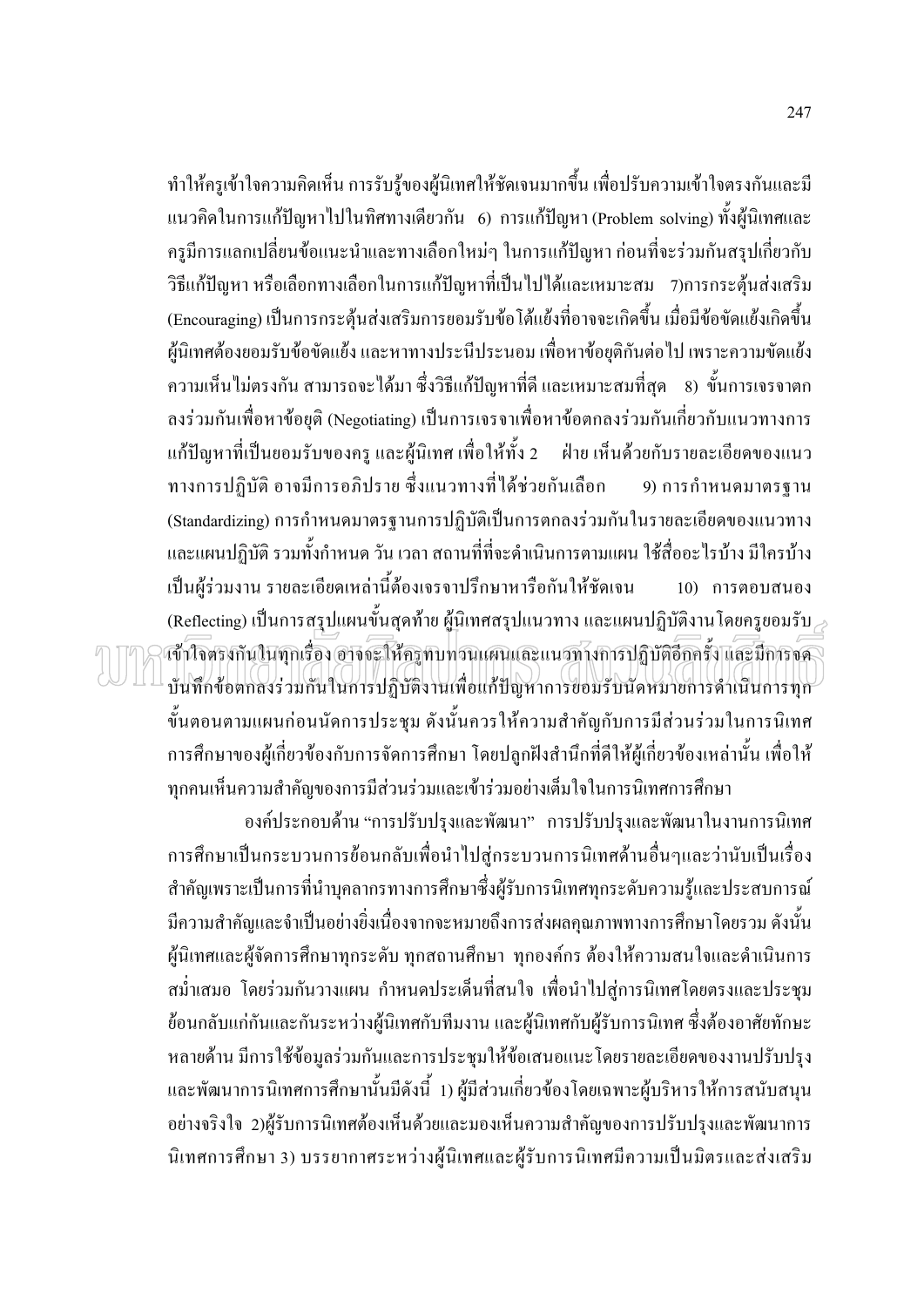ิสนับสนุนการจัดการเรียนรู้ในทุกด้าน 4)จัดทรัพยากรให้เพียงพอ 5) โครงการมีการกำหนด ึ่งุดมุ่งหมายชัดเจน เพื่อติดตามผลการคำเนินงานของโครงการ 6) ผู้รับการนิเทศมีส่วนร่วมในการ เสนอแผนปฏิบัติและสรุปผลปฏิบัติงาน 7) ใด้ข้อมูลย้อนกลับ 8) เสริมสร้างบรรยากาศในการ ้ร่วมมือเป็นหมู่คณะ 9) เป็นแนวการพัฒนาคุณภาพการจัดการศึกษาได้อย่างต่อเนื่อง 10)มีเป้าหมาย เดียวกันคือ พัฒนาคน พัฒนางานและพัฒนาผู้เรียน สรุปใด้ว่าการปรับปรุงและพัฒนางานการ นิเทศการศึกษาเป็นเรื่องที่มีความหมายสำคัญต่อบุคลากรทางการศึกษาโดยเฉพาะผู้รับการนิเทศ ้เพื่อให้มีโอกาสปรับปรุงกระบวนการจัดการเรียนรู้ และนำไปสู่การพัฒนางานนิเทศการศึกษาให้มี ี ประสิทธิภาพซึ่งมีการจัดการในสองระดับคือ 1) ผู้รับการนิเทศแต่ละคนควรจะมีโอกาสใด้เรียนรู้ที่ ้ส่งเสริมเป้าหมายวิชาชีพของตนเอง 2)บุคคลากรในสถานศึกษาเป็นส่วนหนึ่งของสถานศึกษาและ ้องค์กรในท้องถิ่นควรที่จะร่วมกันกำหนดแนวทางการปรับปรุงและพัฒนาทักษะต่างๆ รวมทั้ง โครงการและความรู้ที่จะทำให้บรรลุเป้าหมายขององค์กร การพัฒนางานการนิเทศการศึกษาจะต้อง ้มีเป้าหมายชัดเจนที่จะช่วยเหลือผ้รับการนิเทศ การวิจัยผลสัมฤทธิ์หรือการรายงานประเมินตนเอง ีของกลุ่มงานจะมุ่งเน้นให้เห็นในการที่จะพัฒนาปรับปรุงเรื่องที่เกี่ยวข้อง การวางแผนระยะยาว  $\,$ การประชุมแก้ปัญหา การทดลอง ผลในการฝึกฝนที่เป็นรูปธรรม กิจกรรมกลุ่มเล็ก ข้อมูล $_{\odot}$ ข้อนกลับ การสาธิตและกิจกรรมการมีส่วนร่วมของทุกฝ่าย, การพิจารณาในความสำคัญต่อ คุณลักษณะของแต่ละคนและแต่ละกลุ่มจะสามารถช่วยส่งเสริมให้ผู้รับการนิเทศบรรลุเป้าหมายใด้ ้ เมื่อผู้รับการนิเทศได้รับการพัฒนาทั้งสามระยะคือ 1) การนำเข้าสู่การเรียนรู้ 2) การบูรณาการ 3) เลือกที่คืออกมาใช้แล้ว การเลือกแนวทางที่เหมาะสมที่จะนำมาใช้ในกลุ่ม จึงเป็นช่วงระยะที่จะ สร้างการเปลี่ยนแปลงในการพัฒนากลุ่มได้คียิ่งขึ้น แม้แต่การประชุมกลุ่ม การจัดเตรียมความพร้อม ในการจัดการประชุมก็ควรจัดเตรียมให้พร้อม โดยไม่ทำให้ผู้รับการนิเทศสูญเสียโอกาสในการ พัฒนาตนเองในทุกระยะด้วย ดังนั้นผู้บริหารระดับสำนักงานเขตพื้นที่การศึกษาต้องให้ความสำคัญ ในการปรับปรุงและพัฒนา ในการคำเนินการนิเทศการศึกษา ถึงแม้ว่าจะมีความสำคัญเป็นอันดับ สดท้าย

ผู้เชี่ยวชาญทุกคนให้ความเห็นว่า องค์ประกอบทั้ง 6 ประกอบที่ค้นพบในรูปแบบการ นิเทศการศึกษาของสำนักงานเขตพื้นที่การศึกษามีความเหมาะสม เป็นไปได้ ถูกต้องและสามารถ ใช้ประโยชน์ใด้จริง และองค์ประกอบที่มีความสำคัญต่อการกำหนดรูปแบบการนิเทศการศึกษา ี ของสำนักงานเขตพื้นที่การศึกษานั้นองค์ประกอบที่มีความสำคัญมากที่สุด คือด้านการวางแผน

จากการยืนยันรูปแบบการนิเทศการศึกษาของสำนักงานเขตพื้นที่การศึกษาโดยการ วิเคราะห์สหสัมพันธ์โคนานิคอลระหว่าง 6 องค์ประกอบ พบว่า กลุ่มตัวแปรอิสระประกอบด้วย 4 ้ตัวแปร ได้แก่ สื่อและเทคโนโลยี การดำเนินการนิเทศ การประเมินผล และการมีส่วนร่วม สำหรับ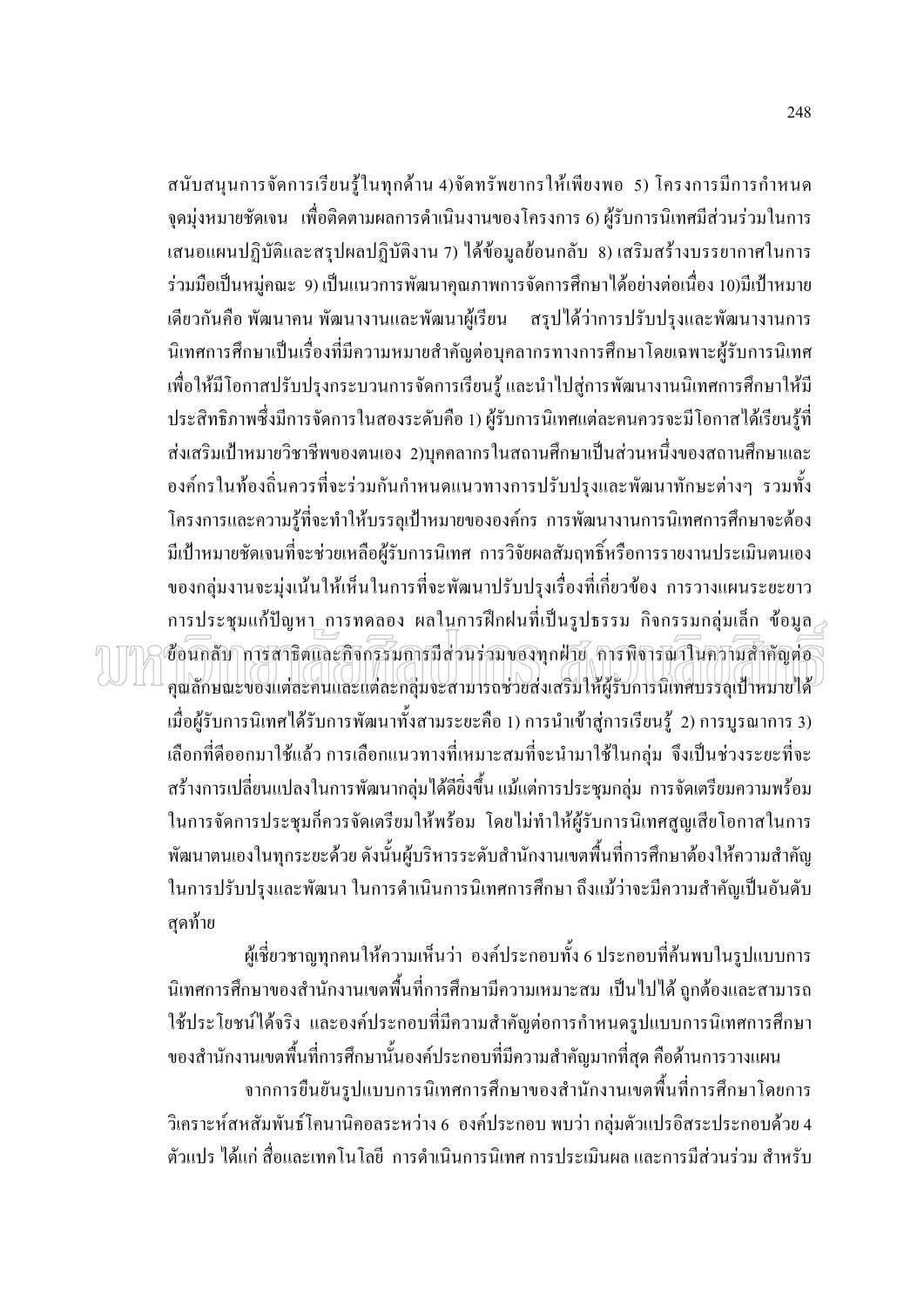้องค์ประกอบที่เป็นตัวแปรตามประกอบด้วย การวางแผน และการปรับปรุงพัฒนา และรูปแบบที่ ้เหมาะสมที่สุดในการนิเทศการศึกษาของสำนักงานเขตพื้นที่การศึกษา คือรูปแบบที่1 สั่งบี ี ความสัมพันธ์ซึ่งกันและกันระหว่างองค์ประกอบทั้ง 6 ประกอบอภิปรายความได้ว่าเมื่อการนิเทศ ึการศึกษามืองค์ประกอบด้านสื่อและเทคโนโลยี การดำเนินการนิเทศ การประเมินผล และการมี ี่ ส่วนร่วม ก็จะส่งผลให้การวางแผน และการปรับปรุงพัฒนา ดีขึ้นไปด้วย และในทางเดียวกัน เมื่อ ึการวางแผน และการปรับปรุงพัฒนา ก็จะส่งผลให้องค์ประกอบสื่อและเทคโนโลยี การคำเนินการ ้นิเทศ การประเมินผล และการมีส่วนร่วม ดีเพิ่มขึ้นด้วย โดยผู้เชี่ยวชาญให้ความคิดพ้องต้องกันทั้ง 7 คนว่ารูปแบบที่ 1 มีความเหมาสมที่จะนำมาใช้ในการนิเทศการศึกษาของสำนักงานเขตพื้นที่ ึการศึกษาได้ สำหรับรูปแบบที่ 2 นั้นมีผู้เชี่ยวชาญ 5 คนที่เห็นว่าเหมาะสม คิดเป็นร้อยละ 71.43 ี่ส่วนอีก 2 ตามเห็นว่ายังไม่เหมาะสมเท่าที่ควร คิดเป็นร้อยละ 28.57 เนื่องจากมืองค์ประกอบ 2 ้องค์ประกอบที่ไม่ได้ปรากฏในรูปแบบซึ่งประกอบด้วย การประเมินผล และ การมีส่วนร่วม ซึ่งทำ ให้ไม่สามารถครอบคลุมองค์ประกอบที่เกี่ยวข้องกับรูปแบบการนิเทศการศึกษาของสำนักงานเขต ้พื้นที่การศึกษา แต่เนื่องจากว่าองค์ประกอบทุกตัวในกลุ่มตัวแปรอิสระมีความสัมพันธ์กัน ดังนั้น รูปแบบการนิเทศการศึกษาของสำนักงานเขตพื้นที่การศึกษา จึงต้องคำนึงถึงองค์ประกอบด้านการ $\geq$ ประเมินผล ( และ การมีส่วนรวม ) ด้วยเพื่อความสมบูรณ์และเหมาะสมในการนำรูปแบบใน ประยุกต์ใช้ในการนิเทศการศึกษาของสำนักงานเขตพื้นที่การศึกษาต่อไป

### ข้อเสนอแนะ

้การนิเทศการศึกษาของสำนักงานเขตพื้นที่การศึกษามีความแตกต่างหลากหลายไปตาม ้ บริบทของสำนักงานเขตพื้นที่การศึกษานั้นๆ แต่เพื่อให้ได้ศึกษาองค์ประกอบนิเทศการศึกษาของ สำนักงานเขตพื้นที่การศึกษาในเชิงลึกมากขึ้น ผู้วิจัยมีข้อเสนอแนะสำหรับผู้บริหารของสำนักงาน ้ เขตพื้นที่การศึกษาควรนำข้อค้นพบจากรูปแบบนิเทศการศึกษาของสำนักงานเขตพื้นที่การศึกษา ไปประยกต์ใช้ในเชิงนโยบายกับหน่วยงานของตนในบริบทดังต่อไปนี้

1. การวางแผน ผู้อำนวยการสำนักงานเขตพื้นที่การศึกษาต้องมีการวางแผนดำเนินงาน และจัดตั้งคณะทำงานด้านการนิเทศที่เน้นการมีส่วนร่วมของผู้เกี่ยวข้องทุกภาคส่วนและควรมีการ วางแผนโดยใช้เกณฑ์มาตรฐานด้านการนิเทศการศึกษา เป็นตัวชี้วัดในการวางแผนด้วย และมี วิสัยทัศน์ที่จะกำหนดนโยบายด้านการนิเทศการศึกษาได้อย่างมีประสิทธิภาพ ทั้งยังต้องจัด ปฐมนิเทศผู้เกี่ยวข้องให้รับทราบ เข้าใจ และยอมรับนโยบาย ของการนิเทศ พร้อมกับยึดถือปฏิบัติ ตามอย่างเคร่งครัดด้วยความเต็มใจ

ี สื่อและเทคโนโลยี ควรมีการส่งเสริมทักษะในการใช้สื่อและเทคโนโลยีอย่างมี  $\overline{2}$ ประสิทธิภาพเพื่อก่อให้เกิดการนิเทศที่มีประสิทธิภาพเพื่อนำไปสู่ผลสัมฤทธิ์ในองค์การที่เพิ่มมาก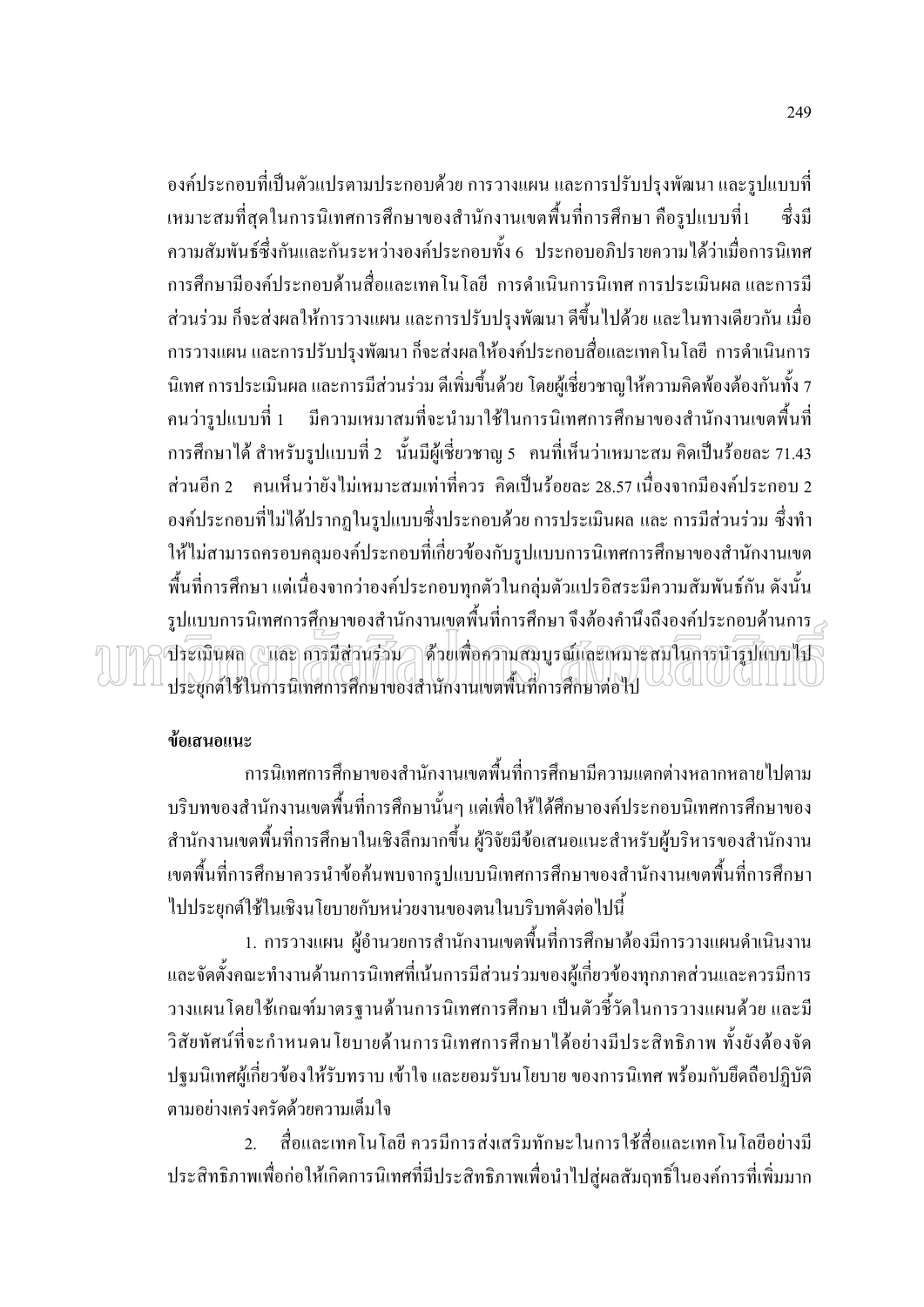้ ยิ่งขึ้น ควรจัดให้มีกิจกรรมอบรมสัมมนา ประชุมเชิงปฏิบัติการเพื่อสร้างความรู้ และทักษะในการ ใช้สื่อและเทคโนโลยีให้บุคลากรในหน่วยงาน

ผู้บริหารรวมทั้งบุคลากรทุกระดับ จำเป็นต้องสนใจและ ดำเนินการนิเทศ  $\overline{3}$ . ้กระตือรือร้นที่จะใช้การนิเทศเป็นเครื่องมือในการพัฒนาคนเพื่อนำไปสู่การพัฒนางานในหน้าที่ ี ของตนเองอยู่เสมอ ผู้บริหารควรกำหนดนโยบายเพื่อสนับสนุนให้มีการดำเนินการนิเทศและสั่งสม ความชำนาญในการนิเทศให้เกิดกับบุคลากรในองค์กรอย่างเป็นรูปธรรม และเหมาะสมกับความ ี ต้องการของบคลากร และนำไปประยกต์ใช้ให้เหมาะสมกับบริบทของสำนักงานเขตพื้นที่การศึกษา ของตบ

่ 4. การประเมินผล ควรมีการกำหนดเป้าหมายการประเมินผลของการนิเทศเพื่อให้ ี่ สอดคล้องกับเป้าหมายหลักของหน่วยงานและองค์การ พร้อมทั้งสร้างความเข้าใจและส่งเสริมให้ ิบุคลากรตื่นตัว โดยให้บุคลากรทุกคนมีส่วนร่วมในการกำหนดเป้าหมายการประเมินผลให้สอดรับ ้กับเป้าหมายของหน่วยงานและเป้าหมายขององค์การ โดยอาจใช้วิธีการ "การประเมินผลตามสภาพ ึ จริง" เพื่อสร้างแรงจูงใจให้บุคลากรเกิดการยอมรับและมีส่วนร่วม

5. การมีส่วนร่วม ผ้บริหารจำเป็นต้องให้ผ้มีส่วนเกี่ยวข้องมีส่วนร่วมในการคำเนินการ นิเทศ เพื่อโน้มน้าวให้ผู้ร่วมงานเข้าใจและยอมรับในรูปแบบการนิเทศที่เกิดขึ้น โดยไม่เกิดการ ต่อด้าน เพราะธรรมชาติของบคคลมักจะต่อด้านการเปลี่ยนแปลงที่กระทบกับความปลอดภัยและวิลี การคำเนินชีวิตของตน หากผู้บริหารสามารถคำเนินการให้ผู้เกี่ยวข้องมีส่วนร่วมโดยไม่มีการ ต่อต้านจากบุคลากรในองค์การก็จะทำให้การนิเทศการศึกษาของสำนักงานเขตพื้นที่การศึกษามี ประสิทธิภาพมากยิ่งขึ้น ทั้งนี้ควรควรเปิดโอกาสให้บุคลากรทุกระดับได้มีส่วนร่วมและแสดง ้ความคิดเห็น พร้อมทั้งรับฟังข้อเสนอแนะต่างๆ มาวิเคราะห์เพื่อสรุปหาแนวทางการดำเนินงานที่ เหมาะสมและเป็นที่ยอมรับของทุกคนต่อไป

6. ปรับปรุงและพัฒนา ถือเป็นองค์ประกอบหนึ่งที่ผู้บริหารด้องให้ความสนใจ เพราะ ึการปรับปรุงและพัฒนาถือเป็นองค์ประกอบที่สำคัญประการหนึ่ง ดังนั้นควรกระตุ้นและปลูกฝังให้ ิบุคลากรในองค์การมีการปรับปรุงและพัฒนาการนิเทศอยู่เสมอเพื่อนำมาปรับปรุง การนิเทศให้ดี และมีประสิทธิภาพมากยิ่งขึ้น

นอกจากนี้สำนักงานเขตพื้นที่การศึกษาควรพิจารณานำรูปแบบการนิเทศการศึกษาของ สำนักงานเขตพื้นที่การศึกษาที่ค้นพบนี้ไปกำหนดแผนกลยุทธ์ในการนิเทศการศึกษาเพื่อนำไป ปฏิบัติใช้กับองค์การของตนเองได้อย่างเหมาะสมตามสภาพแวดล้อมและวัฒนธรรมองค์การของแต่ ้ ละแห่ง เพื่อให้การนิเทศการศึกษาของสำนักงานเขตพื้นที่การศึกษาได้ผลสัมฤทธิ์อิ่งๆ ขึ้นไป